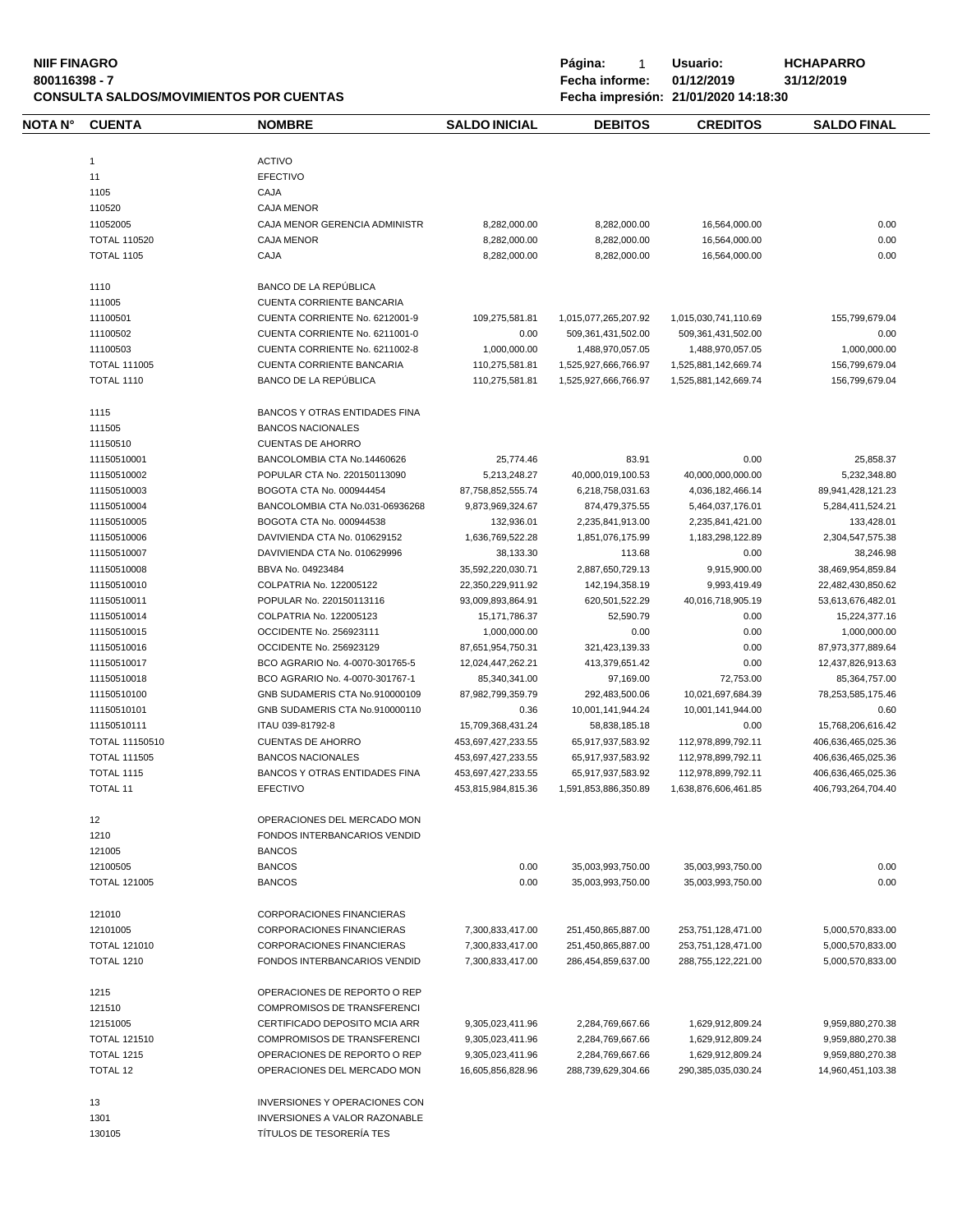#### **NIIF FINAGRO P á g i n a :** 2 **U s u a r i o : HCHAPARRO 800116398 - 7 Fecha informe: 01/12/2019 31/12/2019 CONSULTA SALDOS/MOVIMIENTOS POR CUENTAS Fecha impresión: 21/01/2020 14:18:30**

| Página:        | 2 | Usuario:                        |
|----------------|---|---------------------------------|
| Fecha informe: |   | 01/12/2019                      |
|                |   | Eecha impresión 21/01/2020 14:1 |

| <b>NOTA N°</b> | <b>CUENTA</b>         | <b>NOMBRE</b>                        | <b>SALDO INICIAL</b>  | <b>DEBITOS</b>     | <b>CREDITOS</b>    | <b>SALDO FINAL</b>   |
|----------------|-----------------------|--------------------------------------|-----------------------|--------------------|--------------------|----------------------|
|                | 13010505              | TITULOS DE TESORERÍA (TES) PESO      | 70,309,081,001.34     | 48,233,143,998.66  | 30,775,000.00      | 118,511,450,000.00   |
|                | <b>TOTAL 130105</b>   | TÍTULOS DE TESORERÍA TES             | 70,309,081,001.34     | 48,233,143,998.66  | 30,775,000.00      | 118,511,450,000.00   |
|                |                       |                                      |                       |                    |                    |                      |
|                | 130115                | OTROS EMISORES NACIONALES            |                       |                    |                    |                      |
|                | 13011505              | TIPS EN PESOS                        | 191,684,121.10        | 852,833.46         | 35,480,992.20      | 157,055,962.36       |
|                | 13011515              | CERTIFICADO DE DEPOSITO A TERM       | 1,260,732,095,385.55  | 105,897,299,514.16 | 130,460,236,517.91 | 1,236,169,158,381.80 |
|                | 13011520              | <b>BONOS</b>                         | 44,510,669,882.33     | 32,620,954,363.12  | 330, 324, 245. 45  | 76,801,300,000.00    |
|                | <b>TOTAL 130115</b>   | OTROS EMISORES NACIONALES            | 1,305,434,449,388.98  | 138,519,106,710.74 | 130,826,041,755.56 | 1,313,127,514,344.16 |
|                | <b>TOTAL 1301</b>     | <b>INVERSIONES A VALOR RAZONABLE</b> | 1,375,743,530,390.32  | 186,752,250,709.40 | 130,856,816,755.56 | 1,431,638,964,344.16 |
|                | 1302                  | <b>INVERSIONES A VALOR RAZONABLE</b> |                       |                    |                    |                      |
|                | 130205                | <b>EMISORES NACIONALES</b>           |                       |                    |                    |                      |
|                | 13020510              | ACCIONES BBVA COLOMBIA               | 1,531,834.00          | 0.00               | 0.00               | 1,531,834.00         |
|                | <b>TOTAL 130205</b>   | <b>EMISORES NACIONALES</b>           | 1,531,834.00          | 0.00               | 0.00               | 1,531,834.00         |
|                | <b>TOTAL 1302</b>     | <b>INVERSIONES A VALOR RAZONABLE</b> | 1,531,834.00          | 0.00               | 0.00               | 1,531,834.00         |
|                | 1303                  | <b>INVERSIONES A COSTO AMORTIZAD</b> |                       |                    |                    |                      |
|                | 130315                | OTROS EMISORES NACIONALES            |                       |                    |                    |                      |
|                | 13031505              | CERTIFICADOS DE DEPOSITO A TER       | 362,553,540,925.19    | 1,641,647,345.06   | 8,259,738,600.00   | 355,935,449,670.25   |
|                | 13031510              | <b>BONOS</b>                         | 11, 183, 674, 176. 65 | 49,885,138.60      | 110,439,000.00     | 11,123,120,315.25    |
|                | <b>TOTAL 130315</b>   | OTROS EMISORES NACIONALES            | 373,737,215,101.84    | 1,691,532,483.66   | 8,370,177,600.00   | 367,058,569,985.50   |
|                | <b>TOTAL 1303</b>     | INVERSIONES A COSTO AMORTIZAD        | 373,737,215,101.84    | 1,691,532,483.66   | 8,370,177,600.00   | 367,058,569,985.50   |
|                | <b>TOTAL 13</b>       | <b>INVERSIONES Y OPERACIONES CON</b> | 1,749,482,277,326.16  | 188,443,783,193.06 | 139,226,994,355.56 | 1,798,699,066,163.66 |
|                | 14                    | CARTERA DE CRÉDITOS Y OPERACI        |                       |                    |                    |                      |
|                | 1408                  | CARTERA Y OPERACIONES DE LEAS        |                       |                    |                    |                      |
|                | 140805                | CATEGORÍA A RIESGO NORMAL CAR        | 30,224,616.00         | 0.00               | 16,297,020.00      | 13,927,596.00        |
|                | 140810                | CAT B RGO ACE OT GTÍAS CRÉD OP       | 0.00                  | 13,291,345.00      | 0.00               | 13,291,345.00        |
|                | 140825                | CATEGORÍA E RIESGO DE INCOBRA        | 30,017,491.00         | 0.00               | 11,588,509.00      | 18,428,982.00        |
|                | <b>TOTAL 1408</b>     | CARTERA Y OPERACIONES DE LEAS        | 60,242,107.00         | 13,291,345.00      | 27,885,529.00      | 45,647,923.00        |
|                | 1410                  | CARTERA Y OPERACIONES DE LEAS        |                       |                    |                    |                      |
|                | 141005                | CATEGORÍA A RIESGO NORMAL CAR        |                       |                    |                    |                      |
|                | 14100505              | <b>REDESCUENTO</b>                   |                       |                    |                    |                      |
|                | 1410050505            | <b>BANCOS</b>                        | 8,564,750,630,910.00  | 334,516,929,538.00 | 304,561,350,258.00 | 8,594,706,210,190.00 |
|                | 1410050510            | COMPAÑÍAS DE FINANCIAMIENTO C        | 13,480,399,964.00     | 409,081,979.00     | 297,674,938.00     | 13,591,807,005.00    |
|                | 1410050515            | COOP VIG POR LA SUPER FCIERA D       | 13,541,928,057.00     | 1,058,242,400.00   | 575,437,315.00     | 14,024,733,142.00    |
|                | 1410050520            | COOP VIG POR LA SUPER DE ECON        | 66,528,992,065.00     | 4,510,512,067.00   | 2,282,989,490.00   | 68,756,514,642.00    |
|                | TOTAL 14100505        | <b>REDESCUENTO</b>                   | 8,658,301,950,996.00  | 340,494,765,984.00 | 307,717,452,001.00 | 8,691,079,264,979.00 |
|                | 14100510              | CAT A RIESGO NORMAL OTRAS GAR        |                       |                    |                    |                      |
|                | 1410051050            | <b>CARTERA DIRECTA</b>               | 2,719,362,917.00      | 0.00               | 54,544,635.00      | 2,664,818,282.00     |
|                | TOTAL 14100510        | CAT A RIESGO NORMAL OTRAS GAR        | 2,719,362,917.00      | 0.00               | 54,544,635.00      | 2,664,818,282.00     |
|                | <b>TOTAL 141005</b>   | CATEGORIA A RIESGO NORMAL CAR        | 8,661,021,313,913.00  | 340,494,765,984.00 | 307,771,996,636.00 | 8,693,744,083,261.00 |
|                | 141015                | CAT C RIESGO APR CRÉD OP LEA C       |                       |                    |                    |                      |
|                | 14101510              | CAT C RIESGO APRECIABLE OTRAS        |                       |                    |                    |                      |
|                | 1410151050            | <b>CARTERA DIRECTA</b>               | 205,819,888.00        | 0.00               | 0.00               | 205,819,888.00       |
|                | <b>TOTAL 14101510</b> | CAT C RIESGO APRECIABLE OTRAS        | 205,819,888.00        | 0.00               | 0.00               | 205,819,888.00       |
|                | <b>TOTAL 141015</b>   | CAT C RIESGO APR CRÉD OP LEA C       | 205,819,888.00        | 0.00               | 0.00               | 205,819,888.00       |
|                | 141025                | CATEGORIA E RIESGO INCOBRABILI       |                       |                    |                    |                      |
|                | 14102510              | CAT E RIESGO INCOBRABILIDAD OT       |                       |                    |                    |                      |
|                | 1410251050            | <b>CARTERA DIRECTA</b>               | 62,140,749.00         | 0.00               | 0.00               | 62,140,749.00        |
|                | TOTAL 14102510        | CAT E RIESGO INCOBRABILIDAD OT       | 62,140,749.00         | 0.00               | 0.00               | 62,140,749.00        |
|                | <b>TOTAL 141025</b>   | CATEGORIA E RIESGO INCOBRABILI       | 62,140,749.00         | 0.00               | 0.00               | 62,140,749.00        |
|                | <b>TOTAL 1410</b>     | CARTERA Y OPERACIONES DE LEAS        | 8,661,289,274,550.00  | 340,494,765,984.00 | 307,771,996,636.00 | 8,694,012,043,898.00 |
|                | 1414                  | PRÉSTAMOS A EMPLEADOS                |                       |                    |                    |                      |
|                | 141460                | CATEGORÍA A RIESGO NORMAL, CO        |                       |                    |                    |                      |
|                | 14146005              | PRESTAMOS DE LIBRE INVERSION         | 1,960,603,864.00      | 111,391,792.00     | 137,690,564.00     | 1,934,305,092.00     |
|                | 14146006              | DESCTO AMORTIZADO CRED. LIBRE        | -350,432,821.00       | 58,881,426.00      | 42,818,999.00      | -334,370,394.00      |
|                | 14146010              | <b>CREDITO EDUCATIVO</b>             | 123,938,336.00        | 29,556,902.00      | 42,468.00          | 153,452,770.00       |
|                | <b>TOTAL 141460</b>   | CATEGORÍA A RIESGO NORMAL, CO        | 1,734,109,379.00      | 199,830,120.00     | 180,552,031.00     | 1,753,387,468.00     |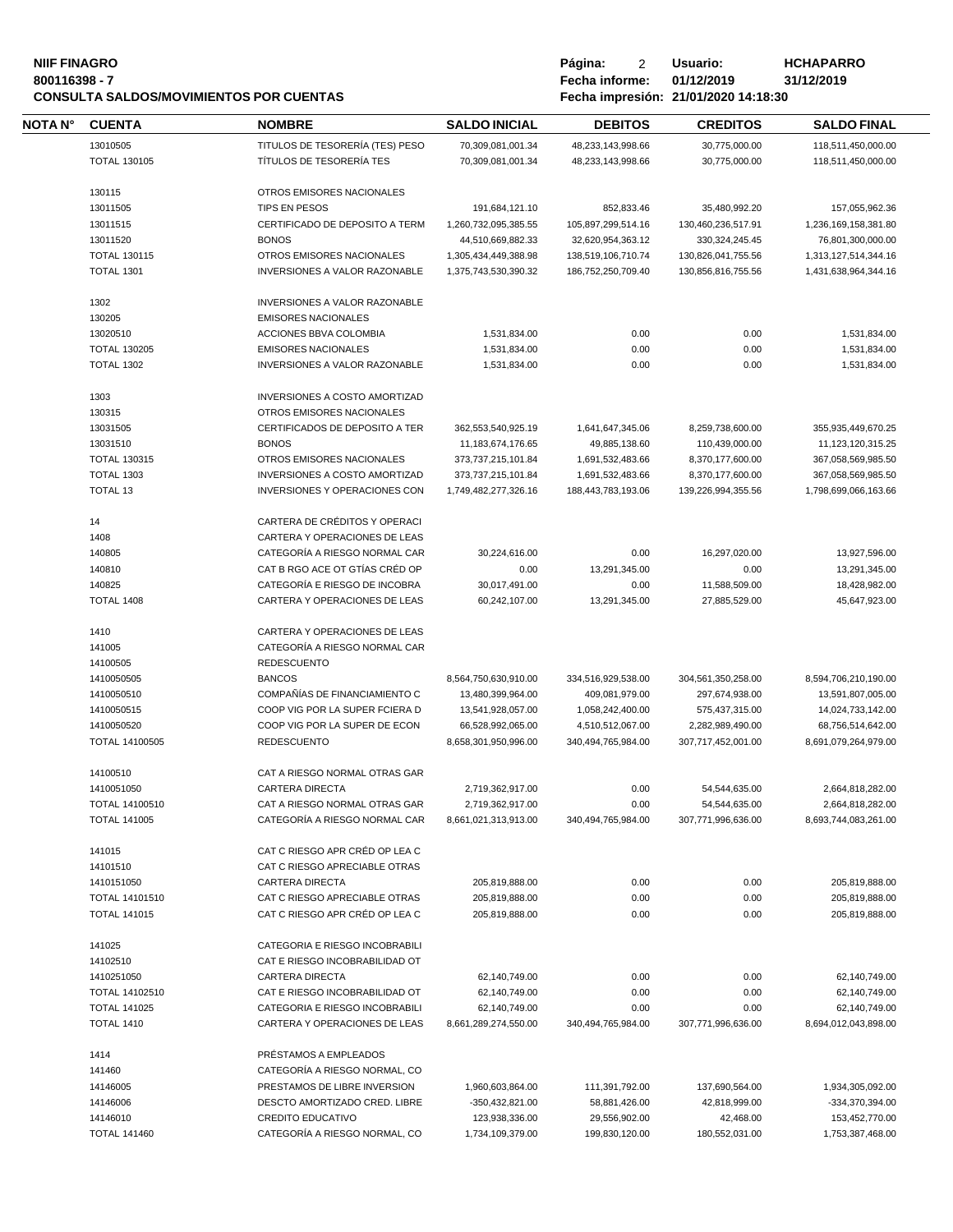#### **NIIF FINAGRO P á g i n a :** 3 **U s u a r i o : HCHAPARRO 800116398 - 7 Fecha informe: 01/12/2019 31/12/2019 CONSULTA SALDOS/MOVIMIENTOS POR CUENTAS Fecha impresión: 21/01/2020 14:18:30**

16054005 CATEGORÍA A RIESGO NORMAL, CO

**NOTA N° CUENTA NOMBRE SALDO INICIAL D E B I T O S C R E D I T O S SALDO FINAL** TOTAL 1414 PRÉSTAMOS A EMPLEADOS 1,734,109,379.00 199,830,120.00 180,552,031.00 1,753,387,468.00 DETERIORO COMPONENTE CONTRA CRÉDITOS Y OPERACIONES DE LEA 12,884,199,516.00 38,053,411.00 69,332,357.00 12,915,478,462.00 TOTAL 1487 DETERIORO COMPONENTE CONTRA 12,884,199,516.00 38,053,411.00 69,332,357.00 12,915,478,462.00 DETERIORO (PROVISIÓN) PRÉSTAM CATEGORÍA A RIESGO NORMAL, CO CREDITOS LIBRE INVERSION 31,369,733.00 1,801,611.00 1,380,825.00 30,948,947.00 TOTAL 148860 CATEGORÍA A RIESGO NORMAL, CO 31,369,733.00 1,801,611.00 1,380,825.00 30,948,947.00 TOTAL 1488 DETERIORO (PROVISIÓN) PRÉSTAM 31,369,733.00 1,801,611.00 1,380,825.00 30,948,947.00 DETERIORO (PROVISIÓN) CARTERA CATEGORÍA A - CRÉDITO NORMAL C CREDITOS DIRECTOS 0.00 0.00 222,842.00 222,842.00 TOTAL 149105 CATEGORÍA A - CRÉDITO NORMAL C 0.00 0.00 222,842.00 222,842.00 CATEGORÍA B - CRÉDITO ACEPTABL CREDITOS DIRECTOS 0.00 0.00 531,654.00 531,654.00 TOTAL 149110 CATEGORÍA B - CRÉDITO ACEPTABL 0.00 0.00 531,654.00 531,654.00 CATEGORÍA E - CRÉDITO IRRECUPE CREDITOS DIRECTOS 30,017,491.00 11,588,509.00 0.00 18,428,982.00 TOTAL 149125 CATEGORÍA E - CRÉDITO IRRECUPE 30,017,491.00 11,588,509.00 0.00 18,428,982.00 TOTAL 1491 DETERIORO (PROVISIÓN) CARTERA 30,017,491.00 11,588,509.00 754,496.00 19,183,478.00 DETERIORO (PROVISIÓN) CRÉDITOS CATEGORÍA A - CRÉDITO NORMAL CATEGORÍA A - CRÉDITO NORMAL 85,813,453,592.00 323,390,349.00 1,111,187,063.00 86,601,250,306.00 CARTERA DIRECTA - OTRAS GARAN 2,719,362,917.00 54,544,635.00 0.00 2,664,818,282.00 TOTAL 149505 CATEGORÍA A - CRÉDITO NORMAL 88,532,816,509.00 377,934,984.00 1,111,187,063.00 89,266,068,588.00 CATEGORÍA C - CRÉDITO APRECIAB CARTERA DIRECTA - OTRAS GARAN 205,819,888.00 0.00 0.00 205,819,888.00 TOTAL 149515 CATEGORÍA C - CRÉDITO APRECIAB 205,819,888.00 0.00 0.00 205,819,888.00 CATEGORÍA E - CRÉDITO IRRECUPE CARTERA DIRECTA - OTRAS GARAN 62,140,749.00 0.00 0.00 62,140,749.00 TOTAL 149525 CATEGORÍA E - CRÉDITO IRRECUPE 62,140,749.00 0.00 0.00 62,140,749.00 TOTAL 1495 DETERIORO (PROVISIÓN) CRÉDITOS 88,800,777,146.00 377,934,984.00 1,111,187,063.00 89,534,029,225.00 TOTAL 14 CARTERA DE CRÉDITOS Y OPERACI 8,561,337,262,150.00 341,137,265,964.00 309,163,088,937.00 8,593,311,439,177.00 CUENTAS POR COBRAR INTERESES CATEGORÍA A RIESGO NORMAL, CO CATEGORÍA A RIESGO NORMAL, CO CARTERA EXFUNCIONARIOS 145,016.00 168,776.00 272,826.00 40,966.00 TOTAL 16052005 CATEGORÍA A RIESGO NORMAL, CO 145,016.00 168,776.00 272,826.00 40,966.00 TOTAL 160520 CATEGORÍA A RIESGO NORMAL, CO 145,016.00 168,776.00 272,826.00 40,966.00 CATEGORÍA B RIESGO ACEPTABLE, CATEGORÍA B RIESGO ACEPTABLE, CARTERA EXFUNCIONARIOS 0.00 167,946.00 0.00 167,946.00 TOTAL 16052205 CATEGORÍA B RIESGO ACEPTABLE, 0.00 167,946.00 0.00 167,946.00 TOTAL 160522 CATEGORÍA B RIESGO ACEPTABLE, 0.00 167,946.00 0.00 167,946.00 CATEG. E RIESGO INCOBRABILIDAD CATEG. E RIESGO INCOBRABILIDAD CARTERA EXFUNCIONARIOS 182,348.00 40,333.00 36,708.00 185,973.00 TOTAL 16052805 CATEG. E RIESGO INCOBRABILIDAD 182,348.00 40,333.00 36,708.00 185,973.00 TOTAL 160528 CATEG. E RIESGO INCOBRABILIDAD 182,348.00 40,333.00 36,708.00 185,973.00 CATEGORÍA A RIESGO NORMAL, CO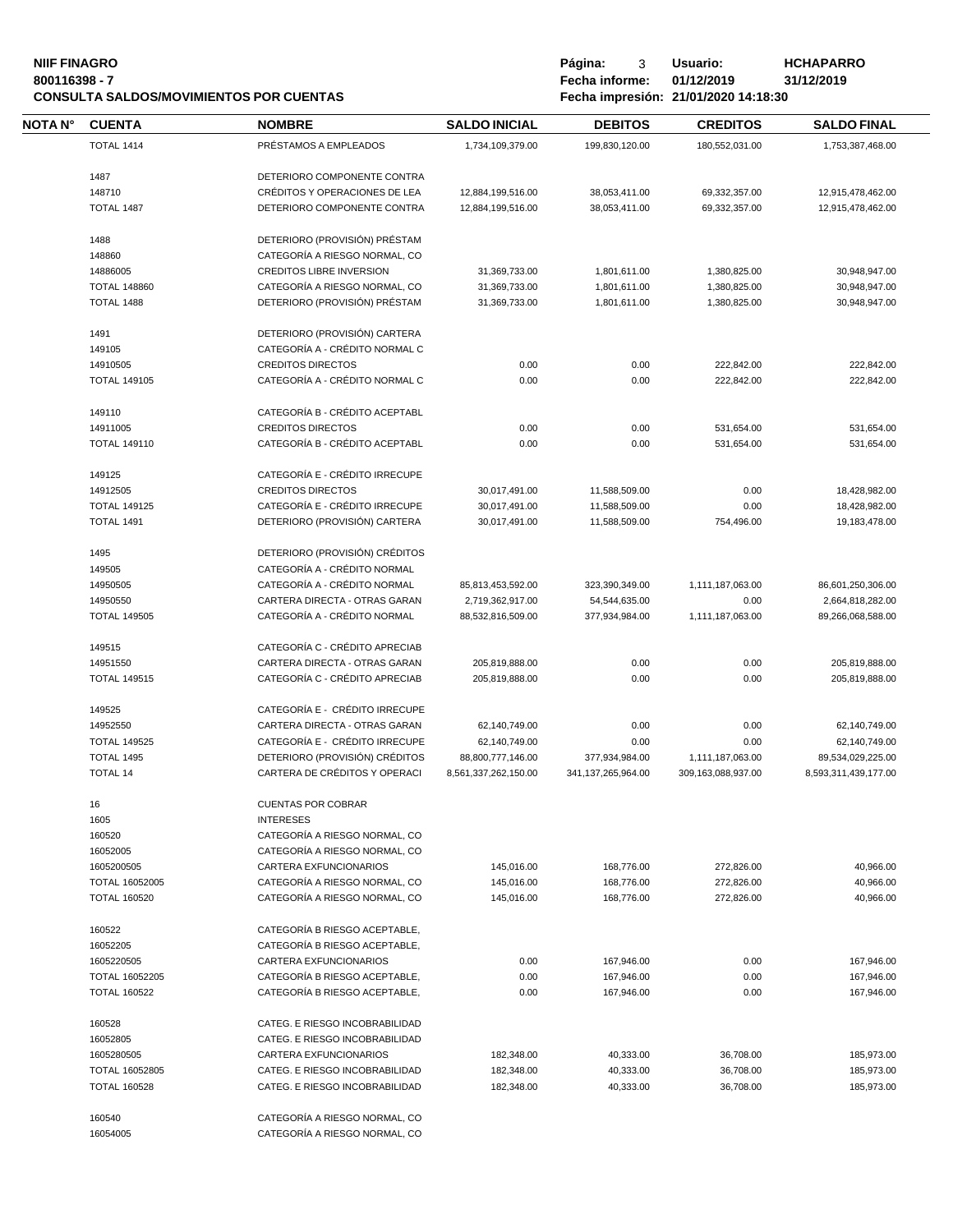# **NIIF FINAGRO P á g i n a :** 4 **U s u a r i o : HCHAPARRO CONSULTA SALDOS/MOVIMIENTOS POR CUENTAS Fecha impresión: 21/01/2020 14:18:30**

| NOTA N° | <b>CUENTA</b>         | <b>NOMBRE</b>                   | <b>SALDO INICIAL</b> | <b>DEBITOS</b>       | <b>CREDITOS</b>      | <b>SALDO FINAL</b> |
|---------|-----------------------|---------------------------------|----------------------|----------------------|----------------------|--------------------|
|         | 1605400525            | <b>BANCOS</b>                   | 66,410,820,222.00    | 21,757,871,459.00    | 28,790,187,658.00    | 59,378,504,023.00  |
|         | 1605400530            | COMPAÑIAS DE FINANCIAMIENTO C   | 66,360,057.00        | 66,484,041.00        | 64,477,181.00        | 68,366,917.00      |
|         | 1605400535            | COOP VIG SUPERFINANCIERA        | 134,772,022.00       | 49,254,839.00        | 71,864,041.00        | 112,162,820.00     |
|         | 1605400540            | COOP VIG SUPERSOLIDARIA         | 439,799,958.00       | 203,492,513.00       | 213,722,807.00       | 429,569,664.00     |
|         | 1605400545            | <b>SUBSIDIOS DE TASA</b>        | 31,207,219.77        | 17,054,844.00        | 1,387,946.00         | 46,874,117.77      |
|         | 1605400550            | <b>CARTERA DIRECTA</b>          | 7,758,855.00         | 28,129,570.00        | 29,719,897.00        | 6,168,528.00       |
|         | <b>TOTAL 16054005</b> | CATEGORÍA A RIESGO NORMAL, CO   | 67,090,718,333.77    | 22, 122, 287, 266.00 | 29,171,359,530.00    | 60,041,646,069.77  |
|         | <b>TOTAL 160540</b>   | CATEGORÍA A RIESGO NORMAL, CO   | 67,090,718,333.77    | 22, 122, 287, 266.00 | 29,171,359,530.00    | 60,041,646,069.77  |
|         | 160544                | CATEGORÍA C RIESGO APRECIABLE,  |                      |                      |                      |                    |
|         | 16054405              | CATEGORÍA C RIESGO APRECIABLE,  |                      |                      |                      |                    |
|         | 1605440550            | <b>CARTERA DIRECTA</b>          | 7,954,632.00         | 0.00                 | 7,954,632.00         | 0.00               |
|         | TOTAL 16054405        | CATEGORÍA C RIESGO APRECIABLE,  | 7,954,632.00         | 0.00                 | 7,954,632.00         | 0.00               |
|         | <b>TOTAL 160544</b>   | CATEGORÍA C RIESGO APRECIABLE,  | 7,954,632.00         | 0.00                 | 7,954,632.00         | 0.00               |
|         | 160548                | CATEGORÍA E RIESGO DE INCOBRA   |                      |                      |                      |                    |
|         | 16054805              | CATEGORÍA E RIESGO DE INCOBRA   |                      |                      |                      |                    |
|         | 1605480550            | <b>CARTERA DIRECTA</b>          | 3.845.270.00         | 0.00                 | 0.00                 | 3,845,270.00       |
|         | TOTAL 16054805        | CATEGORÍA E RIESGO DE INCOBRA   | 3,845,270.00         | 0.00                 | 0.00                 | 3,845,270.00       |
|         | <b>TOTAL 160548</b>   | CATEGORÍA E RIESGO DE INCOBRA   | 3,845,270.00         | 0.00                 | 0.00                 | 3,845,270.00       |
|         | <b>TOTAL 1605</b>     | <b>INTERESES</b>                | 67.102.845.599.77    | 22,122,664,321.00    | 29.179.623.696.00    | 60.045.886.224.77  |
|         | 1630                  | <b>IMPUESTOS</b>                |                      |                      |                      |                    |
|         | 163005                | ANTICIPOS DE IMPUESTOS DE RENT  |                      |                      |                      |                    |
|         | 16300505              | ANTICIPO IMPUESTORENTACOMPLE    | 22.315.835.000.00    | 0.00                 | 22,315,835,000.00    | 0.00               |
|         | <b>TOTAL 163005</b>   | ANTICIPOS DE IMPUESTOS DE RENT  | 22,315,835,000.00    | 0.00                 | 22,315,835,000.00    | 0.00               |
|         | 163015                | RETENCIÓN EN LA FUENTE          |                      |                      |                      |                    |
|         | 16301505              | AUTORRETENCIONES DE RENTA       |                      |                      |                      |                    |
|         | 1630150505            | AUT RETFTE SOBRE REND FINANC    | 117,429,046.00       | 29,277,154.00        | 146,706,200.00       | 0.00               |
|         | 1630150510            | AUTERETENCION REND CARTERA 2.   | 6,199,343,424.00     | 552,810,266.00       | 6,752,153,690.00     | 0.00               |
|         | 1630150515            | AUTERETENCION INTERBANCARIOS    | 19,923,280.00        | 1,371,491.00         | 21,294,771.00        | 0.00               |
|         | 1630150525            | AUTORETENCION REND PORTAFOLI    | 3,690,771,872.00     | 314,666,625.00       | 4,005,438,497.00     | 0.00               |
|         | 1630150530            | AUTORRETENCION RENTA 0.8%       | 2,942,095,797.00     | 263,513,318.00       | 3,205,609,115.00     | 0.00               |
|         | TOTAL 16301505        | AUTORRETENCIONES DE RENTA       | 12,969,563,419.00    | 1,161,638,854.00     | 14, 131, 202, 273.00 | 0.00               |
|         | 16301510              | OTRAS RETENCIONES               |                      |                      |                      |                    |
|         | 1630151005            | SERVICIOS DE ADMINISTRACION     | 800,250,799.00       | 84,090,007.00        | 884,340,806.00       | 0.00               |
|         | 1630151010            | RENDIMIENTOS FINANCIEROS        | 544,277,964.69       | 82,293,542.47        | 626,571,507.16       | 0.00               |
|         | TOTAL 16301510        | OTRAS RETENCIONES               | 1,344,528,763.69     | 166,383,549.47       | 1,510,912,313.16     | 0.00               |
|         | <b>TOTAL 163015</b>   | RETENCIÓN EN LA FUENTE          | 14,314,092,182.69    | 1,328,022,403.47     | 15,642,114,586.16    | 0.00               |
|         | <b>TOTAL 1630</b>     | <b>IMPUESTOS</b>                | 36,629,927,182.69    | 1,328,022,403.47     | 37,957,949,586.16    | 0.00               |
|         | 1632                  | ANTICIPOS A CONTRATOS Y PROVE   |                      |                      |                      |                    |
|         | 163200                | ANTICIPOS A CONTRATOS Y PROVE   |                      |                      |                      |                    |
|         | 16320005              | ANTICIPOS A CONTRATOS Y PROVE   | 282,367,425.00       | 500,000.00           | 500,000.00           | 282,367,425.00     |
|         | <b>TOTAL 163200</b>   | ANTICIPOS A CONTRATOS Y PROVE   | 282,367,425.00       | 500,000.00           | 500,000.00           | 282,367,425.00     |
|         | <b>TOTAL 1632</b>     | ANTICIPOS A CONTRATOS Y PROVE   | 282,367,425.00       | 500,000.00           | 500,000.00           | 282,367,425.00     |
|         | 1634                  | A EMPLEADOS                     |                      |                      |                      |                    |
|         | 163495                | ANTICIPOS LABORALES             |                      |                      |                      |                    |
|         | 16349505              | <b>VACACIONES</b>               | 10,455,456.00        | 2,118,486,770.00     | 1,958,607,937.00     | 170,334,289.00     |
|         | 16349510              | <b>GASTOS DE VIAJE</b>          | 26,419,773.00        | 42,907,844.00        | 69,327,617.00        | 0.00               |
|         | <b>TOTAL 163495</b>   | <b>ANTICIPOS LABORALES</b>      | 36,875,229.00        | 2,161,394,614.00     | 2,027,935,554.00     | 170,334,289.00     |
|         | <b>TOTAL 1634</b>     | A EMPLEADOS                     | 36,875,229.00        | 2,161,394,614.00     | 2,027,935,554.00     | 170,334,289.00     |
|         | 1639                  | PAGOS POR CUENTA DE CLIENTES,   |                      |                      |                      |                    |
|         | 163925                | CATEGORIA E RIESGO DE INCOBRA   |                      |                      |                      |                    |
|         | 16392505              | SEGUROS DE VIDA                 | 955,665.00           | 73,513.00            | 0.00                 | 1,029,178.00       |
|         | 16392515              | <b>COMISIONES GARANTIAS FAG</b> | 0.00                 | 432,592.00           | 0.00                 | 432,592.00         |
|         | <b>TOTAL 163925</b>   | CATEGORIA E RIESGO DE INCOBRA   | 955,665.00           | 506,105.00           | 0.00                 | 1,461,770.00       |
|         | <b>TOTAL 1639</b>     | PAGOS POR CUENTA DE CLIENTES,   | 955,665.00           | 506,105.00           | 0.00                 | 1,461,770.00       |
|         | 1690                  | <b>DIVERSAS</b>                 |                      |                      |                      |                    |
|         |                       |                                 |                      |                      |                      |                    |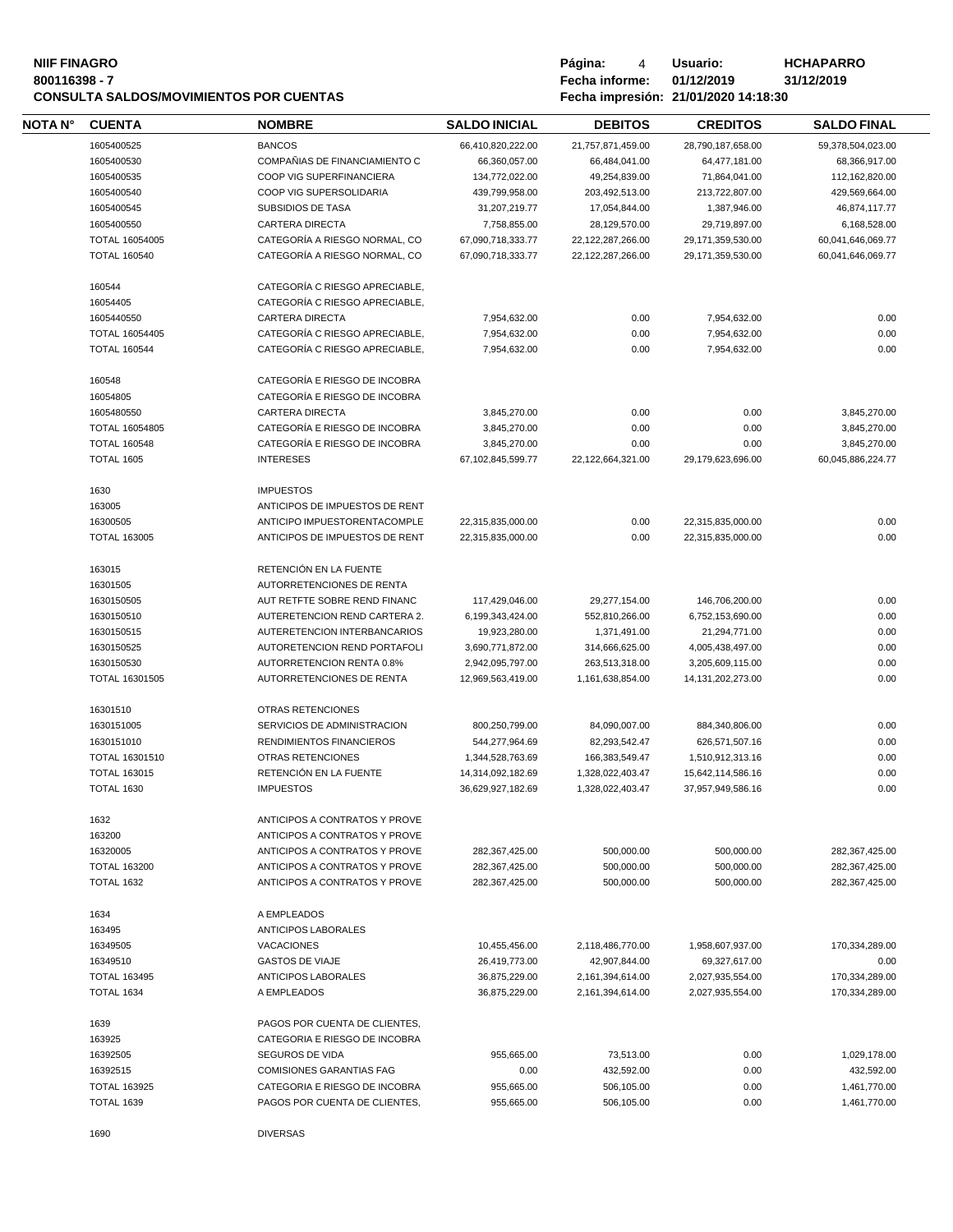# **NIIF FINAGRO P á g i n a :** 5 **U s u a r i o : HCHAPARRO CONSULTA SALDOS/MOVIMIENTOS POR CUENTAS Fecha impresión: 21/01/2020 14:18:30**

| NOTA N° | <b>CUENTA</b>       | <b>NOMBRE</b>                   | <b>SALDO INICIAL</b> | <b>DEBITOS</b>    | <b>CREDITOS</b>    | <b>SALDO FINAL</b> |
|---------|---------------------|---------------------------------|----------------------|-------------------|--------------------|--------------------|
|         | 169095              | <b>OTRAS</b>                    |                      |                   |                    |                    |
|         | 16909505            | PROGRAMAS ADMINISTRADOS         | 1,969,715,325.04     | 8,970,154,212.77  | 9,049,515,791.96   | 1,890,353,745.85   |
|         | 16909590            | <b>OTRAS</b>                    | 567,315,888.82       | 22,658,599,663.00 | 22,444,178,374.00  | 781,737,177.82     |
|         | <b>TOTAL 169095</b> | <b>OTRAS</b>                    | 2,537,031,213.86     | 31,628,753,875.77 | 31,493,694,165.96  | 2,672,090,923.67   |
|         |                     |                                 |                      |                   |                    |                    |
|         | <b>TOTAL 1690</b>   | <b>DIVERSAS</b>                 | 2,537,031,213.86     | 31,628,753,875.77 | 31,493,694,165.96  | 2,672,090,923.67   |
|         | 1694                | DETERIORO (PROVISIÓN) CUENTAS   |                      |                   |                    |                    |
|         | 169452              | CATEGORÍA A - CRÉDITO NORMAL, I |                      |                   |                    |                    |
|         | 16945210            | CARTERA DIRECTA, INTERESES      | 7,758,855.00         | 1,590,327.00      | 0.00               | 6,168,528.00       |
|         | <b>TOTAL 169452</b> | CATEGORÍA A - CRÉDITO NORMAL, I | 7,758,855.00         | 1,590,327.00      | 0.00               | 6,168,528.00       |
|         | 169457              | CATEGORÍA E - CRÉDITO IRRECUPE  |                      |                   |                    |                    |
|         |                     |                                 |                      |                   |                    |                    |
|         | 16945715            | CARTERA DIRECTA, INTERESES      | 3,845,270.00         | 0.00              | 0.00               | 3,845,270.00       |
|         | <b>TOTAL 169457</b> | CATEGORÍA E - CRÉDITO IRRECUPE  | 3,845,270.00         | 0.00              | 0.00               | 3,845,270.00       |
|         | TOTAL 1694          | DETERIORO (PROVISIÓN) CUENTAS   | 11,604,125.00        | 1,590,327.00      | 0.00               | 10,013,798.00      |
|         | 1696                | DETERIORO (PROVISIÓN) CTAS X C  |                      |                   |                    |                    |
|         | 169652              | CATEGORÍA A - CRÉDITO NORMAL, I |                      |                   |                    |                    |
|         | 16965205            | CATEGORÍA A - CRÉDITO NORMAL, I | 0.00                 | 0.00              | 655.00             | 655.00             |
|         | <b>TOTAL 169652</b> | CATEGORÍA A - CRÉDITO NORMAL, I | 0.00                 | 0.00              | 655.00             | 655.00             |
|         |                     |                                 |                      |                   |                    |                    |
|         | 169653              | CATEGORÍA B - CRÉDITO ACEPTABL  |                      |                   |                    |                    |
|         | 16965305            | CATEGORÍA B - CRÉDITO ACEPTABL  | 0.00                 | 0.00              | 6,718.00           | 6,718.00           |
|         | <b>TOTAL 169653</b> | CATEGORÍA B - CRÉDITO ACEPTABL  | 0.00                 | 0.00              | 6,718.00           | 6,718.00           |
|         | 169657              | CATEG. E CRÉDITO IRRECUPERABL   |                      |                   |                    |                    |
|         | 16965705            | CATEG. E CRÉDITO IRRECUPERABL   | 182,348.00           | 0.00              | 3,625.00           | 185,973.00         |
|         | <b>TOTAL 169657</b> | CATEG. E CRÉDITO IRRECUPERABL   |                      | 0.00              |                    |                    |
|         |                     |                                 | 182,348.00           |                   | 3,625.00           | 185,973.00         |
|         | TOTAL 1696          | DETERIORO (PROVISIÓN) CTAS X C  | 182,348.00           | 0.00              | 10,998.00          | 193,346.00         |
|         | 1698                | DETERIORO (PROVISIONES) OTRAS   |                      |                   |                    |                    |
|         | 169895              | <b>OTRAS</b>                    |                      |                   |                    |                    |
|         | 16989505            | <b>OTRAS</b>                    | 367,755,192.83       | 5,500,757.00      | 0.00               | 362,254,435.83     |
|         | 16989510            | SEGUROS DE VIDA DEUDORES        | 955,665.00           | 0.00              | 73,513.00          | 1,029,178.00       |
|         | <b>TOTAL 169895</b> | <b>OTRAS</b>                    | 368,710,857.83       | 5,500,757.00      | 73,513.00          | 363,283,613.83     |
|         | TOTAL 1698          | DETERIORO (PROVISIONES) OTRAS   | 368,710,857.83       | 5,500,757.00      | 73,513.00          | 363,283,613.83     |
|         | <b>TOTAL 16</b>     | <b>CUENTAS POR COBRAR</b>       | 106,209,504,984.49   | 57,248,932,403.24 | 100,659,787,513.12 | 62,798,649,874.61  |
|         |                     |                                 |                      |                   |                    |                    |
|         | 17                  | ACTIVOS NO CORRIENTES MANTENI   |                      |                   |                    |                    |
|         | 1701                | BIENES RECIBIDOS EN PAGO        |                      |                   |                    |                    |
|         | 170105              | <b>BIENES MUEBLES</b>           | 855,680,055.00       | 0.00              | 0.00               | 855,680,055.00     |
|         | 170115              | BIENES INMUEBLES DIFERENTES A   | 53,956,000.00        | 0.00              | 0.00               | 53,956,000.00      |
|         | TOTAL 1701          | BIENES RECIBIDOS EN PAGO        | 909,636,055.00       | 0.00              | 0.00               | 909,636,055.00     |
|         | 1775                | DETERIORO ACTIVOS NO CORRIENT   |                      |                   |                    |                    |
|         | 177505              | BIENES RECIBIDOS EN DACION DE P |                      |                   |                    |                    |
|         | 17750505            | PROV BIENES RECIBIDOS EN PAGO-I | 909,636,055.00       | 0.00              | 0.00               | 909,636,055.00     |
|         | <b>TOTAL 177505</b> | BIENES RECIBIDOS EN DACION DE P | 909,636,055.00       | 0.00              | 0.00               | 909,636,055.00     |
|         | <b>TOTAL 1775</b>   | DETERIORO ACTIVOS NO CORRIENT   | 909,636,055.00       | 0.00              | 0.00               | 909,636,055.00     |
|         |                     |                                 |                      |                   |                    |                    |
|         | 18                  | <b>ACTIVOS MATERIALES</b>       |                      |                   |                    |                    |
|         | 1801                | PROPIEDAD, PLANTA Y EQUIPO      |                      |                   |                    |                    |
|         | 180104              | <b>EDIFICIOS</b>                |                      |                   |                    |                    |
|         | 18010405            | <b>EDIFICIOS</b>                | 17,932,951,266.51    | 0.00              | 0.00               | 17,932,951,266.51  |
|         | 18010410            | <b>DEPOSITOS</b>                | 22,518,000.00        | 0.00              | 0.00               | 22,518,000.00      |
|         | 18010415            | <b>GARAJES</b>                  | 703,184,123.00       | 0.00              | 0.00               | 703,184,123.00     |
|         | <b>TOTAL 180104</b> | <b>EDIFICIOS</b>                | 18,658,653,389.51    | 0.00              | 0.00               | 18,658,653,389.51  |
|         |                     |                                 |                      |                   |                    |                    |
|         | 180112              | <b>VEHÍCULOS</b>                |                      |                   |                    |                    |
|         | 18011205            | <b>VEHÍCULOS</b>                | 196,975,012.00       | 0.00              | 0.00               | 196,975,012.00     |
|         | <b>TOTAL 180112</b> | <b>VEHÍCULOS</b>                | 196,975,012.00       | 0.00              | 0.00               | 196,975,012.00     |
|         | 180122              | EQUIPO DE OFICINA               |                      |                   |                    |                    |
|         | 18012205            | <b>EQUIPO DE OFICINA</b>        | 149,639,683.19       | 0.00              | 1,333,312.00       | 148,306,371.19     |
|         |                     |                                 |                      |                   |                    |                    |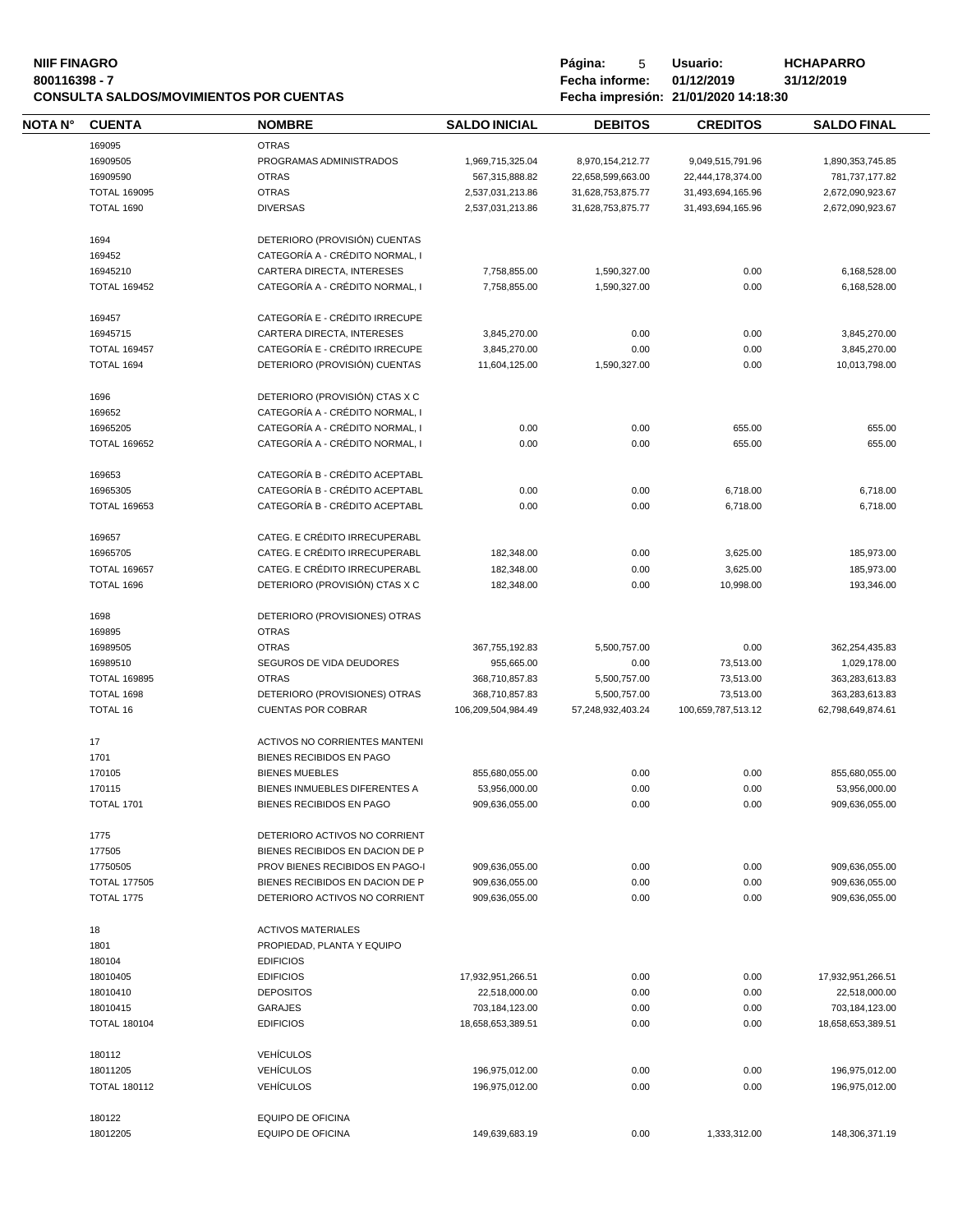# **NIIF FINAGRO P á g i n a :** 6 **U s u a r i o : HCHAPARRO CONSULTA SALDOS/MOVIMIENTOS POR CUENTAS Fecha impresión: 21/01/2020 14:18:30**

| NOTA N° | <b>CUENTA</b>                         | <b>NOMBRE</b>                                                  | <b>SALDO INICIAL</b>               | <b>DEBITOS</b> | <b>CREDITOS</b>                  | <b>SALDO FINAL</b>                   |
|---------|---------------------------------------|----------------------------------------------------------------|------------------------------------|----------------|----------------------------------|--------------------------------------|
|         | 18012210                              | <b>MUEBLES Y ENSERES</b>                                       | 129,049,181.96                     | 0.00           | 0.00                             | 129,049,181.96                       |
|         | <b>TOTAL 180122</b>                   | EQUIPO DE OFICINA                                              | 278,688,865.15                     | 0.00           | 1,333,312.00                     | 277,355,553.15                       |
|         |                                       |                                                                |                                    |                |                                  |                                      |
|         | 180124                                | <b>EQUIPO INFORMÁTICO</b>                                      |                                    |                |                                  |                                      |
|         | 18012405                              | <b>EQUIPO DE COMPUTO</b>                                       | 343,541,061.70                     | 27,818,553.00  | 0.00                             | 371,359,614.70                       |
|         | <b>TOTAL 180124</b>                   | <b>EQUIPO INFORMÁTICO</b>                                      | 343,541,061.70                     | 27,818,553.00  | 0.00                             | 371,359,614.70                       |
|         | 180126                                | EQUIPO DE REDES Y COMUNICACIÓ                                  |                                    |                |                                  |                                      |
|         | 18012605                              | EQUIPOS DE COMUNICACION                                        | 858,673,931.36                     | 0.00           | 597,520.00                       | 858,076,411.36                       |
|         | <b>TOTAL 180126</b>                   | EQUIPO DE REDES Y COMUNICACIÓ                                  | 858,673,931.36                     | 0.00           | 597,520.00                       | 858,076,411.36                       |
|         |                                       |                                                                |                                    |                |                                  |                                      |
|         | 180160                                | REVALUACIÓN PROPIEDAD, PLANTA                                  |                                    |                |                                  |                                      |
|         | 18016005                              | <b>EDIFICIOS</b>                                               | 2,156,477,041.00                   | 0.00           | 0.00                             | 2,156,477,041.00                     |
|         | <b>TOTAL 180160</b>                   | REVALUACIÓN PROPIEDAD, PLANTA                                  | 2,156,477,041.00                   | 0.00           | 0.00                             | 2,156,477,041.00                     |
|         | 180162                                | DEPRECIACIÓN Y AGOTAMIENTO PP                                  |                                    |                |                                  |                                      |
|         | 18016205                              | <b>EDIFICIOS</b>                                               | 1,510,976,419.84                   | 13,243.38      | 14,684,585.34                    | 1,525,647,761.80                     |
|         | 18016210                              | EQUIPO, MUEBLES Y ENSERES DE O                                 | 532.439.152.03                     | 1,930,832.00   | 8,592,858.40                     | 539,101,178.43                       |
|         | 18016215                              | EQUIPO DE COMPUTACIÓN                                          | 192,095,866.07                     | 0.00           | 8,784,356.38                     | 200,880,222.45                       |
|         | 18016220                              | <b>VEHÍCULOS</b>                                               | 121,467,924.11                     | 0.00           | 2,344,940.63                     | 123,812,864.74                       |
|         | <b>TOTAL 180162</b>                   | DEPRECIACIÓN Y AGOTAMIENTO PP                                  | 2,356,979,362.05                   | 1,944,075.38   | 34,406,740.75                    | 2,389,442,027.42                     |
|         | TOTAL 1801                            | PROPIEDAD, PLANTA Y EQUIPO                                     | 20,136,029,938.67                  | 29,762,628.38  | 36,337,572.75                    | 20,129,454,994.30                    |
|         |                                       |                                                                |                                    |                |                                  |                                      |
|         | 1802                                  | PROP PLANTA Y EQUIPO POR DERE                                  |                                    |                |                                  |                                      |
|         | 180200                                | PROP PLANTA Y EQUIPO POR DERE                                  |                                    |                |                                  |                                      |
|         | 18020004                              | <b>EDIFICIOS</b>                                               |                                    |                |                                  |                                      |
|         | 1802000410                            | DEPOSITOS, LOCALES Y OFICINAS                                  | 120,698,620.00                     | 0.00           | 0.00                             | 120,698,620.00                       |
|         | 1802000415                            | <b>GARAJES Y PARQUEADEROS</b>                                  | 35,422,509.00                      | 0.00           | 0.00                             | 35,422,509.00                        |
|         | <b>TOTAL 18020004</b>                 | <b>EDIFICIOS</b>                                               | 156,121,129.00                     | 0.00           | 0.00                             | 156,121,129.00                       |
|         | 18020010                              | <b>MAQUINARIA</b>                                              |                                    |                |                                  |                                      |
|         | 1802001005                            | MAQUINARIA Y EQUIPO                                            | 6,964,989,816.00                   | 0.00           | 0.00                             | 6,964,989,816.00                     |
|         | TOTAL 18020010                        | <b>MAQUINARIA</b>                                              | 6,964,989,816.00                   | 0.00           | 0.00                             | 6,964,989,816.00                     |
|         |                                       |                                                                |                                    |                |                                  |                                      |
|         | 18020024                              | <b>EQUIPO INFORMÁTICO</b>                                      |                                    |                |                                  |                                      |
|         | 1802002405                            | <b>EQUIPO DE COMPUTO</b>                                       | 1,236,245,685.00                   | 0.00           | 0.00                             | 1,236,245,685.00                     |
|         | TOTAL 18020024                        | <b>EQUIPO INFORMÁTICO</b>                                      | 1,236,245,685.00                   | 0.00           | 0.00                             | 1,236,245,685.00                     |
|         |                                       |                                                                |                                    |                |                                  |                                      |
|         | 18020062                              | DEPRECIACION DE PPE POR DEREC                                  |                                    |                |                                  |                                      |
|         | 1802006215                            | <b>EQUIPO DE COMPUTO</b>                                       | 424,838,059.00                     | 0.00           | 38,621,642.00                    | 463,459,701.00                       |
|         | 1802006225                            | <b>MAQUINARIA Y EQUIPO</b>                                     | 269,050,827.00                     | 0.00           | 117,759,732.00                   | 386,810,559.00                       |
|         | 1802006230                            | DEPOSITOS, LOCALES Y OFICINAS                                  | 22,128,084.00                      | 0.00           | 2,011,644.00                     | 24,139,728.00                        |
|         | 1802006235                            | <b>GARAJES Y PARQUEADEROS</b>                                  | 6,494,125.00                       | 0.00           | 590,375.00                       | 7,084,500.00                         |
|         | TOTAL 18020062<br><b>TOTAL 180200</b> | DEPRECIACION DE PPE POR DEREC<br>PROP PLANTA Y EQUIPO POR DERE | 722,511,095.00<br>7,634,845,535.00 | 0.00<br>0.00   | 158,983,393.00                   | 881,494,488.00                       |
|         | <b>TOTAL 1802</b>                     | PROP PLANTA Y EQUIPO POR DERE                                  | 7,634,845,535.00                   | 0.00           | 158,983,393.00<br>158,983,393.00 | 7,475,862,142.00<br>7,475,862,142.00 |
|         | TOTAL 18                              | <b>ACTIVOS MATERIALES</b>                                      | 27,770,875,473.67                  | 29,762,628.38  | 195,320,965.75                   | 27,605,317,136.30                    |
|         |                                       |                                                                |                                    |                |                                  |                                      |
|         | 19                                    | OTROS ACTIVOS                                                  |                                    |                |                                  |                                      |
|         | 1910                                  | <b>IMPUESTO DIFERIDO</b>                                       |                                    |                |                                  |                                      |
|         | 191000                                | <b>IMPUESTO DIFERIDO</b>                                       |                                    |                |                                  |                                      |
|         | 19100010                              | CARTERA Y CUENTAS POR COBRAR                                   | 152,946,641.74                     | 7,869,972.74   | 0.00                             | 160,816,614.48                       |
|         | 19100011                              | <b>ACTIVOS INTANGIBLES</b>                                     | 74,164,800.50                      | 0.00           | 61,923,291.95                    | 12,241,508.55                        |
|         | 19100020                              | OTROS ACTIVOS                                                  | 7,687,315,860.58                   | 0.00           | 4,386,479,754.84                 | 3,300,836,105.74                     |
|         | 19100030                              | <b>CUENTAS POR PAGAR</b>                                       | 30,097,589.69                      | 0.00           | 9,538,798.61                     | 20,558,791.08                        |
|         | <b>TOTAL 191000</b>                   | <b>IMPUESTO DIFERIDO</b>                                       | 7,944,524,892.51                   | 7,869,972.74   | 4,457,941,845.40                 | 3,494,453,019.85                     |
|         | <b>TOTAL 1910</b>                     | <b>IMPUESTO DIFERIDO</b>                                       | 7,944,524,892.51                   | 7,869,972.74   | 4,457,941,845.40                 | 3,494,453,019.85                     |
|         |                                       |                                                                |                                    |                |                                  |                                      |
|         | 1911                                  | <b>ACTIVOS INTANGIBLES</b>                                     |                                    |                |                                  |                                      |
|         | 191130                                | <b>LICENCIAS</b>                                               |                                    |                |                                  |                                      |
|         | 19113005                              | <b>LICENCIAS</b>                                               | 55,847,552.22                      | 70,874,845.00  | 9,906,892.23                     | 116,815,504.99                       |
|         | <b>TOTAL 191130</b>                   | <b>LICENCIAS</b>                                               | 55,847,552.22                      | 70,874,845.00  | 9,906,892.23                     | 116,815,504.99                       |
|         | TOTAL 1911                            | <b>ACTIVOS INTANGIBLES</b>                                     | 55,847,552.22                      | 70,874,845.00  | 9,906,892.23                     | 116,815,504.99                       |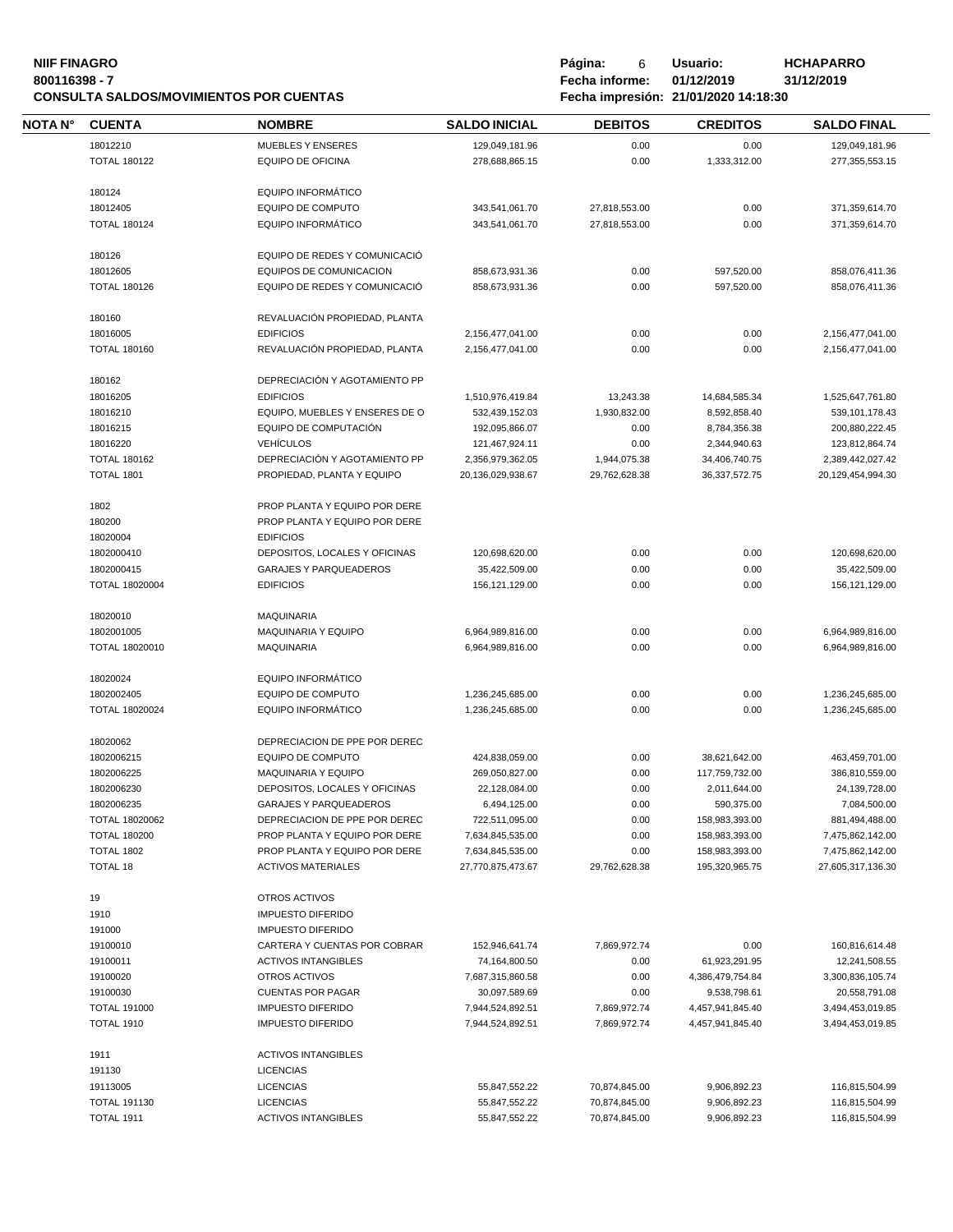| <b>NIIF FINAGRO</b><br>800116398 - 7 |                     |                                                |                       | Página:<br>7<br>Fecha informe: | Usuario:<br>01/12/2019               | <b>HCHAPARRO</b><br>31/12/2019 |
|--------------------------------------|---------------------|------------------------------------------------|-----------------------|--------------------------------|--------------------------------------|--------------------------------|
|                                      |                     | <b>CONSULTA SALDOS/MOVIMIENTOS POR CUENTAS</b> |                       |                                | Fecha impresión: 21/01/2020 14:18:30 |                                |
| NOTA N°                              | <b>CUENTA</b>       | <b>NOMBRE</b>                                  | <b>SALDO INICIAL</b>  | <b>DEBITOS</b>                 | <b>CREDITOS</b>                      | <b>SALDO FINAL</b>             |
|                                      | 1925                | GASTOS PAGADOS POR ANTICIPAD                   |                       |                                |                                      |                                |
|                                      | 192505              | <b>SEGUROS</b>                                 |                       |                                |                                      |                                |
|                                      | 19250505            | <b>MANEJO</b>                                  | 0.00                  | 2,657,682,424.00               | 109,083,333.33                       | 2,548,599,090.67               |
|                                      | 19250515            | <b>CORRIENTE DEBIL</b>                         | 0.00                  | 8,886,235.00                   | 0.00                                 | 8,886,235.00                   |
|                                      | 19250520            | VIDA COLECTIVA                                 | 0.00                  | 54,615,450.00                  | 4,551,287.50                         | 50,064,162.50                  |
|                                      |                     |                                                |                       |                                |                                      |                                |
|                                      | 19250550            | <b>INCENDIO</b>                                | 49,657,016.10         | 9,109,020.00                   | 16,552,338.70                        | 42,213,697.40                  |
|                                      | 19250555            | <b>SUSTRACCION</b>                             | 0.00                  | 14,497,851.00                  | 0.00                                 | 14,497,851.00                  |
|                                      | 19250560            | <b>VEHICULOS</b>                               | 0.00                  | 21,736,429.00                  | 0.00                                 | 21,736,429.00                  |
|                                      | 19250565            | <b>TERREMOTO</b>                               | 0.00                  | 8,868,882.00                   | 0.00                                 | 8,868,882.00                   |
|                                      | 19250595            | <b>OTROS</b>                                   | 0.00                  | 2,126,390.00                   | 0.00                                 | 2,126,390.00                   |
|                                      | <b>TOTAL 192505</b> | <b>SEGUROS</b>                                 | 49,657,016.10         | 2,777,522,681.00               | 130,186,959.53                       | 2,696,992,737.57               |
|                                      | 192595              | <b>OTROS</b>                                   |                       |                                |                                      |                                |
|                                      | 19259505            | CONTRIBUCIONES Y AFILIACIONES                  | 191,348,491.28        | 0.00                           | 191,348,491.28                       | 0.00                           |
|                                      | 19259515            | SERVICIOS INFORMACION FINANCIE                 | 0.00                  | 24,381,250.00                  | 8,127,083.33                         | 16,254,166.67                  |
|                                      |                     |                                                |                       |                                |                                      |                                |
|                                      | <b>TOTAL 192595</b> | <b>OTROS</b>                                   | 191,348,491.28        | 24,381,250.00                  | 199,475,574.61                       | 16,254,166.67                  |
|                                      | TOTAL 1925          | GASTOS PAGADOS POR ANTICIPAD                   | 241,005,507.38        | 2,801,903,931.00               | 329,662,534.14                       | 2,713,246,904.24               |
|                                      | 1960                | <b>DIVERSOS</b>                                |                       |                                |                                      |                                |
|                                      | 196095              | <b>OTROS</b>                                   |                       |                                |                                      |                                |
|                                      | 19609510            | DESEMBOLSOS CARTERA (CTA PTE)                  |                       |                                |                                      |                                |
|                                      | 1960951005          | DESEMBOLSOS CARTERA (CTA PTE)                  | 0.00                  | 340,275,263,347.00             | 340,275,263,347.00                   | 0.00                           |
|                                      | TOTAL 19609510      | DESEMBOLSOS CARTERA (CTA PTE)                  | 0.00                  | 340,275,263,347.00             | 340,275,263,347.00                   | 0.00                           |
|                                      | 19609515            | RECAUDOS CARTERA (CTA PTE)                     |                       |                                |                                      |                                |
|                                      | 1960951505          | RECAUDOS CARTERA (CTA PTE)                     | 0.00                  | 336,846,881,498.00             | 336,846,881,498.00                   | 0.00                           |
|                                      | TOTAL 19609515      | RECAUDOS CARTERA (CTA PTE)                     | 0.00                  | 336,846,881,498.00             | 336,846,881,498.00                   | 0.00                           |
|                                      | 19609520            | AJUSTE CARTERA (CTA PTE)                       |                       |                                |                                      |                                |
|                                      | 1960952005          | AJUSTE CARTERA (CTA PTE)                       | 0.00                  | 73,513.00                      | 73,513.00                            | 0.00                           |
|                                      |                     |                                                |                       |                                |                                      |                                |
|                                      | TOTAL 19609520      | AJUSTE CARTERA (CTA PTE)                       | 0.00                  | 73,513.00                      | 73,513.00                            | 0.00                           |
|                                      | 19609550            | PREPAGADOS - BENEFICIOS A EMPL                 |                       |                                |                                      |                                |
|                                      | 1960955005          | PREPAGADOS - BENEFICIOS A EMPL                 | 487,203,282.92        | 42,818,999.00                  | 34,624,866.39                        | 495,397,415.53                 |
|                                      | TOTAL 19609550      | PREPAGADOS - BENEFICIOS A EMPL                 | 487,203,282.92        | 42,818,999.00                  | 34,624,866.39                        | 495,397,415.53                 |
|                                      | 19609580            | PROGRAMAS DE REFORESTACION                     |                       |                                |                                      |                                |
|                                      | 1960958010          | MONTERRYE FORESTAL LTDA.                       | 2,317,941,136.23      | 470,822.45                     | 0.00                                 | 2,318,411,958.68               |
|                                      | 1960958015          | CORMAGDALENA                                   | 900,589,705.71        | 0.00                           | 0.00                                 | 900,589,705.71                 |
|                                      | 1960958020          | REFORESTADORA INDUSTRIAL ANTI                  | 93,105,675.35         | 0.00                           | 0.00                                 | 93,105,675.35                  |
|                                      | 1960958025          | <b>CONIF</b>                                   |                       | 0.00                           | 0.00                                 |                                |
|                                      |                     |                                                | 5,649,109,513.19      |                                |                                      | 5,649,109,513.19               |
|                                      | 1960958030          | <b>GESTION AMBIENTAL Y FORESTAL S</b>          | 1,113,559,278.09      | 0.00                           | 0.00                                 | 1,113,559,278.09               |
|                                      | 1960958095          | ANTICIPOS PROYECTOS FORESTAL                   | 84,423,332.54         | 51,000,000.00                  | 23,080,908.54                        | 112,342,424.00                 |
|                                      | TOTAL 19609580      | PROGRAMAS DE REFORESTACION                     | 10,158,728,641.11     | 51,470,822.45                  | 23,080,908.54                        | 10,187,118,555.02              |
|                                      | <b>TOTAL 196095</b> | <b>OTROS</b>                                   | 10,645,931,924.03     | 677,216,508,179.45             | 677, 179, 924, 132. 93               | 10,682,515,970.55              |
|                                      | TOTAL 1960          | <b>DIVERSOS</b>                                | 10,645,931,924.03     | 677,216,508,179.45             | 677,179,924,132.93                   | 10,682,515,970.55              |
|                                      | <b>TOTAL 19</b>     | OTROS ACTIVOS                                  | 18,887,309,876.14     | 680,097,156,928.19             | 681,977,435,404.70                   | 17,007,031,399.63              |
|                                      | <b>TOTAL 1</b>      | <b>ACTIVO</b>                                  | 10,934,109,071,454.78 | 3,147,550,416,772.42           | 3,160,484,268,668.22                 | 10,921,175,219,558.98          |
|                                      | $\overline{2}$      | <b>PASIVO</b>                                  |                       |                                |                                      |                                |
|                                      | 21                  | <b>INSTRUMENTOS FINANCIEROS A CO</b>           |                       |                                |                                      |                                |
|                                      |                     |                                                |                       |                                |                                      |                                |
|                                      | 2122                | FONDOS INTERBANCARIOS COMPR                    |                       |                                |                                      |                                |
|                                      | 212205              | <b>BANCOS</b>                                  | 0.00                  | 44,500,000,000.00              | 44,500,000,000.00                    | 0.00                           |
|                                      | <b>TOTAL 2122</b>   | FONDOS INTERBANCARIOS COMPR                    | 0.00                  | 44,500,000,000.00              | 44,500,000,000.00                    | 0.00                           |
|                                      | 2130                | TÍTULOS DE INVERSIÓN EN CIRCULA                |                       |                                |                                      |                                |
|                                      | 213018              | TIT DESARROLLO AGROPECUARIO                    | 6,751,620,382,481.84  | 323,474,000.00                 | 323,474,000.00                       | 6,751,620,382,481.84           |
|                                      | 213019              | TIT DESARROLLO AGROPECUARIO                    | 2,971,716,720,090.38  | 513,972,000.00                 | 513,972,000.00                       | 2,971,716,720,090.38           |
|                                      | <b>TOTAL 2130</b>   | TÍTULOS DE INVERSIÓN EN CIRCULA                | 9,723,337,102,572.22  | 837,446,000.00                 | 837,446,000.00                       | 9,723,337,102,572.22           |
|                                      | 2180                | PASIVOS POR ARRENDAMIENTOS                     |                       |                                |                                      |                                |
|                                      | 218000              | PASIVOS POR ARRENDAMIENTOS                     |                       |                                |                                      |                                |
|                                      |                     |                                                |                       |                                |                                      |                                |
|                                      | 21800005            | ARRENDAMIENTOS PPE POR DEREC                   | 7,692,400,192.00      | 178,139,498.00                 | 32,659,136.00                        | 7,546,919,830.00               |
|                                      | <b>TOTAL 218000</b> | PASIVOS POR ARRENDAMIENTOS                     | 7,692,400,192.00      | 178,139,498.00                 | 32,659,136.00                        | 7,546,919,830.00               |

 $\equiv$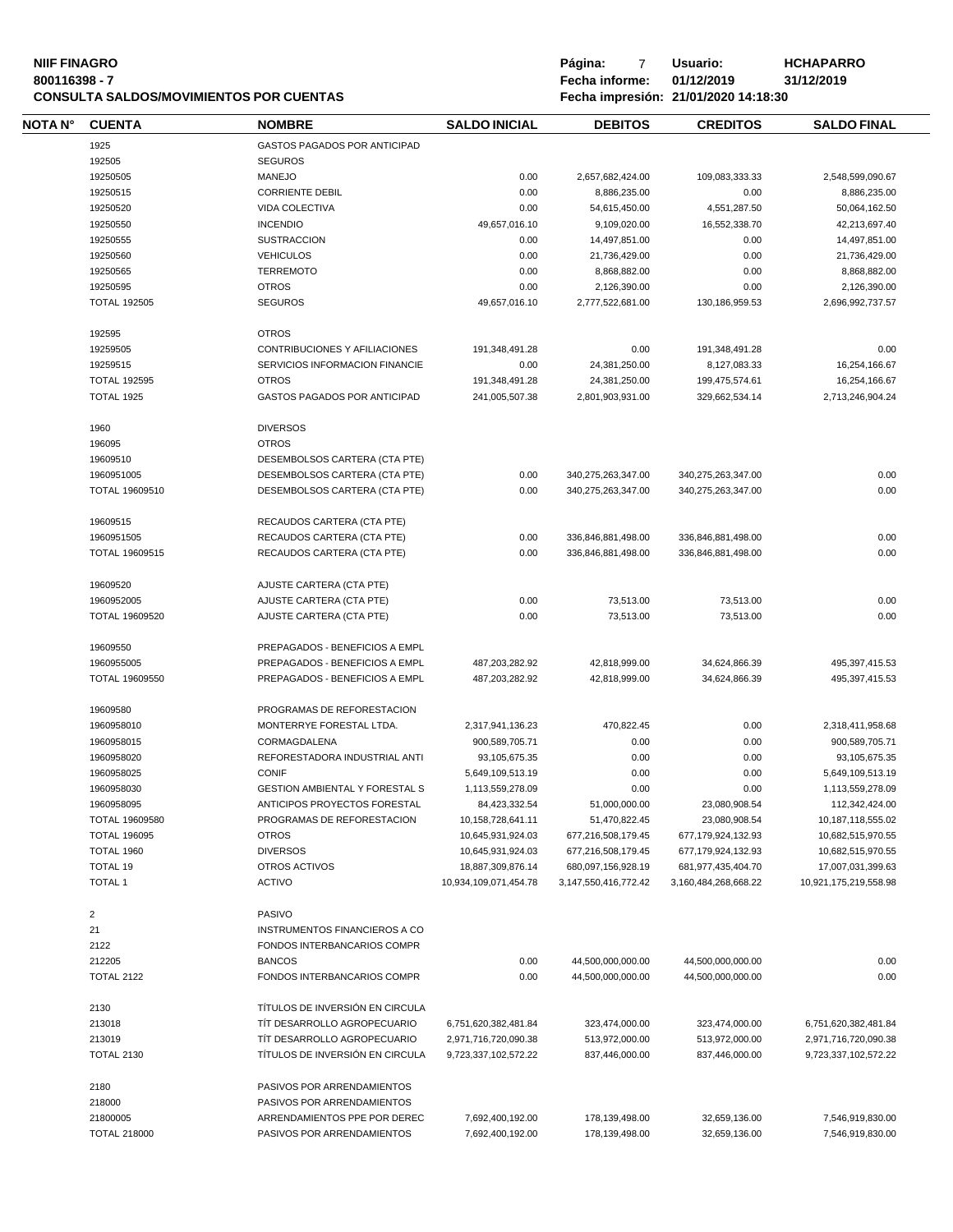#### **NIIF FINAGRO P á g i n a :** 8 **U s u a r i o : HCHAPARRO** 800116398 - 7<br> **800116398 - 7 Fecha informe:** 01/12/2019<br> **CONSULTA SALDOS/MOVIMIENTOS POR CUENTAS**<br> **18:30 Fecha impresión: 21/01/2020 14:18:30 CONSULTA SALDOS/MOVIMIENTOS POR CUENTAS Fecha impresión: 21/01/2020 14:18:30**

| Página: | 8                                   | Usuario:    |
|---------|-------------------------------------|-------------|
|         | Fecha informe:                      | 01/12/2019  |
|         | The sale of the company of the sale | 0.410410000 |

| CONSULTA SALDOS/MOVIMIENTOS POR CUENTAS |                   |                            | Fecha impresion: 21/01/2020 14:18:30 |                |                 |                    |  |
|-----------------------------------------|-------------------|----------------------------|--------------------------------------|----------------|-----------------|--------------------|--|
| NOTA N°                                 | <b>CUENTA</b>     | <b>NOMBRE</b>              | <b>SALDO INICIAL</b>                 | <b>DEBITOS</b> | <b>CREDITOS</b> | <b>SALDO FINAL</b> |  |
|                                         | <b>TOTAL 2180</b> | PASIVOS POR ARRENDAMIENTOS | 7.692.400.192.00                     | 178.139.498.00 | 32.659.136.00   | 7,546,919,830.00   |  |

| <b>TOTAL 2180</b><br><b>TOTAL 21</b> | PASIVOS POR ARRENDAMIENTOS<br>INSTRUMENTOS FINANCIEROS A CO | 7,692,400,192.00<br>9,731,029,502,764.22 | 178,139,498.00<br>45,515,585,498.00 | 32,659,136.00<br>45,370,105,136.00 | 7,546,919,830.00<br>9,730,884,022,402.22 |
|--------------------------------------|-------------------------------------------------------------|------------------------------------------|-------------------------------------|------------------------------------|------------------------------------------|
|                                      |                                                             |                                          |                                     |                                    |                                          |
| 25                                   | <b>CUENTAS POR PAGAR</b>                                    |                                          |                                     |                                    |                                          |
| 2501                                 | <b>COMISIONES Y HONORARIOS</b>                              |                                          |                                     |                                    |                                          |
| 250105                               | <b>HONORARIOS</b>                                           | 305,089,203.00                           | 360,207,925.00                      | 501,146,853.00                     | 446,028,131.00                           |
| 250110                               | <b>COMISIONES</b>                                           | 309,083,045.00                           | 309,083,045.00                      | 319,384,984.31                     | 319,384,984.31                           |
| <b>TOTAL 2501</b>                    | <b>COMISIONES Y HONORARIOS</b>                              | 614, 172, 248.00                         | 669,290,970.00                      | 820,531,837.31                     | 765,413,115.31                           |
| 2502                                 | COSTOS Y GASTOS POR PAGAR                                   |                                          |                                     |                                    |                                          |
| 250225                               | <b>GASTOS FINANCIEROS</b>                                   |                                          |                                     |                                    |                                          |
| 25022505                             | OP DE MERCADO MONETARIO Y REL                               |                                          |                                     |                                    |                                          |
| 2502250505                           | FDOS INTERBANCARIOS COMPRAD                                 | 0.00                                     | 8,386,417.00                        | 8,386,417.00                       | 0.00                                     |
| TOTAL 25022505                       | OP DE MERCADO MONETARIO Y REL                               | 0.00                                     | 8,386,417.00                        | 8,386,417.00                       | 0.00                                     |
|                                      |                                                             |                                          |                                     |                                    |                                          |
| 25022510                             | TITULOS DE DESARROLLO AGROPE                                |                                          |                                     |                                    |                                          |
| 2502251005                           | TITULOS DE DESARROLLO AGROPE                                | 0.00                                     | 8,191,158,382.29                    | 8,191,158,382.29                   | 0.00                                     |
| 2502251010                           | TIT DE DESARROLLO AGROPECUARI                               | 2,689,266,545.19                         | 0.00                                | 2,434,067,726.34                   | 5,123,334,271.53                         |
| 2502251015                           | TIT DE DESARROLLO AGROPECUARI                               | 6,451,877,562.61                         | 0.00                                | 5,995,299,529.12                   | 12,447,177,091.73                        |
| TOTAL 25022510                       | TITULOS DE DESARROLLO AGROPE                                | 9,141,144,107.80                         | 8,191,158,382.29                    | 16,620,525,637.75                  | 17,570,511,363.26                        |
| <b>TOTAL 250225</b>                  | <b>GASTOS FINANCIEROS</b>                                   | 9,141,144,107.80                         | 8,199,544,799.29                    | 16,628,912,054.75                  | 17,570,511,363.26                        |
| <b>TOTAL 2502</b>                    | COSTOS Y GASTOS POR PAGAR                                   | 9,141,144,107.80                         | 8,199,544,799.29                    | 16,628,912,054.75                  | 17,570,511,363.26                        |
|                                      |                                                             |                                          |                                     |                                    |                                          |
| 2503                                 | <b>IMPUESTOS</b>                                            |                                          |                                     |                                    |                                          |
| 250305                               | RENTA Y COMPLEMENTARIOS                                     |                                          |                                     |                                    |                                          |
| 25030505                             | RENTA Y COMPLEMENTARIOS                                     | 53,718,392,088.10                        | 40,644,169,586.16                   | 0.00                               | 13,074,222,501.94                        |
| 25030515                             | SOBRETASA IMPUESTO DE RENTA                                 | 343.200.004.00                           | 0.00                                | 0.00                               | 343,200,004.00                           |
| <b>TOTAL 250305</b>                  | <b>RENTA Y COMPLEMENTARIOS</b>                              | 54,061,592,092.10                        | 40,644,169,586.16                   | 0.00                               | 13,417,422,505.94                        |
|                                      |                                                             |                                          |                                     |                                    |                                          |
| 250310                               | <b>INDUSTRIA Y COMERCIO</b>                                 |                                          |                                     |                                    |                                          |
| 25031005                             | <b>INDUSTRIA Y COMERCIO</b>                                 | 277,700,000.00                           | 0.00                                | 275,826,000.00                     | 553,526,000.00                           |
| <b>TOTAL 250310</b>                  | <b>INDUSTRIA Y COMERCIO</b>                                 | 277,700,000.00                           | 0.00                                | 275,826,000.00                     | 553,526,000.00                           |
| <b>TOTAL 2503</b>                    | <b>IMPUESTOS</b>                                            | 54,339,292,092.10                        | 40,644,169,586.16                   | 275,826,000.00                     | 13,970,948,505.94                        |
| 2505                                 | <b>ARRENDAMIENTOS</b>                                       |                                          |                                     |                                    |                                          |
| 250500                               | ARRENDAMIENTOS                                              |                                          |                                     |                                    |                                          |
| 25050005                             | <b>ARRENDAMIENTOS</b>                                       | 92,553,502.00                            | 137,932,939.00                      | 465,778,708.00                     | 420,399,271.00                           |
| <b>TOTAL 250500</b>                  | <b>ARRENDAMIENTOS</b>                                       | 92,553,502.00                            | 137,932,939.00                      | 465,778,708.00                     | 420,399,271.00                           |
| <b>TOTAL 2505</b>                    | ARRENDAMIENTOS                                              | 92,553,502.00                            | 137,932,939.00                      | 465,778,708.00                     | 420,399,271.00                           |
|                                      |                                                             |                                          |                                     |                                    |                                          |
| 2511                                 | PROVEEDORES Y SERVICIOS POR P                               |                                          |                                     |                                    |                                          |
| 251105                               | <b>PROVEEDORES</b>                                          |                                          |                                     |                                    |                                          |
| 25110505                             | <b>PROVEEDORES</b>                                          | 485,680,455.00                           | 811,621,066.00                      | 4,341,251,421.00                   | 4,015,310,810.00                         |
| <b>TOTAL 251105</b>                  | <b>PROVEEDORES</b>                                          | 485,680,455.00                           | 811,621,066.00                      | 4,341,251,421.00                   | 4.015.310.810.00                         |
|                                      |                                                             |                                          |                                     |                                    |                                          |
| 251195                               | <b>OTROS</b>                                                |                                          |                                     |                                    |                                          |
| 25119505                             | PROVEEDORES (ESTIMADOS)                                     | 421,077,689.00                           | 421,077,689.00                      | 57,107,753.00                      | 57,107,753.00                            |
| <b>TOTAL 251195</b>                  | <b>OTROS</b>                                                | 421,077,689.00                           | 421,077,689.00                      | 57,107,753.00                      | 57,107,753.00                            |
| <b>TOTAL 2511</b>                    | PROVEEDORES Y SERVICIOS POR P                               | 906,758,144.00                           | 1,232,698,755.00                    | 4,398,359,174.00                   | 4,072,418,563.00                         |
| 2514                                 | CONTRIBUCIONES, AFILIACIONES Y                              |                                          |                                     |                                    |                                          |
| 251495                               | <b>OTRAS</b>                                                | 51,254,917,622.00                        | 0.00                                | 25,897,228,857.00                  | 77,152,146,479.00                        |
| <b>TOTAL 2514</b>                    | CONTRIBUCIONES, AFILIACIONES Y                              | 51,254,917,622.00                        | 0.00                                | 25,897,228,857.00                  | 77,152,146,479.00                        |
|                                      |                                                             |                                          |                                     |                                    |                                          |
| 2519                                 | RETENCIONES Y APORTES LABORA                                |                                          |                                     |                                    |                                          |
| 251905                               | RETENCIONES EN LA FUENTE                                    |                                          |                                     |                                    |                                          |
| 25190505                             | A TITULO DE RENTA                                           |                                          |                                     |                                    |                                          |
| 2519050502                           | <b>EMPLEADOS</b>                                            |                                          |                                     |                                    |                                          |
| 251905050202                         | ASALARIADOS ART 383 E.T.                                    | 141,669,100.00                           | 141,669,100.00                      | 198,059,000.00                     | 198,059,000.00                           |
| 251905050204                         | EMPL ART. 383 E. T. DECL                                    | 0.00                                     | 0.00                                | 1,837,215.00                       | 1,837,215.00                             |
| 251905050208                         | EMPL ART. 384 E. T. DECL                                    | 508,567.00                               | 508,567.00                          | 1,017,134.00                       | 1,017,134.00                             |
| TOTAL 2519050502                     | <b>EMPLEADOS</b>                                            | 142,177,667.00                           | 142,177,667.00                      | 200,913,349.00                     | 200,913,349.00                           |
|                                      |                                                             |                                          |                                     |                                    |                                          |
| 2519050504                           | <b>HONORARIOS</b>                                           |                                          |                                     |                                    |                                          |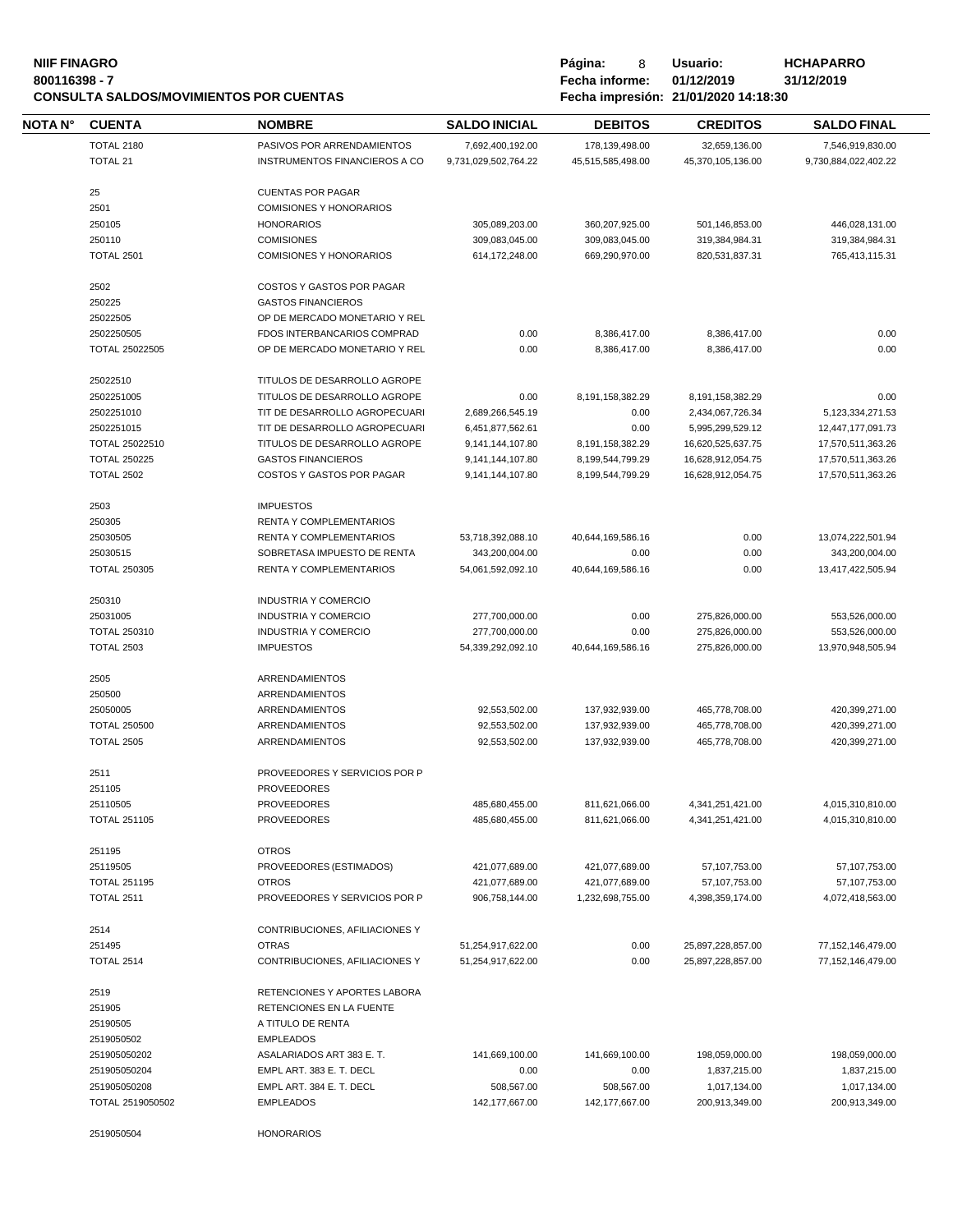| <b>NIIF FINAGRO</b><br>800116398 - 7 | <b>CONSULTA SALDOS/MOVIMIENTOS POR CUENTAS</b> |                                                                  |                                | Página:<br>9<br>Fecha informe: | Usuario:<br>01/12/2019<br>Fecha impresión: 21/01/2020 14:18:30 | <b>HCHAPARRO</b><br>31/12/2019 |
|--------------------------------------|------------------------------------------------|------------------------------------------------------------------|--------------------------------|--------------------------------|----------------------------------------------------------------|--------------------------------|
| <b>NOTA N°</b>                       | <b>CUENTA</b>                                  | <b>NOMBRE</b>                                                    | <b>SALDO INICIAL</b>           | <b>DEBITOS</b>                 | <b>CREDITOS</b>                                                | <b>SALDO FINAL</b>             |
|                                      | 251905050402                                   | HONORARIOS 11% DECL                                              | 34,860,317.00                  | 39,582,919.00                  | 45,876,673.00                                                  | 41,154,071.00                  |
|                                      | TOTAL 2519050504                               | <b>HONORARIOS</b>                                                | 34,860,317.00                  | 39,582,919.00                  | 45,876,673.00                                                  | 41,154,071.00                  |
|                                      | 2519050508                                     | <b>SERVICIOS</b>                                                 |                                |                                |                                                                |                                |
|                                      | 251905050802                                   | SERV GEN 4% DECL                                                 | 818,154.00                     | 818,478.00                     | 2,446,369.00                                                   | 2,446,045.00                   |
|                                      | 251905050806                                   | SERV GEN 4% DECL C. M.                                           | 14,000.00                      | 14,000.00                      | 0.00                                                           | 0.00                           |
|                                      | 251905050820                                   | <b>SERV TEMPORALES 1%</b>                                        | 24,708.00                      | 24,708.00                      | 21,855.00                                                      | 21,855.00                      |
|                                      | 251905050822                                   |                                                                  |                                |                                |                                                                |                                |
|                                      |                                                | SERV HOTEL RESTAUR 2.5% DECL                                     | 46,204.00                      | 46,204.00                      | 1,019,944.00                                                   | 1,019,944.00                   |
|                                      | 251905050830                                   | SERV MANTENIM SOFTWARE 3.5%                                      | 3,850,083.00                   | 3,850,083.00                   | 11,240,400.00                                                  | 11,240,400.00                  |
|                                      | TOTAL 2519050508                               | <b>SERVICIOS</b>                                                 | 4,753,149.00                   | 4,753,473.00                   | 14,728,568.00                                                  | 14,728,244.00                  |
|                                      | 2519050510                                     | ARRENDAMIENTOS                                                   |                                |                                |                                                                |                                |
|                                      | 251905051002                                   | ARREN INMUEBLES 3.5%                                             | 24,150.00                      | 24,150.00                      | 24,150.00                                                      | 24,150.00                      |
|                                      | 251905051004                                   | ARREN MUEBLES 4%                                                 | 1,311,308.00                   | 1,311,308.00                   | 1,203,964.00                                                   | 1,203,964.00                   |
|                                      | TOTAL 2519050510                               | <b>ARRENDAMIENTOS</b>                                            | 1,335,458.00                   | 1,335,458.00                   | 1,228,114.00                                                   | 1,228,114.00                   |
|                                      |                                                | <b>COMPRAS</b>                                                   |                                |                                |                                                                |                                |
|                                      | 2519050512<br>251905051202                     | COMP GEN DECL 2.5%                                               | 627,594.00                     | 627,594.00                     | 2,998,436.00                                                   | 2,998,436.00                   |
|                                      | 251905051206                                   | COMP COMBUSTIBLES 0.1%                                           | 1,552.00                       | 1.552.00                       | 3,020.00                                                       | 3,020.00                       |
|                                      |                                                |                                                                  |                                |                                |                                                                |                                |
|                                      | TOTAL 2519050512                               | <b>COMPRAS</b>                                                   | 629,146.00                     | 629,146.00                     | 3,001,456.00                                                   | 3,001,456.00                   |
|                                      | 2519050516                                     | PAGOS AL EXTERIOR                                                |                                |                                |                                                                |                                |
|                                      | 251905051608                                   | PAGOS AL EXTERIOR 20%                                            | 1,361,160.00                   | 1,361,160.00                   | 4,889,587.00                                                   | 4,889,587.00                   |
|                                      | TOTAL 2519050516                               | PAGOS AL EXTERIOR                                                | 1,361,160.00                   | 1,361,160.00                   | 4,889,587.00                                                   | 4,889,587.00                   |
|                                      | TOTAL 25190505                                 | A TITULO DE RENTA                                                | 185,116,897.00                 | 189,839,823.00                 | 270,637,747.00                                                 | 265,914,821.00                 |
|                                      | 25190510                                       | AUTORRETENCIONES DE RENTA                                        |                                |                                |                                                                |                                |
|                                      | 2519051002                                     | RENDIMIENTOS FINANCIEROS                                         |                                |                                |                                                                |                                |
|                                      | 251905100202                                   | <b>REND FINANCIEROS 4%</b>                                       | 297,241,251.00                 | 297,241,251.00                 | 314,666,625.00                                                 | 314,666,625.00                 |
|                                      | 251905100204                                   | <b>REND FINANCIEROS 7%</b>                                       |                                |                                |                                                                |                                |
|                                      |                                                |                                                                  | 20,317,294.00                  | 20,317,294.00                  | 29,277,154.00                                                  | 29,277,154.00                  |
|                                      | 251905100206                                   | REND CARTERA 2.5%                                                | 553,409,392.00                 | 553,409,392.00                 | 552,810,266.00                                                 | 552,810,266.00                 |
|                                      | 251905100208                                   | REND INTERBANCARIOS 2.5%                                         | 1,218,089.00                   | 1,218,089.00                   | 1,371,491.00                                                   | 1,371,491.00                   |
|                                      | TOTAL 2519051002                               | RENDIMIENTOS FINANCIEROS                                         | 872,186,026.00                 | 872,186,026.00                 | 898,125,536.00                                                 | 898,125,536.00                 |
|                                      | TOTAL 25190510                                 | AUTORRETENCIONES DE RENTA                                        | 872,186,026.00                 | 872,186,026.00                 | 898,125,536.00                                                 | 898,125,536.00                 |
|                                      | 25190520                                       | <b>AUTORETENCION RENTA 0.8%</b>                                  |                                |                                |                                                                |                                |
|                                      | 2519052002                                     | AUTORETENCION RENTA 0.8%                                         |                                |                                |                                                                |                                |
|                                      | 251905200202                                   | AUTORETENCION RENTA 0.8%                                         | 260,795,886.00                 | 260,795,886.00                 | 263,513,318.00                                                 | 263,513,318.00                 |
|                                      | TOTAL 2519052002                               | AUTORETENCION RENTA 0.8%                                         | 260,795,886.00                 | 260,795,886.00                 | 263,513,318.00                                                 | 263,513,318.00                 |
|                                      | TOTAL 25190520                                 | AUTORETENCION RENTA 0.8%                                         | 260,795,886.00                 | 260,795,886.00                 | 263,513,318.00                                                 | 263,513,318.00                 |
|                                      | 25190535                                       | RETENCIONES EN LA FUENTE DE IV                                   |                                |                                |                                                                |                                |
|                                      | 2519053502                                     | RETENCIONES EN LA FUENTE DE IV                                   |                                |                                |                                                                |                                |
|                                      | 251905350206                                   | RETEIVA 15% SOBRE IVA 5% BIENES                                  | 10,286.00                      | 10,286.00                      | 14,183.00                                                      | 14,183.00                      |
|                                      | 251905350219                                   | RETEIVA 15% IVA 19% BIENES                                       | 689,096.00                     | 689,096.00                     | 2,653,190.00                                                   | 2,653,190.00                   |
|                                      | 251905350220                                   | RETEIVA 15% IVA 19% SERVICIOS                                    | 13,067,627.00                  | 14,430,348.00                  | 25,752,142.00                                                  | 24,389,421.00                  |
|                                      | 251905350222                                   | RETEIVA 15% IVA 19% SERVICIOS C.                                 | 9,975.00                       | 9,975.00                       | 0.00                                                           | 0.00                           |
|                                      |                                                |                                                                  | 1,293,102.00                   | 1,293,102.00                   |                                                                |                                |
|                                      | 251905350224<br>TOTAL 2519053502               | RETEIVA 100% IVA 19%                                             |                                |                                | 12,671.00                                                      | 12,671.00                      |
|                                      | TOTAL 25190535                                 | RETENCIONES EN LA FUENTE DE IV<br>RETENCIONES EN LA FUENTE DE IV | 15,070,086.00<br>15,070,086.00 | 16,432,807.00<br>16,432,807.00 | 28,432,186.00<br>28,432,186.00                                 | 27,069,465.00<br>27,069,465.00 |
|                                      |                                                |                                                                  |                                |                                |                                                                |                                |
|                                      | 25190540<br>2519054002                         | RETENCIONES EN LA FUENTE DE IC<br>RETENCIONES EN LA FUENTE DE IC |                                |                                |                                                                |                                |
|                                      | 251905400202                                   | TARIFA 4.14X1000 BIENES                                          | 0.00                           | 0.00                           | 36,446.00                                                      | 36,446.00                      |
|                                      |                                                |                                                                  |                                |                                |                                                                |                                |
|                                      | 251905400204                                   | TARIFA 4.14X1000 SERVICIOS                                       | 9,915.00                       | 9,915.00                       | 8,073.00                                                       | 8,073.00                       |
|                                      | 251905400208                                   | TARIFA 6.9X1000 SERVICIOS                                        | 864,906.00                     | 0.00                           | 2,158,047.00                                                   | 3,022,953.00                   |
|                                      | 251905400212                                   | TARIFA 9.66X1000 SERVICIOS                                       | 1,793,983.00                   | 32,549.00                      | 3,589,156.00                                                   | 5,350,590.00                   |
|                                      | 251905400214                                   | <b>TARIFA 11.04X1000 BIENES</b>                                  | 591,330.00                     | 0.00                           | 1,081,117.00                                                   | 1,672,447.00                   |
|                                      | 251905400216                                   | TARIFA 11.04X1000 SERVICIOS                                      | 0.00                           | 0.00                           | 53,716.00                                                      | 53,716.00                      |
|                                      | 251905400218                                   | TARIFA 13.8X1000 BIENES                                          | 21,419.00                      | 0.00                           | 41,676.00                                                      | 63,095.00                      |
|                                      | 251905400220                                   | TARIFA 13.8X1000 SERVICIOS                                       | 37,260.00                      | 0.00                           | 0.00                                                           | 37,260.00                      |
|                                      | TOTAL 2519054002                               | RETENCIONES EN LA FUENTE DE IC                                   | 3,318,813.00                   | 42,464.00                      | 6,968,231.00                                                   | 10,244,580.00                  |
|                                      | TOTAL 25190540                                 | RETENCIONES EN LA FUENTE DE IC                                   | 3,318,813.00                   | 42,464.00                      | 6,968,231.00                                                   | 10,244,580.00                  |
|                                      | <b>TOTAL 251905</b>                            | RETENCIONES EN LA FUENTE                                         | 1,336,487,708.00               | 1,339,297,006.00               | 1,467,677,018.00                                               | 1,464,867,720.00               |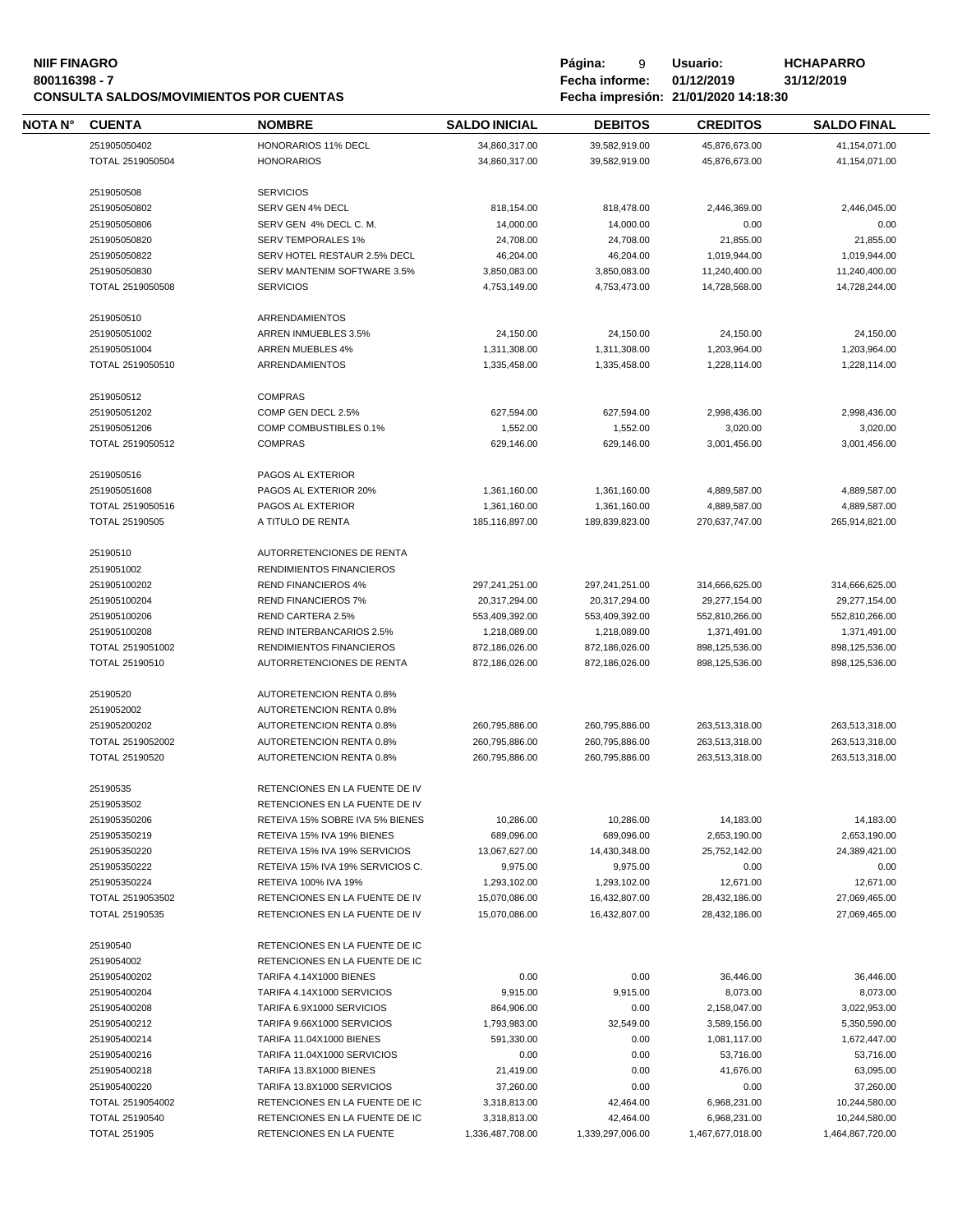# **NIIF FINAGRO P á g i n a :** 10 **U s u a r i o : HCHAPARRO CONSULTA SALDOS/MOVIMIENTOS POR CUENTAS Fecha impresión: 21/01/2020 14:18:30**

| NOTA N° | <b>CUENTA</b>       | <b>NOMBRE</b>                  | <b>SALDO INICIAL</b>             | <b>DEBITOS</b>               | <b>CREDITOS</b>                | <b>SALDO FINAL</b>               |
|---------|---------------------|--------------------------------|----------------------------------|------------------------------|--------------------------------|----------------------------------|
|         | 251910              | <b>JUDICIALES</b>              |                                  |                              |                                |                                  |
|         | 25191005            | <b>EMBARGOS</b>                |                                  |                              |                                |                                  |
|         | 2519100505          | <b>EMBARGOS</b>                | 0.00                             | 538,305.00                   | 538,305.00                     | 0.00                             |
|         | TOTAL 25191005      | <b>EMBARGOS</b>                | 0.00                             | 538,305.00                   | 538,305.00                     | 0.00                             |
|         | <b>TOTAL 251910</b> | <b>JUDICIALES</b>              |                                  |                              |                                |                                  |
|         |                     |                                | 0.00                             | 538,305.00                   | 538,305.00                     | 0.00                             |
|         | 251925              | FONDO DE EMPLEADOS             |                                  |                              |                                |                                  |
|         | 25192505            | APORTES Y AHORRO EN FONDOS D   |                                  |                              |                                |                                  |
|         | 2519250505          | APORTES Y AHORRO EN FONDOS D   | 476,429.00                       | 476,427.00                   | 0.00                           | 2.00                             |
|         | TOTAL 25192505      | APORTES Y AHORRO EN FONDOS D   | 476,429.00                       | 476,427.00                   | 0.00                           | 2.00                             |
|         | <b>TOTAL 251925</b> | FONDO DE EMPLEADOS             | 476,429.00                       | 476,427.00                   | 0.00                           | 2.00                             |
|         | 251935              | CAJA COMPENSACIÓN FAMILIAR, IC |                                  |                              |                                |                                  |
|         | 25193505            | CAJA COMPENSACIÓN FAMILIAR, IC |                                  |                              |                                |                                  |
|         | 2519350505          | CAJA DE COMPENSACIÓN FAMILIAR  | 60,978,200.00                    | 124,423,700.00               | 63,445,500.00                  | 0.00                             |
|         | 2519350510          | <b>SENA</b>                    | 16,146,100.00                    | 45,177,400.00                | 29,031,300.00                  | 0.00                             |
|         | 2519350515          | <b>ICBF</b>                    | 24,217,300.00                    | 67,758,900.00                | 43,541,600.00                  | 0.00                             |
|         | TOTAL 25193505      | CAJA COMPENSACIÓN FAMILIAR, IC | 101,341,600.00                   | 237,360,000.00               | 136,018,400.00                 | 0.00                             |
|         | <b>TOTAL 251935</b> | CAJA COMPENSACIÓN FAMILIAR, IC | 101,341,600.00                   | 237,360,000.00               | 136,018,400.00                 | 0.00                             |
|         |                     |                                |                                  |                              |                                |                                  |
|         | 251940              | FONDOS DE PENSIONES            |                                  |                              |                                |                                  |
|         | 25194005            | FONDOS DE PENSIONES            | 260,025,800.00                   | 547,040,400.00               | 287,014,600.00                 | 0.00                             |
|         | <b>TOTAL 251940</b> | <b>FONDOS DE PENSIONES</b>     | 260,025,800.00                   | 547,040,400.00               | 287,014,600.00                 | 0.00                             |
|         | 251945              | RETENCIONES Y APORTES DE NOMI  |                                  |                              |                                |                                  |
|         | 25194505            | APORTES OBLIGATORIOS SALUD     | 129,875,600.00                   | 327,573,600.00               | 197,698,000.00                 | 0.00                             |
|         | 25194510            | <b>APORTES ARL</b>             | 7,865,400.00                     | 16,354,500.00                | 8,489,100.00                   | 0.00                             |
|         | 25194515            | APORTES VOLUNTARIOS FONDOS D   | 0.00                             | 33,127,500.00                | 33,127,500.00                  | 0.00                             |
|         | 25194520            | APORTES A CUENTAS AFC          | 0.00                             | 45,220,000.00                | 45,220,000.00                  | 0.00                             |
|         | 25194525            | PLANES COMPLEM MEDICINA ODON   | 19,394,631.00                    | 422,806,249.00               | 436,187,824.00                 | 32,776,206.00                    |
|         | 25194530            | <b>LIBRANZAS</b>               | 0.00                             | 62,134,334.00                | 62,134,334.00                  | 0.00                             |
|         | 25194535            | OTROS DESCUENTOS DE NOMINA     | 15,377.00                        | 156,807,453.00               | 156,792,076.00                 | 0.00                             |
|         | <b>TOTAL 251945</b> | RETENCIONES Y APORTES DE NOMI  | 157,151,008.00                   | 1,064,023,636.00             | 939,648,834.00                 | 32,776,206.00                    |
|         | <b>TOTAL 2519</b>   | RETENCIONES Y APORTES LABORA   | 1,855,482,545.00                 | 3,188,735,774.00             | 2,830,897,157.00               | 1,497,643,928.00                 |
|         | 2558                | PASIVOS POR IMPUESTOS DIFERIDO |                                  |                              |                                |                                  |
|         | 255805              | PASIVOS POR IMPUESTOS DIFERIDO |                                  |                              |                                |                                  |
|         | 25580505            | PROPIEDADES PLANTA Y EQUIPO    | 6,399,221,865.19                 | 1,347,693,484.63             | 0.00                           | 5,051,528,380.56                 |
|         | 25580510            | <b>CUENTAS POR PAGAR</b>       |                                  |                              |                                |                                  |
|         |                     |                                | 48,822.98                        | 48,822.98                    | 0.00                           | 0.00                             |
|         | <b>TOTAL 255805</b> | PASIVOS POR IMPUESTOS DIFERIDO | 6,399,270,688.17                 | 1,347,742,307.61             | 0.00                           | 5,051,528,380.56                 |
|         | <b>TOTAL 2558</b>   | PASIVOS POR IMPUESTOS DIFERIDO | 6,399,270,688.17                 | 1,347,742,307.61             | 0.00                           | 5,051,528,380.56                 |
|         | 2590                | <b>DIVERSAS</b>                |                                  |                              |                                |                                  |
|         | 259095              | <b>OTRAS</b>                   |                                  |                              |                                |                                  |
|         | 25909535            | ANTICIPOS GASTOS DE VIAJE      | 6,615,743.00                     | 23,115,915.00                | 19,070,357.00                  | 2,570,185.00                     |
|         | 25909540            | PROGRAMAS ADMINISTRADOS        | 0.00                             | 176,217.59                   | 47,857,962.59                  | 47,681,745.00                    |
|         | 25909595            | OTRAS CUENTAS POR PAGAR        | 163,528,913.98                   | 140,086,745,684.13           | 140,094,769,223.13             | 171,552,452.98                   |
|         | <b>TOTAL 259095</b> | <b>OTRAS</b>                   | 170,144,656.98                   | 140,110,037,816.72           | 140, 161, 697, 542. 72         | 221,804,382.98                   |
|         | <b>TOTAL 2590</b>   | <b>DIVERSAS</b>                | 170,144,656.98                   | 140,110,037,816.72           | 140, 161, 697, 542. 72         | 221,804,382.98                   |
|         | TOTAL 25            | <b>CUENTAS POR PAGAR</b>       | 124,773,735,606.05               | 195.530.152.947.78           | 191,479,231,330.78             | 120,722,813,989.05               |
|         | 27                  | OBLIGACIONES LABORALES         |                                  |                              |                                |                                  |
|         | 2705                | NOMINA POR PAGAR               |                                  |                              |                                |                                  |
|         | 270500              | NOMINA POR PAGAR               | 0.00                             | 2,406,514,031.00             | 2,406,514,031.00               | 0.00                             |
|         | <b>TOTAL 2705</b>   | NOMINA POR PAGAR               | 0.00                             | 2,406,514,031.00             | 2,406,514,031.00               | 0.00                             |
|         | 2710                | <b>CESANTÍAS</b>               |                                  |                              |                                |                                  |
|         | 271000              | <b>CESANTÍAS</b>               |                                  |                              |                                |                                  |
|         | <b>TOTAL 2710</b>   | <b>CESANTÍAS</b>               | 791,261,580.00<br>791,261,580.00 | 5,657,842.00<br>5,657,842.00 | 77,559,177.00<br>77,559,177.00 | 863,162,915.00<br>863,162,915.00 |
|         |                     |                                |                                  |                              |                                |                                  |
|         | 2715                | INTERESES SOBRE CESANTIAS      |                                  |                              |                                |                                  |
|         | 271500              | INTERESES SOBRE CESANTIAS      | 85,859,959.00                    | 624,247.00                   | 16,744,128.00                  | 101,979,840.00                   |
|         | <b>TOTAL 2715</b>   | INTERESES SOBRE CESANTÍAS      | 85,859,959.00                    | 624,247.00                   | 16,744,128.00                  | 101,979,840.00                   |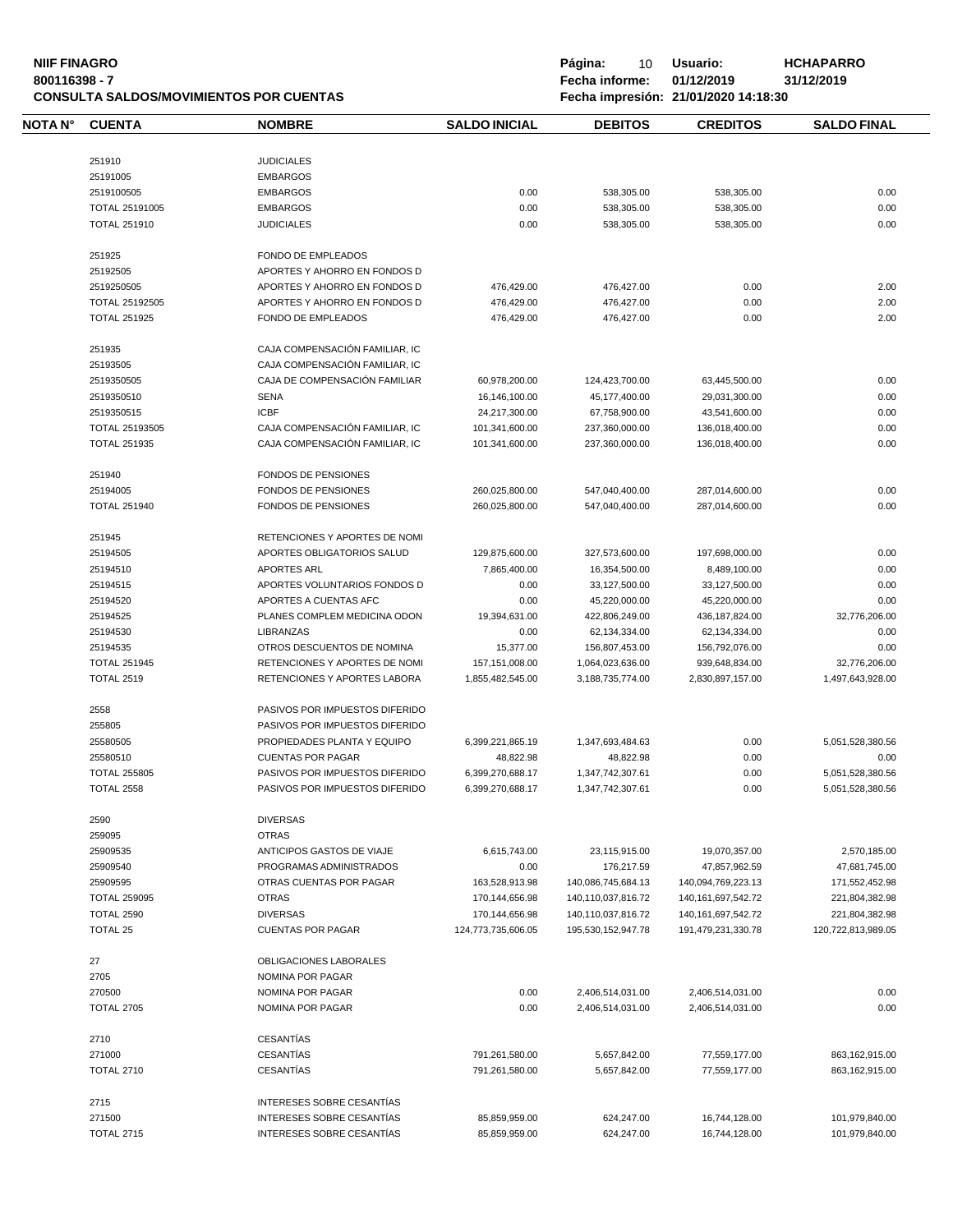**NIIF FINAGRO P á g i n a :** 11 **U s u a r i o : HCHAPARRO CONSULTA SALDOS/MOVIMIENTOS POR CUENTAS Fecha impresión: 21/01/2020 14:18:30**

| NOTA N° | <b>CUENTA</b>                        | <b>NOMBRE</b>                                        | <b>SALDO INICIAL</b>                     | <b>DEBITOS</b>     | <b>CREDITOS</b>    | <b>SALDO FINAL</b>                       |
|---------|--------------------------------------|------------------------------------------------------|------------------------------------------|--------------------|--------------------|------------------------------------------|
|         |                                      |                                                      |                                          |                    |                    |                                          |
|         | 2720                                 | <b>VACACIONES</b>                                    |                                          |                    |                    |                                          |
|         | 272000                               | <b>VACACIONES</b>                                    | 2,721,948,460.00                         | 148,424,299.00     | 126,399,460.00     | 2,699,923,621.00                         |
|         | <b>TOTAL 2720</b>                    | <b>VACACIONES</b>                                    | 2,721,948,460.00                         | 148,424,299.00     | 126,399,460.00     | 2,699,923,621.00                         |
|         | 2725                                 | PRIMA LEGAL                                          |                                          |                    |                    |                                          |
|         | 272500                               | PRIMA LEGAL                                          | 369,409,237.00                           | 446,284,383.00     | 76,875,146.00      | 0.00                                     |
|         | <b>TOTAL 2725</b>                    | PRIMA LEGAL                                          | 369,409,237.00                           | 446,284,383.00     | 76,875,146.00      | 0.00                                     |
|         |                                      |                                                      |                                          |                    |                    |                                          |
|         | 2730<br>273000                       | PRIMAS EXTRALEGAL<br>PRIMAS EXTRALEGAL               |                                          |                    |                    |                                          |
|         |                                      |                                                      |                                          |                    |                    | 715,532,421.00                           |
|         | 27300005                             | PRIMA DE VACACIONES                                  | 736,170,626.00                           | 53,368,580.00      | 32,730,375.00      |                                          |
|         | 27300010                             | PRIMA EXTRALEGAL DE SERVICIOS<br>PRIMA DE ANTIGÜEDAD | 525,791,599.00                           | 582,491,754.00     | 56,700,155.00      | 0.00                                     |
|         | 27300015                             |                                                      | 223,854,046.00                           | 37,269,311.00      | 34,547,777.00      | 221,132,512.00                           |
|         | <b>TOTAL 273000</b>                  | PRIMAS EXTRALEGAL                                    | 1,485,816,271.00                         | 673,129,645.00     | 123,978,307.00     | 936,664,933.00                           |
|         | <b>TOTAL 2730</b>                    | PRIMAS EXTRALEGAL                                    | 1,485,816,271.00                         | 673,129,645.00     | 123,978,307.00     | 936,664,933.00                           |
|         | 2750                                 | PROVIS NO CORRIENTES POR BENE                        |                                          |                    |                    |                                          |
|         | 275000                               | PROV NO CORRIENTE POR BENEFIC                        |                                          |                    |                    |                                          |
|         | 27500005                             | QUINQUENIOS A EMPLEADOS                              | 351,437,846.00                           | 10,616,092.00      | 14,703,258.00      | 355,525,012.00                           |
|         | <b>TOTAL 275000</b>                  | PROV NO CORRIENTE POR BENEFIC                        | 351,437,846.00                           | 10,616,092.00      | 14,703,258.00      | 355,525,012.00                           |
|         | <b>TOTAL 2750</b>                    | PROVIS NO CORRIENTES POR BENE                        | 351,437,846.00                           | 10,616,092.00      | 14,703,258.00      | 355,525,012.00                           |
|         | <b>TOTAL 27</b>                      | OBLIGACIONES LABORALES                               | 5,805,733,353.00                         | 3,691,250,539.00   | 2,842,773,507.00   | 4,957,256,321.00                         |
|         |                                      |                                                      |                                          |                    |                    |                                          |
|         | 28                                   | <b>PROVISIONES</b>                                   |                                          |                    |                    |                                          |
|         | 2805                                 | CONTRIBUCIONES Y AFILIACIONES                        |                                          |                    |                    |                                          |
|         | 280570                               | CONTRALORIA GENERAL DE LA REP                        |                                          |                    |                    |                                          |
|         | 28057005                             | CONTRALORIA GENERAL DE LA REP                        | 83,756,239.00                            | 83,756,239.00      | 0.00               | 0.00                                     |
|         | <b>TOTAL 280570</b>                  | CONTRALORIA GENERAL DE LA REP                        | 83,756,239.00                            | 83,756,239.00      | 0.00               | 0.00                                     |
|         | <b>TOTAL 2805</b>                    | CONTRIBUCIONES Y AFILIACIONES                        | 83,756,239.00                            | 83,756,239.00      | 0.00               | 0.00                                     |
|         | 2814                                 | MULTAS Y SANCIONES, LITIGIOS, IN                     |                                          |                    |                    |                                          |
|         | 281420                               | DEMANDAS LABORALES                                   |                                          |                    |                    |                                          |
|         | 28142005                             | DEMANDAS LABORALES                                   | 2,065,758.00                             | 0.00               | 0.00               | 2,065,758.00                             |
|         | <b>TOTAL 281420</b>                  | DEMANDAS LABORALES                                   | 2,065,758.00                             | 0.00               | 0.00               | 2,065,758.00                             |
|         | TOTAL 2814                           | MULTAS Y SANCIONES, LITIGIOS, IN                     | 2,065,758.00                             | 0.00               | 0.00               | 2,065,758.00                             |
|         | <b>TOTAL 28</b>                      | <b>PROVISIONES</b>                                   | 85,821,997.00                            | 83,756,239.00      | 0.00               | 2,065,758.00                             |
|         |                                      |                                                      |                                          |                    |                    |                                          |
|         | 29                                   | <b>OTROS PASIVOS</b>                                 |                                          |                    |                    |                                          |
|         | 2907                                 | INGRESOS ANTICIPADOS                                 |                                          |                    |                    |                                          |
|         | 290795                               | <b>OTROS</b>                                         | 36,782,973.00                            | 9,195,744.00       | 0.00               | 27,587,229.00                            |
|         | <b>TOTAL 2907</b>                    | <b>INGRESOS ANTICIPADOS</b>                          | 36,782,973.00                            | 9,195,744.00       | 0.00               | 27,587,229.00                            |
|         | 2990                                 | <b>DIVERSOS</b>                                      |                                          |                    |                    |                                          |
|         | 299095                               | <b>OTROS</b>                                         |                                          |                    |                    |                                          |
|         | 29909540                             | SALDOS A FAVOR ENTIDADES EN LI                       | 20,745,975.00                            | 45,783.00          | 0.00               | 20,700,192.00                            |
|         | <b>TOTAL 299095</b>                  | <b>OTROS</b>                                         | 20,745,975.00                            | 45,783.00          | 0.00               | 20,700,192.00                            |
|         | TOTAL 2990                           | <b>DIVERSOS</b>                                      | 20,745,975.00                            | 45,783.00          | 0.00               | 20,700,192.00                            |
|         | <b>TOTAL 29</b>                      | <b>OTROS PASIVOS</b>                                 | 57,528,948.00                            | 9,241,527.00       | 0.00               | 48,287,421.00                            |
|         | <b>TOTAL 2</b>                       | PASIVO                                               | 9.861.752.322.668.27                     | 244.829.986.750.78 | 239,692,109,973.78 | 9,856,614,445,891.27                     |
|         | 3                                    | <b>PATRIMONIO</b>                                    |                                          |                    |                    |                                          |
|         | 31                                   | CAPITAL SOCIAL                                       |                                          |                    |                    |                                          |
|         | 3105                                 | CAPITAL SUSCRITO Y PAGADO                            |                                          |                    |                    |                                          |
|         |                                      |                                                      | 450,000,000,000.00                       |                    |                    |                                          |
|         | 310505                               | CAPITAL AUTORIZADO                                   |                                          | 0.00               | 0.00               | 450,000,000,000.00                       |
|         | 310510                               | <b>CAPITAL POR SUSCRIBIR</b>                         | 55,750,806,000.00                        | 0.00               | 0.00               | 55,750,806,000.00                        |
|         | <b>TOTAL 3105</b><br><b>TOTAL 31</b> | CAPITAL SUSCRITO Y PAGADO<br><b>CAPITAL SOCIAL</b>   | 394,249,194,000.00<br>394,249,194,000.00 | 0.00<br>0.00       | 0.00<br>0.00       | 394,249,194,000.00<br>394,249,194,000.00 |
|         |                                      |                                                      |                                          |                    |                    |                                          |
|         | 32                                   | <b>RESERVAS</b>                                      |                                          |                    |                    |                                          |
|         | 3205                                 | RESERVA LEGAL                                        |                                          |                    |                    |                                          |
|         | 320505                               | APROPIACIÓN DE UTILIDADES LIQUI                      | 109,145,290,081.69                       | 0.00               | 0.00               | 109,145,290,081.69                       |
|         | <b>TOTAL 3205</b>                    | RESERVA LEGAL                                        | 109,145,290,081.69                       | 0.00               | 0.00               | 109,145,290,081.69                       |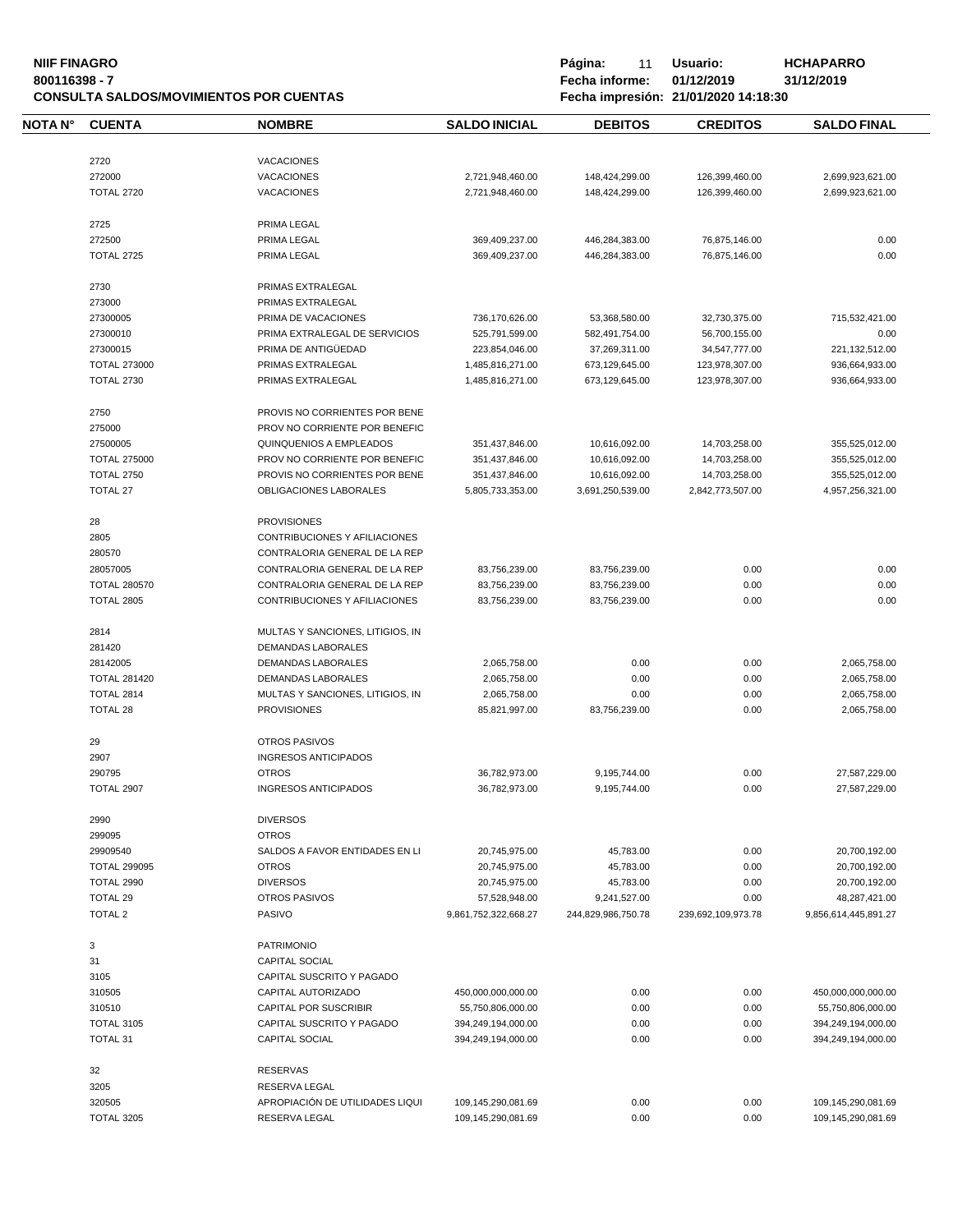#### **NIIF FINAGRO P á g i n a :** 12 **U s u a r i o : HCHAPARRO 800116398 - 7 Fecha informe: 01/12/2019 31/12/2019 CONSULTA SALDOS/MOVIMIENTOS POR CUENTAS Fecha impresión: 21/01/2020 14:18:30**

**NOTA N° CUENTA NOMBRE SALDO INICIAL D E B I T O S C R E D I T O S SALDO FINAL** 3215 RESERVAS OCASIONALES 321595 OTRAS 32159505 RESERVA PROG CRED PEQUEÑOS P 4,529,180,000.00 0.00 0.00 0.00 4,529,180,000.00 TOTAL 321595 OTRAS 4,529,180,000.00 0.00 0.00 4,529,180,000.00 TOTAL 3215 RESERVAS OCASIONALES 4,529,180,000.00 0.00 0.00 0.00 4,529,180,000.00 TOTAL 32 RESERVAS 113,674,470,081.69 0.00 0.00 113,674,470,081.69 38 SUPERÁVIT O DÉFICIT 3805 PRIMA EN COLOCACIÓN DE ACCION 380505 PRIMA EN COLOCACIÓN DE ACCION 458,815,128,172.60 0.00 0.00 458,815,128,172.60 TOTAL 3805 PRIMA EN COLOCACIÓN DE ACCION 458.815.128.172.60 0.00 0.00 0.00 458.815.128.172.60 3815 GANANCIAS O PÉRDIDAS NO REALI 381505 REVALORIZACIÓN ACTIVOS 38150505 REVALORIZACIÓN ACTIVOS 13,618,221,937.00 16,116,239.00 0.00 13,602,105,698.00 TOTAL 381505 REVALORIZACIÓN ACTIVOS 13,618,221,937.00 16,116,239.00 0.00 13,602,105,698.00 TOTAL 3815 GANANCIAS O PÉRDIDAS NO REALI 13,618,221,937.00 16,116,239.00 0.00 13,602,105,698.00 TOTAL 38 SUPERÁVIT O DÉFICIT 472,433,350,109.60 16,116,239.00 0.00 472,417,233,870.60 39 GANANCIAS O PÉRDIDAS 3905 GANANCIAS ACUMULADAS EJERCICI 390500 GANANCIAS ACUMULADAS EJERCICI 39050005 GANANCIAS ACUMULADAS EJERCICI - -124,481,758.93 0.00 0.00 0.00 -124,481,758.93 39050010 GANANCIAS EJERCICIOS ANTERIOR 1,239,977,294.00 0.00 16,116,239.00 1,256,093,533.00 TOTAL 390500 GANANCIAS ACUMULADAS EJERCICI 1,115,495,535.07 0.00 16,116,239.00 1,131,611,774.07 TOTAL 3905 GANANCIAS ACUMULADAS EJERCICI 1,115,495,535.07 0.00 16,116,239.00 1,131,611,774.07 3915 GANANCIA DEL EJERCICIO 391500 GANANCIA DEL EJERCICIO 96,500,954,032.00 7,795,975,118.80 0.00 88,704,978,913.20 TOTAL 3915 GANANCIA DEL EJERCICIO 96,500,954,032.00 7,795,975,118.80 0.00 88,704,978,913.20 3930 RESULTADOS ACUMULADOS PROCE 393010 PÉRDIDA 39301011 DISPONIBLE 3930101195 PROVISIÓN DEL DISPONIBLE -2,574,423.08 0.00 0.00 -2,574,423.08 TOTAL 39301011 DISPONIBLE -2,574,423.08 0.00 0.00 -2,574,423.08 39301016 CUENTAS POR COBRAR 3930101698 OTRAS PROVISIONES CUENTAS PO 283,946,738.00 0.00 0.00 283,946,738.00 TOTAL 39301016 CUENTAS POR COBRAR 283,946,738.00 0.00 0.00 283,946,738.00 39301018 PROPIEDAD PLANTA Y EQUIPO 3930101850 LEASING FINANCIERO -4,440,494,868.00 0.00 0.00 -4,440,494,868.00 TOTAL 39301018 PROPIEDAD PLANTA Y EQUIPO -4,440,494,868.00 0.00 0.00 0.00 -4,440,494,868.00 39301019 OTROS ACTIVOS 3930101910 IMPUESTO DIFERIDO ACTIVO -12,282,000,614.00 0.00 0.00 -12,282,000,614.00 3930101920 CARGOS DIFERIDOS 14,068,030,086.60 0.00 0.00 14,068,030,086.60 3930101990 DIVERSOS 34,547,033.64 0.00 0.00 34,547,033.64 TOTAL 39301019 OTROS ACTIVOS 1,820,576,506.24 0.00 0.00 1,820,576,506.24 39301025 CUENTAS POR PAGAR 3930102502 GASTOS Y COSTOS POR PAGAR 4,870,624,538.44 0.00 0.00 0.00 4,870,624,538.44 3930102555 RETENCIONES Y APORTES LABORA -1,192,114.00 0.00 0.00 -1,192,114.00 3930102558 IMPUESTO DIFERIDO PASIVO 7,296,059,462.00 0.00 0.00 7,296,059,462.00 3930102595 DIVERSAS -131,954.00 0.00 0.00 -131,954.00 TOTAL 39301025 CUENTAS POR PAGAR 12,165,359,932.44 0.00 0.00 0.00 12,165,359,932.44 39301027 OBLIGACIONES LABORALES 3930102705 QUINQUENIOS EMPLEADOS 325,372,989.00 0.00 0.00 325,372,989.00 TOTAL 39301027 OBLIGACIONES LABORALES 325,372,989.00 0.00 0.00 325,372,989.00 39301034 SUPERAVITDEFICIT 3930103410 DONACIONES -4,535,469,249.97 0.00 0.00 -4,535,469,249.97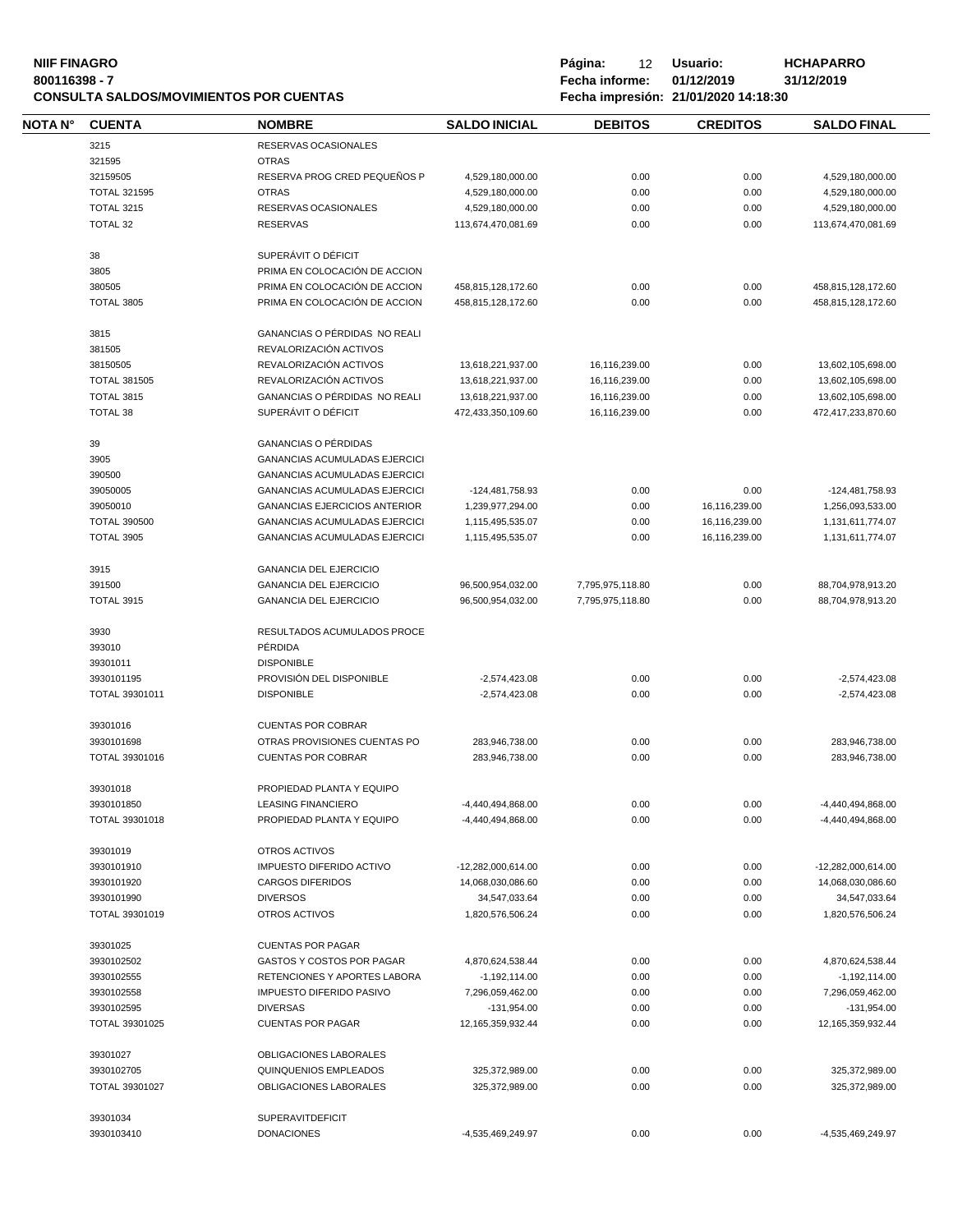#### **NIIF FINAGRO P á g i n a :** 13 **U s u a r i o : HCHAPARRO 800116398 - 7 Fecha informe: 01/12/2019 31/12/2019 CONSULTA SALDOS/MOVIMIENTOS POR CUENTAS Fecha impresión: 21/01/2020 14:18:30**

| Página: | 13.            | Usuario:                             | НC  |
|---------|----------------|--------------------------------------|-----|
|         | Fecha informe: |                                      | 31/ |
|         |                | Fecha impresión: 21/01/2020 14:18:30 |     |

| <b>NOTA N°</b> | <b>CUENTA</b>         | <b>NOMBRE</b>                                            | <b>SALDO INICIAL</b> | <b>DEBITOS</b>   | <b>CREDITOS</b>      | <b>SALDO FINAL</b>   |
|----------------|-----------------------|----------------------------------------------------------|----------------------|------------------|----------------------|----------------------|
|                | 3930103417            | AJUSTES POR INFLACION AL PATRI                           | $-2,652.78$          | 0.00             | 0.00                 | $-2,652.78$          |
|                | TOTAL 39301034        | <b>SUPERAVITDEFICIT</b>                                  | -4,535,471,902.75    | 0.00             | 0.00                 | -4,535,471,902.75    |
|                | <b>TOTAL 393010</b>   | PÉRDIDA                                                  | 5,616,714,971.85     | 0.00             | 0.00                 | 5,616,714,971.85     |
|                | <b>TOTAL 3930</b>     | RESULTADOS ACUMULADOS PROCE                              | -5,616,714,971.85    | 0.00             | 0.00                 | -5,616,714,971.85    |
|                | TOTAL 39              | <b>GANANCIAS O PÉRDIDAS</b>                              | 91,999,734,595.22    | 7,795,975,118.80 | 16,116,239.00        | 84,219,875,715.42    |
|                | <b>TOTAL 3</b>        | <b>PATRIMONIO</b>                                        | 1,072,356,748,786.51 | 7,812,091,357.80 | 16,116,239.00        | 1,064,560,773,667.71 |
|                |                       |                                                          |                      |                  |                      |                      |
|                | $\overline{4}$<br>41  | INGRESOS DE OPERACIONES<br>INGRESOS DE OPERACIONES ORDIN |                      |                  |                      |                      |
|                | 4102                  | <b>INGRESOS FINANCIEROS CARTERA</b>                      |                      |                  |                      |                      |
|                | 410202                | <b>CRÉDITOS COMERCIALES</b>                              |                      |                  |                      |                      |
|                | 41020205              | <b>REDESCUENTO</b>                                       |                      |                  |                      |                      |
|                | 4102020505            | <b>BANCOS</b>                                            | 244,452,121,573.00   |                  |                      |                      |
|                |                       |                                                          |                      | 1,188,364.00     | 21,757,812,492.00    | 266,208,745,701.00   |
|                | 4102020510            | COMPAÑÍAS DE FINANCIAMIENTO C                            | 736,828,205.00       | 0.00             | 66,484,041.00        | 803,312,246.00       |
|                | 4102020515            | COOP VIG SUPERFINANCIERA                                 | 458,456,151.00       | 3,524.00         | 49,254,839.00        | 507,707,466.00       |
|                | 4102020520            | COOP VIG SUPERSOLIDARIA                                  | 1,715,986,071.00     | 20,447.00        | 203,478,296.00       | 1,919,443,920.00     |
|                | 4102020525            | SUBSIDIO DE TASA                                         | 20,849,151.10        | 837,457.00       | 17,054,844.00        | 37,066,538.10        |
|                | TOTAL 41020205        | <b>REDESCUENTO</b>                                       | 247,384,241,151.10   | 2,049,792.00     | 22,094,084,512.00    | 269,476,275,871.10   |
|                | 41020210              | CARTERA DIRECTA Y CREDITOS DIR                           |                      |                  |                      |                      |
|                | 4102021050            | CARTERA DIRECTA (FINAGRO)                                | 351,109,615.00       | 8,230,106.00     | 48,244,272.00        | 391,123,781.00       |
|                | TOTAL 41020210        | CARTERA DIRECTA Y CREDITOS DIR                           | 351,109,615.00       | 8,230,106.00     | 48,244,272.00        | 391,123,781.00       |
|                | <b>TOTAL 410202</b>   | CRÉDITOS COMERCIALES                                     | 247,735,350,766.10   | 10,279,898.00    | 22, 142, 328, 784.00 | 269,867,399,652.10   |
|                |                       |                                                          |                      |                  |                      |                      |
|                | 410204                | CRÉDITOS DE CONSUMO                                      |                      |                  |                      |                      |
|                | 41020405              | CRÉDITOS DE CONSUMO                                      |                      |                  |                      |                      |
|                | 4102040505            | CRÉDITOS DE CONSUMO                                      | 4,706,068.00         | 8,141.00         | 163,731.00           | 4,861,658.00         |
|                | TOTAL 41020405        | CRÉDITOS DE CONSUMO                                      | 4,706,068.00         | 8,141.00         | 163,731.00           | 4,861,658.00         |
|                | <b>TOTAL 410204</b>   | CRÉDITOS DE CONSUMO                                      | 4,706,068.00         | 8,141.00         | 163,731.00           | 4,861,658.00         |
|                | 410238                | MORATORIOS CARTERA DE CONSU                              |                      |                  |                      |                      |
|                | 41023805              | MORATORIOS CARTERA DE CONSU                              |                      |                  |                      |                      |
|                | 4102380505            | MORATORIOS CARTERA DE CONSU                              | 1,050,532.00         | 0.00             | 45,378.00            | 1,095,910.00         |
|                | TOTAL 41023805        | MORATORIOS CARTERA DE CONSU                              | 1,050,532.00         | 0.00             | 45,378.00            | 1,095,910.00         |
|                | <b>TOTAL 410238</b>   | MORATORIOS CARTERA DE CONSU                              | 1,050,532.00         | 0.00             | 45,378.00            | 1,095,910.00         |
|                |                       |                                                          |                      |                  |                      |                      |
|                | 410242                | MORATORIOS CARTERA COMERCIA                              |                      |                  |                      |                      |
|                | 41024205              | MORATORIOS CARTERA COMERCIA                              |                      |                  |                      |                      |
|                | 4102420505            | MORATORIOS CARTERA COMERCIA                              | 26,547,232.00        | 20,378,294.00    | 539,066.00           | 6,708,004.00         |
|                | <b>TOTAL 41024205</b> | MORATORIOS CARTERA COMERCIA                              | 26,547,232.00        | 20,378,294.00    | 539,066.00           | 6,708,004.00         |
|                | <b>TOTAL 410242</b>   | MORATORIOS CARTERA COMERCIA                              | 26,547,232.00        | 20,378,294.00    | 539,066.00           | 6,708,004.00         |
|                | <b>TOTAL 4102</b>     | INGRESOS FINANCIEROS CARTERA                             | 247,767,654,598.10   | 30,666,333.00    | 22,143,076,959.00    | 269,880,065,224.10   |
|                | 4103                  | INGRESOS FINANCIEROS OPERACIO                            |                      |                  |                      |                      |
|                | 410305                | DEPÓSITOS A LA VISTA                                     |                      |                  |                      |                      |
|                | 41030505              | DEPÓSITOS A LA VISTA                                     | 9,453,002,257.29     | 0.00             | 1,593,867,981.82     | 11,046,870,239.11    |
|                | <b>TOTAL 410305</b>   | DEPÓSITOS A LA VISTA                                     | 9,453,002,257.29     | 0.00             | 1,593,867,981.82     | 11,046,870,239.11    |
|                | 410310                | FONDOS INTERBANCARIOS VENDID                             |                      |                  |                      |                      |
|                |                       | <b>BANCOS</b>                                            | 356,450,697.33       |                  |                      |                      |
|                | 41031005              |                                                          |                      | 0.00             | 3,993,750.00         | 360,444,447.33       |
|                | 41031010              | <b>CORPORACIONES FINANCIERAS</b>                         | 440,479,685.00       | 0.00             | 50,865,888.00        | 491,345,573.00       |
|                | <b>TOTAL 410310</b>   | FONDOS INTERBANCARIOS VENDID                             | 796,930,382.33       | 0.00             | 54,859,638.00        | 851,790,020.33       |
|                | 410350                | RENDIMIENTOS POR COMPROMISO                              |                      |                  |                      |                      |
|                | 41035005              | CERTIF DEPOSITO MCIA ARROZ                               | 287,382,639.24       | 0.00             | 48,928,249.42        | 336,310,888.66       |
|                | <b>TOTAL 410350</b>   | RENDIMIENTOS POR COMPROMISO                              | 287,382,639.24       | 0.00             | 48,928,249.42        | 336,310,888.66       |
|                | 410395                | <b>OTROS INTERESES</b>                                   |                      |                  |                      |                      |
|                | 41039505              | <b>CREDITOS A EMPLEADOS</b>                              | 324,569,571.00       | 0.00             | 52,249,514.00        | 376,819,085.00       |
|                | <b>TOTAL 410395</b>   | OTROS INTERESES                                          | 324,569,571.00       | 0.00             | 52,249,514.00        | 376,819,085.00       |
|                |                       |                                                          |                      |                  |                      |                      |
|                | <b>TOTAL 4103</b>     | INGRESOS FINANCIEROS OPERACIO                            | 10,861,884,849.86    | 0.00             | 1,749,905,383.24     | 12,611,790,233.10    |
|                | 4107                  | POR VALORACIÓN DE INVERSIONES                            |                      |                  |                      |                      |
|                | 410705                | POR AUMENTO EN EL VALOR RAZO                             |                      |                  |                      |                      |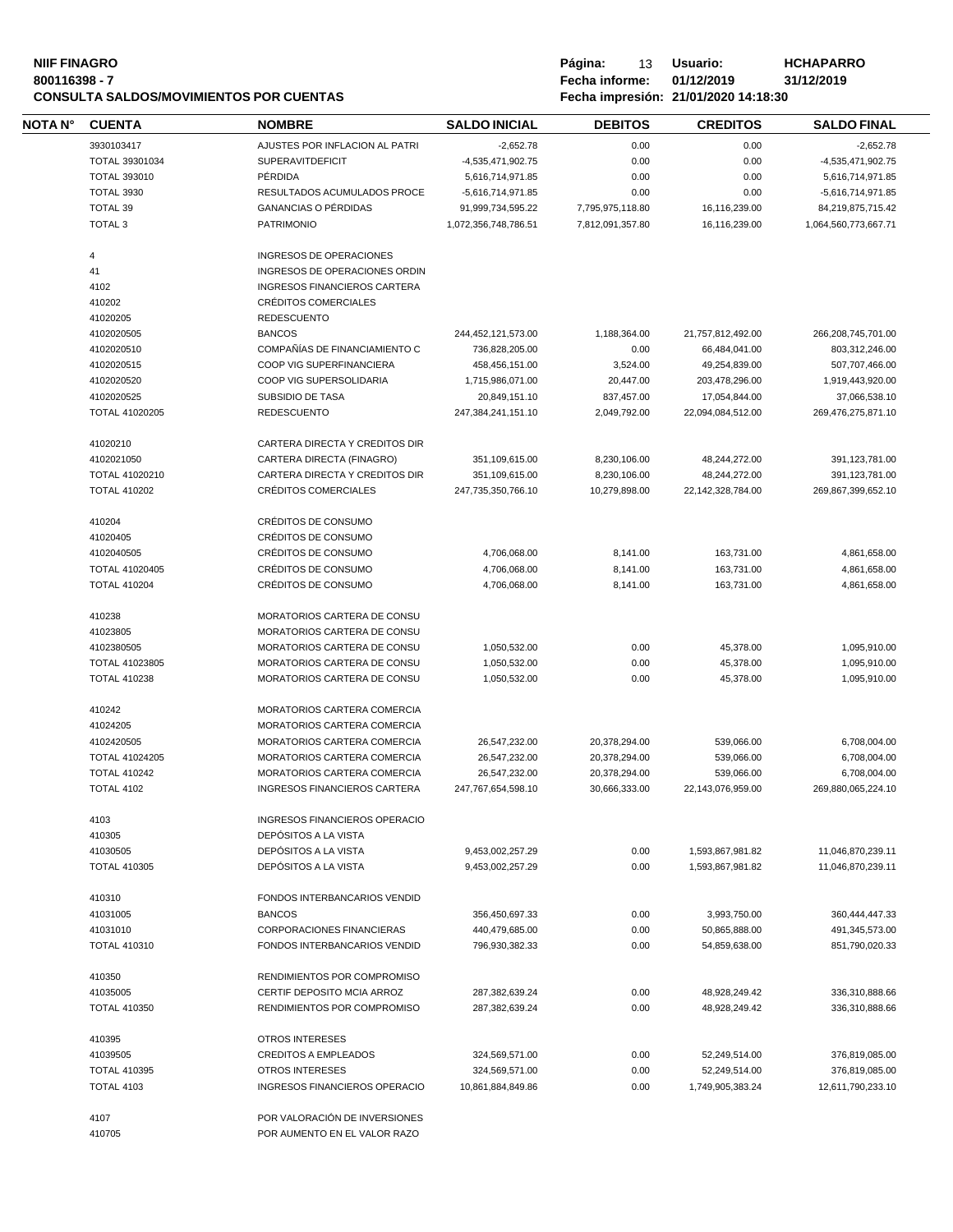# **NIIF FINAGRO P á g i n a :** 14 **U s u a r i o : HCHAPARRO CONSULTA SALDOS/MOVIMIENTOS POR CUENTAS Fecha impresión: 21/01/2020 14:18:30**

| NOTA N° | <b>CUENTA</b>                   | <b>NOMBRE</b>                                                  | <b>SALDO INICIAL</b>  | <b>DEBITOS</b> | <b>CREDITOS</b>  | <b>SALDO FINAL</b> |
|---------|---------------------------------|----------------------------------------------------------------|-----------------------|----------------|------------------|--------------------|
|         | 41070505                        | TÍTDEU PÚB INTERNA EMIT GARANT                                 | 854,881,001.34        | 0.00           | 487,143,998.66   | 1,342,025,000.00   |
|         | 41070535                        | <b>BONOS</b>                                                   | 3,199,795,475.11      | 41,000.00      | 349,618,363.12   | 3,549,372,838.23   |
|         | 41070540                        | <b>TÍTULOS HIPOTECARIOS</b>                                    | 22,675,226.55         | 0.00           | 852,833.48       | 23,528,060.03      |
|         | 41070555                        | TIT EMIT AVAL ACEP GARAN INST VI                               | 68,932,233,985.53     | 495,200.00     | 6,517,955,354.53 | 75,449,694,140.06  |
|         | <b>TOTAL 410705</b>             | POR AUMENTO EN EL VALOR RAZO                                   | 73,009,585,688.53     | 536,200.00     | 7,355,570,549.79 | 80,364,620,038.32  |
|         | <b>TOTAL 4107</b>               | POR VALORACIÓN DE INVERSIONES                                  |                       |                | 7,355,570,549.79 |                    |
|         |                                 |                                                                | 73,009,585,688.53     | 536,200.00     |                  | 80,364,620,038.32  |
|         | 4111                            | POR VALORACIÓN A COSTO AMORTI                                  |                       |                |                  |                    |
|         | 411105                          | POR INCREMENTO EN EL VALOR PR                                  |                       |                |                  |                    |
|         | 41110510                        | CERTIFICADOS DE DEPOSITO A TER                                 | 17,507,664,498.88     | 0.00           | 1,691,537,483.66 | 19,199,201,982.54  |
|         | 41110515                        | TES EN PESOS                                                   | 2,289,410,890.56      | 0.00           | 0.00             | 2,289,410,890.56   |
|         | 41110520                        | TES EN UVR                                                     | 614,602,598.15        | 0.00           | 0.00             | 614,602,598.15     |
|         | <b>TOTAL 411105</b>             | POR INCREMENTO EN EL VALOR PR                                  | 20,411,677,987.59     | 0.00           | 1,691,537,483.66 | 22,103,215,471.25  |
|         | <b>TOTAL 4111</b>               | POR VALORACIÓN A COSTO AMORTI                                  | 20,411,677,987.59     | 0.00           | 1,691,537,483.66 | 22,103,215,471.25  |
|         | 4131                            | POR VENTA DE PROPIEDADES Y EQ                                  |                       |                |                  |                    |
|         | 413120                          | EQUIPO DE COMPUTACIÓN                                          | 2,320,400.00          | 0.00           | 0.00             | 2,320,400.00       |
|         | <b>TOTAL 4131</b>               | POR VENTA DE PROPIEDADES Y EQ                                  | 2,320,400.00          | 0.00           | 0.00             | 2,320,400.00       |
|         | 4192                            | <b>INDEMNIZACIONES</b>                                         |                       |                |                  |                    |
|         | 419205                          | POR SINIESTRO                                                  |                       |                |                  |                    |
|         | 41920505                        | SINIESTROS RECONOCIDOS CIA DE                                  | 2,679,198.25          | 0.00           | 0.00             | 2,679,198.25       |
|         | <b>TOTAL 419205</b>             | POR SINIESTRO                                                  | 2,679,198.25          | 0.00           | 0.00             | 2,679,198.25       |
|         | <b>TOTAL 4192</b>               | <b>INDEMNIZACIONES</b>                                         | 2,679,198.25          | 0.00           | 0.00             | 2,679,198.25       |
|         |                                 |                                                                |                       |                |                  |                    |
|         | 4193                            | INGRESOS POR SUBVENCIONES DE                                   |                       |                |                  |                    |
|         | 419300                          | INGRESOS POR SUBVENCIONES DE                                   |                       |                |                  |                    |
|         | 41930005                        | INGRESOS POR SUBVENCIONES DE                                   | 63,534,231.00         | 0.00           | 9,195,744.00     | 72,729,975.00      |
|         | <b>TOTAL 419300</b>             | INGRESOS POR SUBVENCIONES DE                                   | 63,534,231.00         | 0.00           | 9,195,744.00     | 72,729,975.00      |
|         | <b>TOTAL 4193</b>               | INGRESOS POR SUBVENCIONES DE                                   | 63,534,231.00         | 0.00           | 9,195,744.00     | 72,729,975.00      |
|         | 4195                            | <b>DIVERSOS</b>                                                |                       |                |                  |                    |
|         | 419530                          | RECOBROS Y RECUPERACIONES                                      |                       |                |                  |                    |
|         | 41953040                        | REINTEGRO INCAPACIDADES PAGA                                   | 123,451,136.00        | 0.00           | 20,608,068.00    | 144,059,204.00     |
|         | 41953045                        | REEMB GRAVAMEN MOVIMIENTOS F                                   | 119,583,188.07        | 0.01           | 4,715,265.06     | 124,298,453.12     |
|         | 41953095                        | OTROS RECOBROS Y RECUPERACI                                    | 0.00                  | 0.00           | 1,008,403.00     | 1,008,403.00       |
|         | <b>TOTAL 419530</b>             | RECOBROS Y RECUPERACIONES                                      | 243,034,324.07        | 0.01           | 26,331,736.06    | 269,366,060.12     |
|         | 419595                          | <b>OTROS</b>                                                   |                       |                |                  |                    |
|         | 41959502                        | ADMINISTRACION PROGRAMAS                                       | 14,664,782,083.24     | 0.00           | 1,174,159,150.69 | 15,838,941,233.93  |
|         | 41959504                        | <b>VENTA DE MADERA</b>                                         | 927,996,977.64        | 0.00           | 0.00             | 927,996,977.64     |
|         | 41959514                        | RECUP.GASTOS PERIODO ANTERIO                                   | 50.738.046.00         | 0.00           | 48,239,973.00    | 98,978,019.00      |
|         | 41959518                        | REINTEGRO PROVISIÓN PROVEEDO                                   | 0.00                  | 0.00           | 155,493.00       | 155,493.00         |
|         | 41959590                        | VALORACION PROGAMAS DE REFOR                                   | 4,230,650,479.50      | 0.00           | 0.00             | 4,230,650,479.50   |
|         | 41959595                        | <b>OTROS</b>                                                   | 1,038,480,824.76      | 0.00           | 4,505,999.00     | 1,042,986,823.76   |
|         | <b>TOTAL 419595</b>             | <b>OTROS</b>                                                   | 20,912,648,411.14     | 0.00           | 1,227,060,615.69 | 22,139,709,026.83  |
|         | TOTAL 4195                      | <b>DIVERSOS</b>                                                | 21, 155, 682, 735. 21 | 0.01           | 1,253,392,351.75 | 22,409,075,086.95  |
|         | 4198                            | RECUPERACIONES DETERIORO (PR                                   |                       |                |                  |                    |
|         | 419805                          | REINTEGRO PROVISIONES CUENTA                                   |                       |                |                  |                    |
|         | 41980505                        | REINT PROV OTRAS CTAS X COB                                    |                       |                |                  |                    |
|         | 4198050505                      | REINT PROV OTRAS CTAS X COB                                    | 57,668,826.00         | 39,278,701.00  | 40,869,028.00    | 59,259,153.00      |
|         | <b>TOTAL 41980505</b>           | REINT PROV OTRAS CTAS X COB                                    | 57,668,826.00         | 39,278,701.00  | 40,869,028.00    | 59,259,153.00      |
|         | <b>TOTAL 419805</b>             | REINTEGRO PROVISIONES CUENTA                                   | 57,668,826.00         | 39,278,701.00  | 40,869,028.00    | 59,259,153.00      |
|         |                                 |                                                                |                       |                |                  |                    |
|         | 419810                          | REINTEGRO PROVISIONES DE CART                                  |                       |                |                  |                    |
|         | 41981005                        | REINT. PROV CAPITAL CARTERA                                    | 16,237,463,378.00     | 0.00           | 378,725,276.00   | 16,616,188,654.00  |
|         | 41981020<br><b>TOTAL 419810</b> | REINT PROVISION CARTERA EMPLE<br>REINTEGRO PROVISIONES DE CART | 18,820,111.00         | 0.00           | 1,801,611.00     | 20,621,722.00      |
|         |                                 |                                                                | 16,256,283,489.00     | 0.00           | 380,526,887.00   | 16,636,810,376.00  |
|         | 419835                          | REIN PROV COMP INDIV CONTRA CA                                 |                       |                |                  |                    |
|         | 41983505                        | REIN PROV COMP INDIV CONTRA CA                                 | 1,137,271,380.00      | 0.00           | 38,053,411.00    | 1,175,324,791.00   |
|         | <b>TOTAL 419835</b>             | REIN PROV COMP INDIV CONTRA CA                                 | 1,137,271,380.00      | 0.00           | 38,053,411.00    | 1,175,324,791.00   |
|         | TOTAL 4198                      | RECUPERACIONES DETERIORO (PR                                   | 17,451,223,695.00     | 39,278,701.00  | 459,449,326.00   | 17,871,394,320.00  |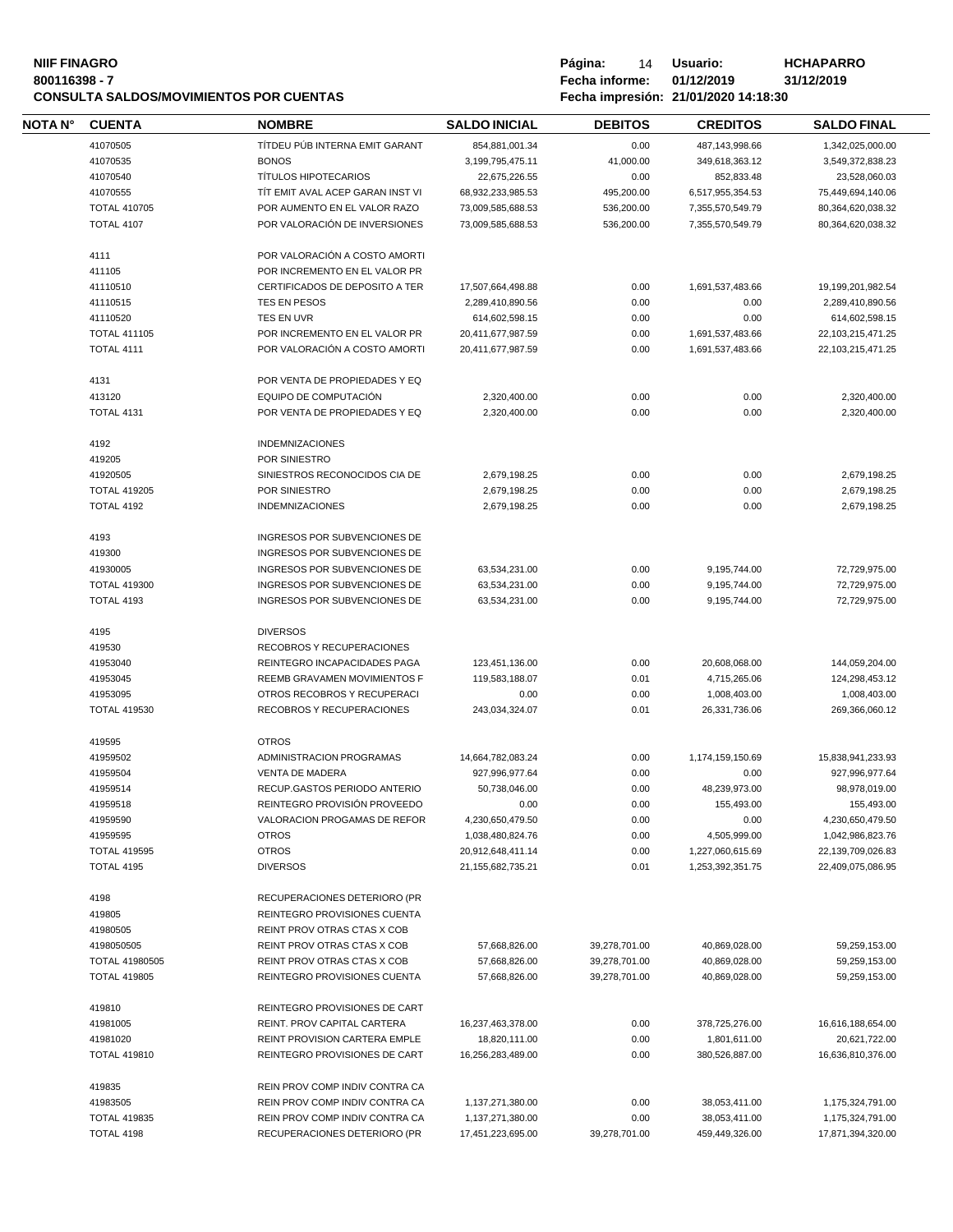### **800116398 - 7 Fecha informe: 01/12/2019 31/12/2019 CONSULTA SALDOS/MOVIMIENTOS POR CUENTAS Fecha impresión: 21/01/2020 14:18:30**

| <b>NIIF FINAGRO</b>                            | Página:        | 15 | Usuario:                             | <b>HCHAPARRO</b> |
|------------------------------------------------|----------------|----|--------------------------------------|------------------|
| 800116398 - 7                                  | Fecha informe: |    | 01/12/2019                           | 31/12/2019       |
| <b>CONSULTA SALDOS/MOVIMIENTOS POR CUENTAS</b> |                |    | Fecha impresión: 21/01/2020 14:18:30 |                  |

 $\overline{\phantom{0}}$ 

| NOTA N° | <b>CUENTA</b>         | <b>NOMBRE</b>                    | <b>SALDO INICIAL</b> | <b>DEBITOS</b>        | <b>CREDITOS</b>   | <b>SALDO FINAL</b> |
|---------|-----------------------|----------------------------------|----------------------|-----------------------|-------------------|--------------------|
|         | <b>TOTAL 41</b>       | INGRESOS DE OPERACIONES ORDIN    | 390,726,243,383.54   | 70,481,234.01         | 34,662,127,797.44 | 425,317,889,946.97 |
|         | <b>TOTAL 4</b>        | INGRESOS DE OPERACIONES          | 390,726,243,383.54   | 70,481,234.01         | 34,662,127,797.44 | 425,317,889,946.97 |
|         |                       |                                  |                      |                       |                   |                    |
|         | 5                     | <b>GASTOS</b>                    |                      |                       |                   |                    |
|         | 51                    | <b>GASTOS DE OPERACIONES</b>     |                      |                       |                   |                    |
|         | 5103                  | GASTO INTERESES DE PASIVOS PO    |                      |                       |                   |                    |
|         | 510355                | GASTO INTERESES DE PASIVOS PO    |                      |                       |                   |                    |
|         | 51035505              | INTERESES ARRIENDO PPE DERECH    |                      |                       |                   |                    |
|         | 5103550505            | <b>EQUIPO DE COMPUTO</b>         | 53,200,845.00        | 3,814,435.00          | 34,837.00         | 56,980,443.00      |
|         | 5103550510            | <b>MAQUINARIA Y EQUIPO</b>       | 62,136,715.00        | 28,307,908.00         | 0.00              | 90,444,623.00      |
|         | 5103550515            | DEPOSITOS, LOCALES Y OFICINAS    | 6,252,049.00         | 541,805.00            | 118,960.00        | 6,674,894.00       |
|         | 5103550520            | <b>GARAJES Y PARQUEADEROS</b>    | 1,810,157.00         | 148,785.00            | 0.00              | 1,958,942.00       |
|         | <b>TOTAL 51035505</b> | INTERESES ARRIENDO PPE DERECH    | 123,399,766.00       | 32,812,933.00         | 153,797.00        | 156,058,902.00     |
|         | <b>TOTAL 510355</b>   | GASTO INTERESES DE PASIVOS PO    | 123,399,766.00       | 32,812,933.00         | 153,797.00        | 156,058,902.00     |
|         | <b>TOTAL 5103</b>     | GASTO INTERESES DE PASIVOS PO    | 123,399,766.00       | 32,812,933.00         | 153,797.00        | 156,058,902.00     |
|         | 5104                  | FINANCIEROS POR OPERACIONES D    |                      |                       |                   |                    |
|         | 510405                | FONDOS INTERBANCARIOS COMPR      |                      |                       |                   |                    |
|         | 51040505              | FONDOS INTERB COMPRADOS ORDI     |                      |                       |                   |                    |
|         | 5104050505            | <b>BANCOS</b>                    | 119,063,357.00       | 8,386,417.00          | 0.00              | 127,449,774.00     |
|         | <b>TOTAL 51040505</b> | FONDOS INTERB COMPRADOS ORDI     | 119,063,357.00       | 8,386,417.00          | 0.00              | 127,449,774.00     |
|         | <b>TOTAL 510405</b>   | FONDOS INTERBANCARIOS COMPR      |                      |                       | 0.00              |                    |
|         |                       |                                  | 119,063,357.00       | 8,386,417.00          |                   | 127,449,774.00     |
|         | 510420                | INTERESES Y AMORTIZACION DESC    |                      |                       |                   |                    |
|         | 51042005              | POR INCREMENTO EN EL VALOR DE    |                      |                       |                   |                    |
|         | 5104200505            | TIT DE DESARROLLO AGROPECUARI    | 30,129,654,657.35    | 8,191,158,382.29      | 5,745,222,609.85  | 32,575,590,429.79  |
|         | 5104200510            | TIT DE DESARROLLO AGROPECUARI    | 69,286,957,353.55    | 5,998,812,609.85      | 0.00              | 75,285,769,963.40  |
|         | <b>TOTAL 51042005</b> | POR INCREMENTO EN EL VALOR DE    | 99,416,612,010.90    | 14,189,970,992.14     | 5,745,222,609.85  | 107,861,360,393.19 |
|         | <b>TOTAL 510420</b>   | INTERESES Y AMORTIZACION DESC    | 99,416,612,010.90    | 14,189,970,992.14     | 5,745,222,609.85  | 107,861,360,393.19 |
|         | TOTAL 5104            | FINANCIEROS POR OPERACIONES D    | 99,535,675,367.90    | 14, 198, 357, 409. 14 | 5,745,222,609.85  | 107,988,810,167.19 |
|         |                       |                                  |                      |                       |                   |                    |
|         | 5106                  | VALORACIÓN INVERSIONES A VALO    |                      |                       |                   |                    |
|         | 510605                | POR DISMINUCION EN EL VALOR RA   |                      |                       |                   |                    |
|         | 51060505              | TÍTDEU PÚB INTERNA EMIT GARANT   | 190,450,000.00       | 30,775,000.00         | 0.00              | 221,225,000.00     |
|         | 51060535              | <b>BONOS</b>                     | 269,547,192.78       | 30,176,245.45         | 0.00              | 299,723,438.23     |
|         | 51060540              | <b>TÍTULOS HIPOTECARIOS</b>      | 290,105.14           | 0.00                  | 0.00              | 290,105.14         |
|         | 51060555              | TIT EMIT AVAL ACEP GARAN INST VI | 5,256,378,463.67     | 550,243,172.28        | 0.00              | 5,806,621,635.95   |
|         | <b>TOTAL 510605</b>   | POR DISMINUCION EN EL VALOR RA   | 5,716,665,761.59     | 611, 194, 417. 73     | 0.00              | 6,327,860,179.32   |
|         | <b>TOTAL 5106</b>     | VALORACIÓN INVERSIONES A VALO    | 5,716,665,761.59     | 611, 194, 417. 73     | 0.00              | 6.327.860.179.32   |
|         | 5113                  | SERVICIOS DE ADMINISTRACIÓN E I  |                      |                       |                   |                    |
|         | 511325                | CUSTODIA DE VALORES O TÍTULOS    |                      |                       |                   |                    |
|         | 51132505              | SERVICIOS CUSTODIA Y ADMINISTR   | 574,638,937.00       | 87,844,502.00         | 42,000,000.00     | 620,483,439.00     |
|         | <b>TOTAL 511325</b>   | CUSTODIA DE VALORES O TÍTULOS    | 574,638,937.00       | 87,844,502.00         | 42,000,000.00     | 620,483,439.00     |
|         | <b>TOTAL 5113</b>     | SERVICIOS DE ADMINISTRACIÓN E I  | 574,638,937.00       | 87,844,502.00         | 42,000,000.00     | 620,483,439.00     |
|         |                       |                                  |                      |                       |                   |                    |
|         | 5115                  | <b>COMISIONES</b>                |                      |                       |                   |                    |
|         | 511512                | <b>SERVICIOS BANCARIOS</b>       |                      |                       |                   |                    |
|         | 51151205              | <b>SERVICIOS BANCARIOS</b>       | 82,992,778.03        | 8,755,286.58          | 0.00              | 91,748,064.61      |
|         | <b>TOTAL 511512</b>   | SERVICIOS BANCARIOS              | 82,992,778.03        | 8,755,286.58          | 0.00              | 91,748,064.61      |
|         | 511518                | NEGOCIOS FIDUCIARIOS             |                      |                       |                   |                    |
|         | 51151805              | <b>NEGOCIOS FIDUCIARIOS</b>      | 3,333,280,209.77     | 319,384,984.31        | 0.00              | 3,652,665,194.08   |
|         | <b>TOTAL 511518</b>   | NEGOCIOS FIDUCIARIOS             | 3,333,280,209.77     | 319,384,984.31        | 0.00              | 3,652,665,194.08   |
|         | <b>TOTAL 5115</b>     | <b>COMISIONES</b>                | 3,416,272,987.80     | 328,140,270.89        | 0.00              | 3,744,413,258.69   |
|         |                       |                                  |                      |                       |                   |                    |
|         | 5118                  | LEGALES                          |                      |                       |                   |                    |
|         | 511805                | <b>NOTARIALES</b>                |                      |                       |                   |                    |
|         | 51180505              | <b>NOTARIALES</b>                | 5,033,906.00         | 5,800.00              | 0.00              | 5,039,706.00       |
|         | <b>TOTAL 511805</b>   | <b>NOTARIALES</b>                | 5,033,906.00         | 5,800.00              | 0.00              | 5,039,706.00       |
|         | <b>TOTAL 5118</b>     | <b>LEGALES</b>                   | 5,033,906.00         | 5,800.00              | 0.00              | 5,039,706.00       |
|         | 5120                  | BENEFICIOS A EMPLEADOS           |                      |                       |                   |                    |

512001 SALARIO INTEGRAL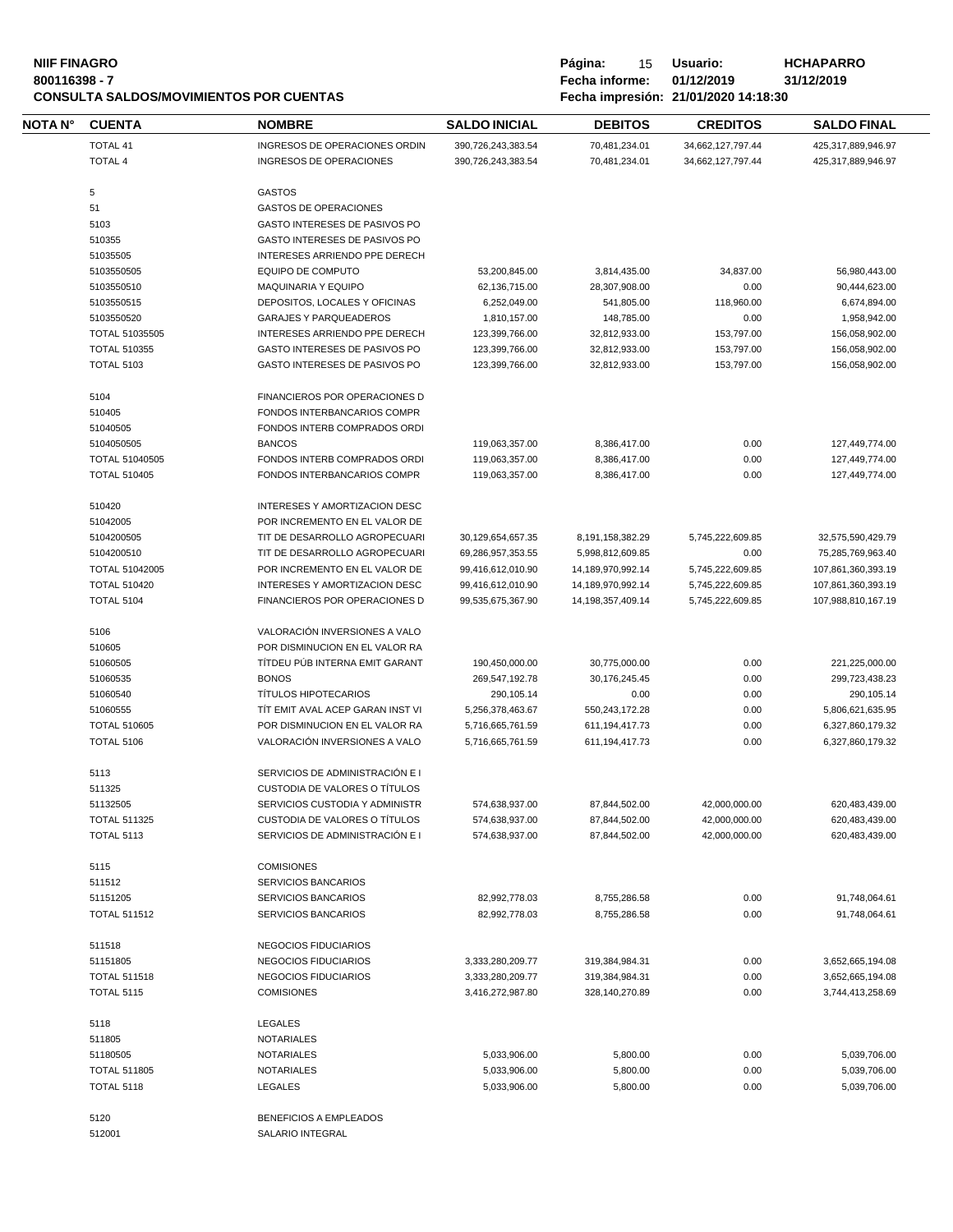# **NIIF FINAGRO P á g i n a :** 16 **U s u a r i o : HCHAPARRO CONSULTA SALDOS/MOVIMIENTOS POR CUENTAS Fecha impresión: 21/01/2020 14:18:30**

| <b>NOTA N°</b> | <b>CUENTA</b>       | <b>NOMBRE</b>                                        | <b>SALDO INICIAL</b>               | <b>DEBITOS</b>             | <b>CREDITOS</b> | <b>SALDO FINAL</b>             |
|----------------|---------------------|------------------------------------------------------|------------------------------------|----------------------------|-----------------|--------------------------------|
|                | 51200105            | SALARIO INTEGRAL                                     | 9,482,527,156.00                   | 844,958,876.00             | 0.00            | 10,327,486,032.00              |
|                | 51200110            | INCAPACIDADES SALARIO INTEGRAL                       | 16,914,384.00                      | 2,519,979.00               | 0.00            | 19,434,363.00                  |
|                | 51200115            | AUXILIO DE INCAPACIDAD SALARIO I                     | 41,728,489.00                      | 6,535,085.00               | 0.00            | 48,263,574.00                  |
|                | 51200120            | AUXILIO LICENCIA DE MATERNIDAD                       | 77,023,822.00                      | 8,813,525.00               | 0.00            | 85,837,347.00                  |
|                | <b>TOTAL 512001</b> | SALARIO INTEGRAL                                     | 9,618,193,851.00                   | 862,827,465.00             | 0.00            | 10,481,021,316.00              |
|                |                     |                                                      |                                    |                            |                 |                                |
|                | 512002<br>51200205  | <b>SUELDOS</b><br><b>SUELDOS</b>                     | 8,882,411,050.00                   | 817,390,129.00             | 0.00            | 9,699,801,179.00               |
|                | 51200210            | INCAPACIDADES SUELDOS                                | 75,162,838.00                      | 8,655,859.00               | 0.00            | 83,818,697.00                  |
|                | 51200215            | AUXILIO DE INCAPACIDAD                               |                                    |                            | 0.00            |                                |
|                | 51200220            | AUXILIO LICENCIA DE MATERNIDAD                       | 34,901,319.00<br>54,935,592.00     | 4,409,790.00<br>393,266.00 | 0.00            | 39,311,109.00<br>55,328,858.00 |
|                | 51200230            | APOYO ECONOMICO Y SOSTENIMIE                         |                                    | 12,107,102.00              | 0.00            | 137, 170, 141.00               |
|                | <b>TOTAL 512002</b> | <b>SUELDOS</b>                                       | 125,063,039.00<br>9,172,473,838.00 | 842,956,146.00             | 0.00            | 10,015,429,984.00              |
|                |                     |                                                      |                                    |                            |                 |                                |
|                | 512003              | <b>HORAS EXTRAS</b>                                  |                                    |                            |                 |                                |
|                | 51200305            | <b>HORAS EXTRAS</b>                                  | 35,851,206.00                      | 3,532,432.00               | 0.00            | 39,383,638.00                  |
|                | <b>TOTAL 512003</b> | <b>HORAS EXTRAS</b>                                  | 35,851,206.00                      | 3,532,432.00               | 0.00            | 39,383,638.00                  |
|                | 512004              | <b>AUXILIO DE TRANSPORTE</b>                         |                                    |                            |                 |                                |
|                | 51200405            | AUXILIO DE TRANSPORTE                                | 15,259,899.00                      | 1,322,870.00               | 0.00            | 16,582,769.00                  |
|                | <b>TOTAL 512004</b> | AUXILIO DE TRANSPORTE                                | 15,259,899.00                      | 1,322,870.00               | 0.00            | 16,582,769.00                  |
|                |                     |                                                      |                                    |                            |                 |                                |
|                | 512005<br>51200505  | SUBSIDIO DE ALIMENTACION<br>SUBSIDIO DE ALIMENTACIÓN | 24,720,481.00                      | 2,072,718.00               | 0.00            | 26,793,199.00                  |
|                | <b>TOTAL 512005</b> | SUBSIDIO DE ALIMENTACION                             | 24,720,481.00                      | 2.072.718.00               | 0.00            | 26,793,199.00                  |
|                |                     |                                                      |                                    |                            |                 |                                |
|                | 512006              | <b>CESANTIAS</b>                                     |                                    |                            |                 |                                |
|                | 51200605            | <b>CESANTIAS</b>                                     | 813,846,560.00                     | 77,559,177.00              | 0.00            | 891,405,737.00                 |
|                | <b>TOTAL 512006</b> | <b>CESANTIAS</b>                                     | 813,846,560.00                     | 77,559,177.00              | 0.00            | 891,405,737.00                 |
|                | 512007              | INTERESES SOBRE CESANTIAS                            |                                    |                            |                 |                                |
|                | 51200705            | <b>INTERESES SOBRE CESANTIAS</b>                     | 87,385,280.00                      | 16,744,128.00              | 0.00            | 104,129,408.00                 |
|                | <b>TOTAL 512007</b> | <b>INTERESES SOBRE CESANTIAS</b>                     | 87,385,280.00                      | 16,744,128.00              | 0.00            | 104,129,408.00                 |
|                |                     |                                                      |                                    |                            |                 |                                |
|                | 512008              | PRIMA LEGAL                                          |                                    |                            |                 |                                |
|                | 51200805            | PRIMA LEGAL DE SERVICIOS                             | 813,451,671.00                     | 76,875,146.00              | 0.00            | 890,326,817.00                 |
|                | <b>TOTAL 512008</b> | PRIMA LEGAL                                          | 813,451,671.00                     | 76,875,146.00              | 0.00            | 890,326,817.00                 |
|                | 512009              | PRIMA EXTRALEGAL                                     |                                    |                            |                 |                                |
|                | 51200910            | PRIMA DE NAVIDAD                                     | 539,300,604.00                     | 56,700,155.00              | 0.00            | 596,000,759.00                 |
|                | <b>TOTAL 512009</b> | PRIMA EXTRALEGAL                                     | 539,300,604.00                     | 56,700,155.00              | 0.00            | 596,000,759.00                 |
|                |                     |                                                      |                                    |                            |                 |                                |
|                | 512010              | VACACIONES                                           |                                    |                            |                 |                                |
|                | 51201005            | VACACIONES DISFRUTADAS                               | 1,379,786,529.00                   | 129,412,911.00             | 3,013,451.00    | 1,506,185,989.00               |
|                | <b>TOTAL 512010</b> | <b>VACACIONES</b>                                    | 1,379,786,529.00                   | 129,412,911.00             | 3,013,451.00    | 1,506,185,989.00               |
|                | 512011              | PRIMA DE VACACIONES                                  |                                    |                            |                 |                                |
|                | 51201105            | PRIMA DE VACACIONES                                  | 447,185,284.00                     | 33,409,385.00              | 679,010.00      | 479,915,659.00                 |
|                | <b>TOTAL 512011</b> | PRIMA DE VACACIONES                                  | 447,185,284.00                     | 33,409,385.00              | 679,010.00      | 479,915,659.00                 |
|                |                     |                                                      |                                    |                            |                 |                                |
|                | 512012<br>51201205  | PRIMA DE ANTIGÜEDAD<br>PRIMA DE ANTIGÜEDAD           | 391,569,623.00                     |                            |                 | 426,117,400.00                 |
|                | <b>TOTAL 512012</b> |                                                      |                                    | 35,712,777.00              | 1,165,000.00    |                                |
|                |                     | PRIMA DE ANTIGÜEDAD                                  | 391,569,623.00                     | 35,712,777.00              | 1,165,000.00    | 426,117,400.00                 |
|                | 512015              | <b>BONIFICACIONES</b>                                |                                    |                            |                 |                                |
|                | 51201505            | <b>BONIFICACIONES</b>                                | 0.00                               | 3,000,000.00               | 0.00            | 3,000,000.00                   |
|                | 51201510            | BONIFICACIÓN QUINQUENIO                              | 137,925,653.00                     | 16,444,906.00              | 1,741,648.00    | 152,628,911.00                 |
|                | <b>TOTAL 512015</b> | <b>BONIFICACIONES</b>                                | 137,925,653.00                     | 19,444,906.00              | 1,741,648.00    | 155,628,911.00                 |
|                | 512016              | <b>INDEMNIZACIONES</b>                               |                                    |                            |                 |                                |
|                | 51201605            | <b>INDEMNIZACIONES</b>                               | 197,746,322.00                     | 0.00                       | 0.00            | 197,746,322.00                 |
|                | <b>TOTAL 512016</b> | <b>INDEMNIZACIONES</b>                               | 197,746,322.00                     | 0.00                       | 0.00            | 197,746,322.00                 |
|                |                     |                                                      |                                    |                            |                 |                                |
|                | 512017              | <b>VIATICOS</b>                                      |                                    |                            |                 |                                |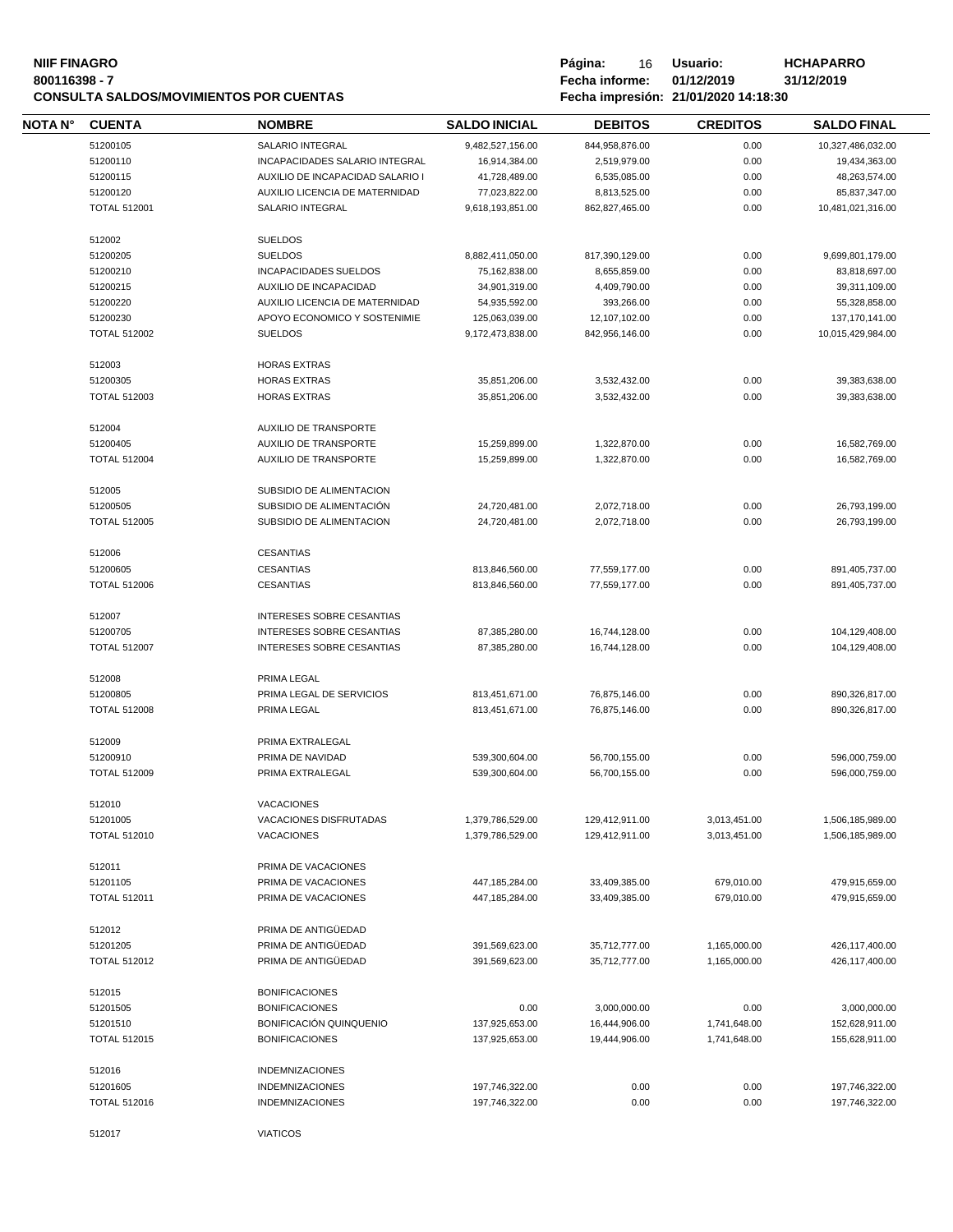#### **NIIF FINAGRO P á g i n a :** 17 **U s u a r i o : HCHAPARRO 800116398 - 7 Fecha informe: 01/12/2019 31/12/2019 CONSULTA SALDOS/MOVIMIENTOS POR CUENTAS Fecha impresión: 21/01/2020 14:18:30**

| Página:<br>17                        | Usuario:   | Н١ |
|--------------------------------------|------------|----|
| Fecha informe:                       | 01/12/2019 | 31 |
| Eecha impresión: 21/01/2020 14:18:30 |            |    |

**NOTA N° CUENTA NOMBRE SALDO INICIAL D E B I T O S C R E D I T O S SALDO FINAL** VIATICOS 217,570,000.00 45,020,000.00 0.00 262,590,000.00 TOTAL 512017 VIATICOS 217,570,000.00 45,020,000.00 0.00 262,590,000.00 APORTES CAJA COMPENSACION FA CAJA DE COMPENSACIÓN FAMILIAR 384,511,800.00 36,897,800.00 0.00 421,409,600.00 SENA SALARIO BASICO 62,409,800.00 15,756,400.00 0.00 78,166,200.00 ICBF SALARIO BASICO 93,597,300.00 23,629,900.00 0.00 117,227,200.00 CAJA DE COMPENSACIÓN FAMILIAR 287,735,000.00 26,547,700.00 0.00 314,282,700.00 SENA SALARIO INTEGRAL 143,545,400.00 13,274,900.00 0.00 156,820,300.00 ICBF SALARIO INTEGRAL 215,305,500.00 19,911,700.00 0.00 235,217,200.00 TOTAL 512019 APORTES CAJA COMPENSACION FA 1,187,104,800.00 136,018,400.00 0.00 1,323,123,200.00 APORTES POR SALUD APORTES OBLIGATORIOS SALUD 853,112,984.00 130,129,552.00 54,416.00 983,188,120.00 APORTES ARL 83,760,800.00 8,489,100.00 0.00 92,249,900.00 TOTAL 512030 APORTES POR SALUD 936,873,784.00 138,618,652.00 54,416.00 1,075,438,020.00 APORTES POR PENSIONES APORTES OBLIGATORIOS FONDOS 2,004,845,566.00 211,972,605.00 10,459,691.00 2,206,358,480.00 TOTAL 512031 APORTES POR PENSIONES 2,004,845,566.00 211,972,605.00 10,459,691.00 2,206,358,480.00 OTROS BENEFICIOS A EMPLEADOS DOTACION AL PERSONAL DOTACION AL PERSONAL 19,378,018.00 11,676,330.00 0.00 31,054,348.00 TOTAL 51204305 DOTACION AL PERSONAL 19,378,018.00 11,676,330.00 0.00 31,054,348.00 DESCUENTO AMORTIZADO CRED LI DESCUENTO AMORTIZADO CRED LI 299,721,019.73 27,992,954.39 0.00 327,713,974.12 TOTAL 51204310 DESCUENTO AMORTIZADO CRED LI 299,721,019.73 27,992,954.39 0.00 327,713,974.12 TOTAL 512043 OTROS BENEFICIOS A EMPLEADOS 319,099,037.73 39,669,284.39 0.00 358,768,322.12 TOTAL 5120 BENEFICIOS A EMPLEADOS 28,340,189,988.73 2,729,869,157.39 17,113,216.00 31,052,945,930.12 HONORARIOS JUNTA DIRECTIVA JUNTA DIRECTIVA 139,123,488.00 23,187,248.00 0.00 162,310,736.00 TOTAL 513010 JUNTA DIRECTIVA 139,123,488.00 23,187,248.00 0.00 162,310,736.00 REVISORÍA FISCAL Y AUDITORIA EX REVISORÍA FISCAL Y AUDITORIA EX 295,004,366.00 26,805,731.00 0.00 321,810,097.00 TOTAL 513015 REVISORÍA FISCAL Y AUDITORIA EX 295,004,366.00 26,805,731.00 0.00 321,810,097.00 AVALÚOS AVALÚOS 5,568,400.00 0.00 0.00 5,568,400.00 TOTAL 513020 AVALÚOS 5,568,400.00 0.00 0.00 5,568,400.00 ASESORÍAS JURÍDICAS ASESORÍAS JURÍDICAS 392,428,548.00 74,356,667.00 0.00 466,785,215.00 TOTAL 513025 ASESORÍAS JURÍDICAS 392,428,548.00 74,356,667.00 0.00 466,785,215.00 OTROS OTROS HONORARIOS 1,474,079,886.00 337,573,685.00 6,000,000.00 1,805,653,571.00 TOTAL 513095 OTROS 1,474,079,886.00 337,573,685.00 6,000,000.00 1,805,653,571.00 TOTAL 5130 HONORARIOS 2,306,204,688.00 461,923,331.00 6,000,000.00 2,762,128,019.00 IMPUESTOS Y TASAS IMPUESTOS Y TASAS REGISTRO Y ANOTACIÓN 20,550,800.00 1,053,000.00 0.00 21,603,800.00 INDUSTRIA Y COMERCIO 3,037,377,000.00 275,826,000.00 0.00 3,313,203,000.00 PREDIAL 109,627,000.00 0.00 0.00 109,627,000.00 VEHÍCULOS 6,073,000.00 0.00 0.00 6,073,000.00 GRAVAMEN MOVIMIENTOS FINANCIE 5,386,671,613.71 33,479,513.46 0.41 5,420,151,126.76 PEAJES 9,656,700.00 937,700.00 0.00 10,594,400.00 **IMPUESTOS ASUMIDOS (GMF)** 592,273.00 0.00 0.00 0.00 592,273.00 OTROS IMPUESTOS ASUMIDOS 22,291,101.00 694,866.00 0.00 22,985,967.00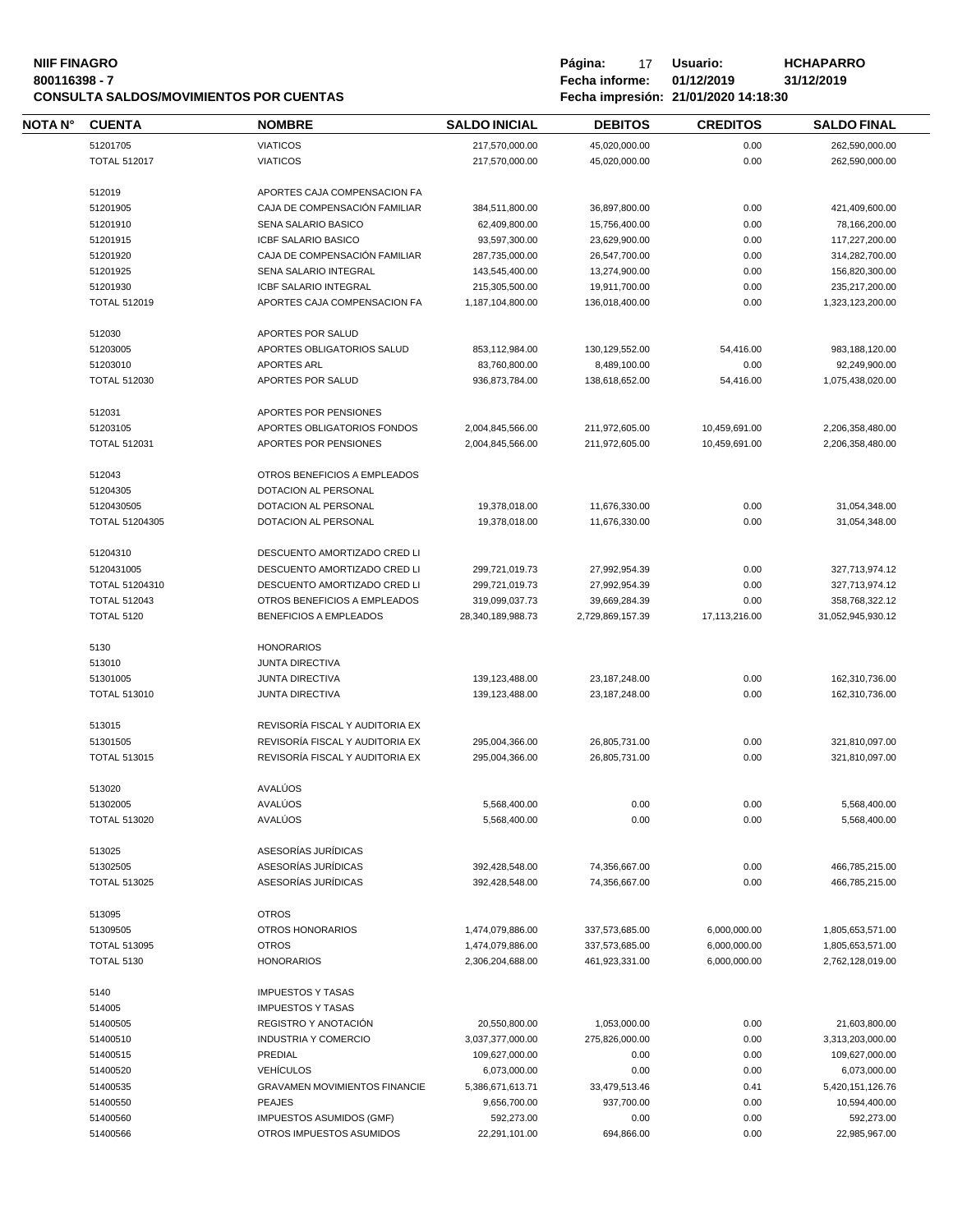#### **NIIF FINAGRO P á g i n a :** 18 **U s u a r i o : HCHAPARRO 800116398 - 7 Fecha informe: 01/12/2019 31/12/2019 CONSULTA SALDOS/MOVIMIENTOS POR CUENTAS Fecha impresión: 21/01/2020 14:18:30**

| Página:        | 18         | Usuario:                       |  |  |
|----------------|------------|--------------------------------|--|--|
| Fecha informe: | 01/12/2019 |                                |  |  |
|                |            | Eache impresión: 21/01/2020 14 |  |  |

| <b>NOTA N°</b> | <b>CUENTA</b>                            | <b>NOMBRE</b>                                                   | <b>SALDO INICIAL</b>                   | <b>DEBITOS</b>                         | <b>CREDITOS</b>        | <b>SALDO FINAL</b>                     |
|----------------|------------------------------------------|-----------------------------------------------------------------|----------------------------------------|----------------------------------------|------------------------|----------------------------------------|
|                | 51400570                                 | <b>IMPUESTO DIFERIDO</b>                                        | 0.00                                   | 3,102,329,565.05                       | 0.00                   | 3,102,329,565.05                       |
|                | <b>TOTAL 514005</b>                      | <b>IMPUESTOS Y TASAS</b>                                        | 8,592,839,487.71                       | 3,414,320,644.51                       | 0.41                   | 12,007,160,131.81                      |
|                | <b>TOTAL 5140</b>                        | <b>IMPUESTOS Y TASAS</b>                                        | 8,592,839,487.71                       | 3,414,320,644.51                       | 0.41                   | 12,007,160,131.81                      |
|                | 5145                                     | <b>ARRENDAMIENTOS</b>                                           |                                        |                                        |                        |                                        |
|                | 514505                                   | EQUIPO DE COMPUTACIÓN                                           |                                        |                                        |                        |                                        |
|                | 51450505                                 | EQUIPO DE COMPUTACIÓN                                           | 417,688,263.20                         | 108,667,473.00                         | 41,824,610.00          | 484,531,126.20                         |
|                | <b>TOTAL 514505</b>                      | EQUIPO DE COMPUTACIÓN                                           | 417,688,263.20                         | 108,667,473.00                         | 41,824,610.00          | 484,531,126.20                         |
|                |                                          |                                                                 |                                        |                                        |                        |                                        |
|                | 514510                                   | <b>LOCALES Y OFICINAS</b>                                       |                                        |                                        |                        |                                        |
|                | 51451005                                 | LOCALES Y OFICINAS                                              | 26,029,577.00                          | 4,700,053.00                           | 2,334,116.00           | 28,395,514.00                          |
|                | <b>TOTAL 514510</b>                      | <b>LOCALES Y OFICINAS</b>                                       | 26,029,577.00                          | 4,700,053.00                           | 2,334,116.00           | 28,395,514.00                          |
|                | 514515                                   | PARQUEADEROS                                                    |                                        |                                        |                        |                                        |
|                | 51451505                                 | PARQUEADEROS                                                    | 3,515,915.70                           | 1,025,262.00                           | 685,014.00             | 3,856,163.70                           |
|                | <b>TOTAL 514515</b>                      | PARQUEADEROS                                                    | 3,515,915.70                           | 1,025,262.00                           | 685,014.00             | 3,856,163.70                           |
|                |                                          |                                                                 |                                        |                                        |                        |                                        |
|                | 514535                                   | MAQUINARIA Y EQUIPO                                             |                                        |                                        |                        |                                        |
|                | 51453505                                 | MAQUINARIA Y EQUIPO                                             | 1,533,761,726.00                       | 445,782,909.00                         | 439,950,571.00         | 1,539,594,064.00                       |
|                | <b>TOTAL 514535</b>                      | <b>MAQUINARIA Y EQUIPO</b>                                      | 1,533,761,726.00                       | 445,782,909.00                         | 439,950,571.00         | 1,539,594,064.00                       |
|                | <b>TOTAL 5145</b>                        | <b>ARRENDAMIENTOS</b>                                           | 1,980,995,481.90                       | 560,175,697.00                         | 484,794,311.00         | 2,056,376,867.90                       |
|                | 5150                                     | CONTRIBUCIONES, AFILIACIONES Y                                  |                                        |                                        |                        |                                        |
|                | 515005                                   | SUPERINTENDENCIA FINANCIERA D                                   |                                        |                                        |                        |                                        |
|                | 51500505                                 | SUPERINTENDENCIA FINANCIERA D                                   | 2,170,756,199.72                       | 191,348,491.28                         | 220,088,698.00         | 2,142,015,993.00                       |
|                | <b>TOTAL 515005</b>                      | SUPERINTENDENCIA FINANCIERA D                                   | 2,170,756,199.72                       | 191,348,491.28                         | 220,088,698.00         | 2,142,015,993.00                       |
|                |                                          |                                                                 |                                        |                                        |                        |                                        |
|                | 515010                                   | ASOCIACIÓN BANCARIA Y DE ENTID                                  |                                        |                                        |                        |                                        |
|                | 51501005                                 | ASOCIACIÓN BANCARIA Y DE ENTID                                  | 309,191,467.00                         | 0.00                                   | 0.00                   | 309,191,467.00                         |
|                | <b>TOTAL 515010</b>                      | ASOCIACIÓN BANCARIA Y DE ENTID                                  | 309,191,467.00                         | 0.00                                   | 0.00                   | 309,191,467.00                         |
|                | 515055                                   | CONTRALORÍA GENERAL DE LA REP                                   |                                        |                                        |                        |                                        |
|                | 51505505                                 | CONTRALORIA GENERAL DE LA REP                                   | 83,756,239.00                          | 0.00                                   | 7,628,039.00           | 76,128,200.00                          |
|                | <b>TOTAL 515055</b>                      | CONTRALORÍA GENERAL DE LA REP                                   | 83,756,239.00                          | 0.00                                   | 7,628,039.00           | 76,128,200.00                          |
|                |                                          |                                                                 |                                        |                                        |                        |                                        |
|                | 515095<br>51509505                       | OTRAS ENTIDADES Y AGREMIACION<br>CONTRIBUCION AL FAG            | 51,254,917,622.00                      | 25,897,228,857.00                      | 0.00                   | 77,152,146,479.00                      |
|                | 51509595                                 | OTRAS CONTRIBUCIONES                                            |                                        |                                        |                        |                                        |
|                |                                          |                                                                 | 49,731,650.00                          | 0.00                                   | 0.00                   | 49,731,650.00                          |
|                | <b>TOTAL 515095</b><br><b>TOTAL 5150</b> | OTRAS ENTIDADES Y AGREMIACION<br>CONTRIBUCIONES, AFILIACIONES Y | 51,304,649,272.00<br>53,868,353,177.72 | 25,897,228,857.00<br>26,088,577,348.28 | 0.00<br>227,716,737.00 | 77,201,878,129.00<br>79,729,213,789.00 |
|                |                                          |                                                                 |                                        |                                        |                        |                                        |
|                | 5155                                     | <b>SEGUROS</b>                                                  |                                        |                                        |                        |                                        |
|                | 515505                                   | MANEJO                                                          |                                        |                                        |                        |                                        |
|                | 51550505                                 | <b>MANEJO</b>                                                   | 3,817,916.67                           | 231,690,827.33                         | 0.00                   | 235,508,744.00                         |
|                | <b>TOTAL 515505</b>                      | <b>MANEJO</b>                                                   | 3,817,916.67                           | 231,690,827.33                         | 0.00                   | 235,508,744.00                         |
|                | 515510                                   | <b>CUMPLIMIENTO</b>                                             |                                        |                                        |                        |                                        |
|                | 51551005                                 | <b>CUMPLIMIENTO</b>                                             | 765,492,291.66                         | 0.00                                   | 0.00                   | 765,492,291.66                         |
|                | <b>TOTAL 515510</b>                      | <b>CUMPLIMIENTO</b>                                             | 765,492,291.66                         | 0.00                                   | 0.00                   | 765,492,291.66                         |
|                |                                          |                                                                 |                                        |                                        |                        |                                        |
|                | 515515                                   | <b>CORRIENTE DÉBIL</b><br><b>CORRIENTE DÉBIL</b>                |                                        |                                        |                        |                                        |
|                | 51551505                                 |                                                                 | 11,887,898.92                          | 807,839.00                             | 0.00                   | 12,695,737.92                          |
|                | <b>TOTAL 515515</b>                      | <b>CORRIENTE DÉBIL</b>                                          | 11,887,898.92                          | 807,839.00                             | 0.00                   | 12,695,737.92                          |
|                | 515520                                   | VIDA COLECTIVA                                                  |                                        |                                        |                        |                                        |
|                | 51552005                                 | VIDA COLECTIVA EMPLEADOS                                        | 48,226,480.16                          | 4,551,287.50                           | 0.00                   | 52,777,767.66                          |
|                | <b>TOTAL 515520</b>                      | VIDA COLECTIVA                                                  | 48,226,480.16                          | 4,551,287.50                           | 0.00                   | 52,777,767.66                          |
|                |                                          |                                                                 |                                        |                                        |                        |                                        |
|                | 515530                                   | INFIDELIDAD Y RIESGOS FINANCIER                                 |                                        |                                        |                        |                                        |
|                | 51553005                                 | INFIDELIDAD Y RIESGOS FINANCIER                                 | 741,766,666.67                         | 0.00                                   | 0.00                   | 741,766,666.67                         |
|                | <b>TOTAL 515530</b>                      | INFIDELIDAD Y RIESGOS FINANCIER                                 | 741,766,666.67                         | 0.00                                   | 0.00                   | 741,766,666.67                         |
|                | 515550                                   | <b>INCENDIO Y TERREMOTO</b>                                     |                                        |                                        |                        |                                        |
|                | 51555005                                 | <b>INCENDIO</b>                                                 | 251,614,411.23                         | 17,380,431.70                          | 0.00                   | 268,994,842.93                         |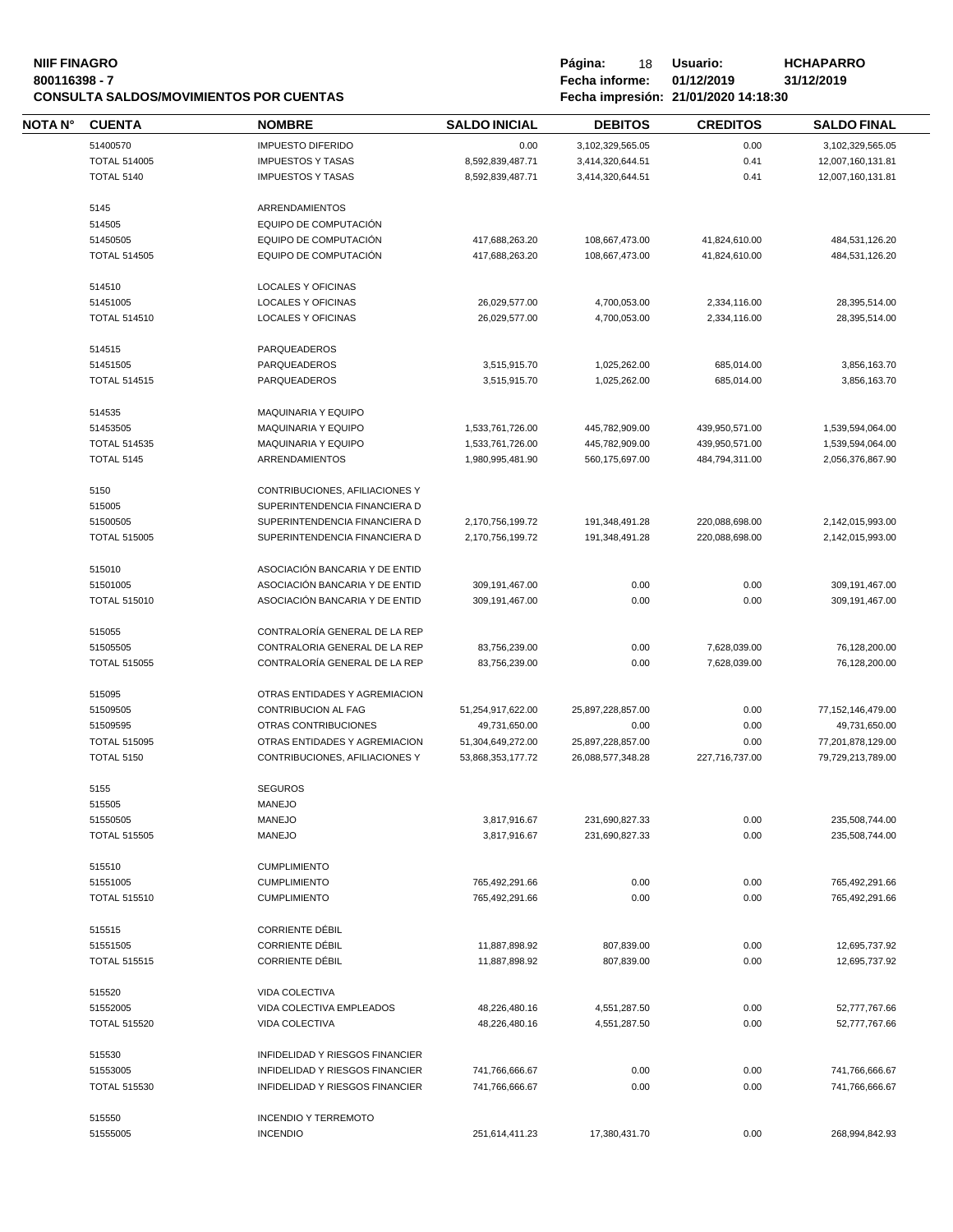#### **NIIF FINAGRO P á g i n a :** 19 **U s u a r i o : HCHAPARRO 800116398 - 7 Fecha informe: 01/12/2019 31/12/2019 CONSULTA SALDOS/MOVIMIENTOS POR CUENTAS Fecha impresión: 21/01/2020 14:18:30**

| Pàgina:        | 19 | Usuario:                                                                                                                                                                          |  |
|----------------|----|-----------------------------------------------------------------------------------------------------------------------------------------------------------------------------------|--|
| Fecha informe: |    | 01/12/2019                                                                                                                                                                        |  |
|                |    | $F = \frac{1}{2}$ , $\frac{1}{2}$ , $\frac{1}{2}$ , $\frac{1}{2}$ , $\frac{1}{2}$ , $\frac{1}{2}$ , $\frac{1}{2}$ , $\frac{1}{2}$ , $\frac{1}{2}$ , $\frac{1}{2}$ , $\frac{1}{2}$ |  |

| <b>NOTA N°</b> | <b>CUENTA</b>       | <b>NOMBRE</b>                                  | <b>SALDO INICIAL</b>         | <b>DEBITOS</b>   | <b>CREDITOS</b> | <b>SALDO FINAL</b> |
|----------------|---------------------|------------------------------------------------|------------------------------|------------------|-----------------|--------------------|
|                | 51555010            | <b>TERREMOTO</b>                               | 20,148,351.83                | 806,262.00       | 0.00            | 20,954,613.83      |
|                | <b>TOTAL 515550</b> | <b>INCENDIO Y TERREMOTO</b>                    | 271,762,763.06               | 18,186,693.70    | 0.00            | 289,949,456.76     |
|                |                     |                                                |                              |                  |                 |                    |
|                | 515555              | <b>SUSTRACCIÓN</b>                             |                              |                  |                 |                    |
|                | 51555505            | <b>SUSTRACCIÓN</b>                             | 3,395,188.00                 | 1,317,987.00     | 0.00            | 4,713,175.00       |
|                | <b>TOTAL 515555</b> | <b>SUSTRACCIÓN</b>                             | 3,395,188.00                 | 1,317,987.00     | 0.00            | 4,713,175.00       |
|                | 515560              | <b>VEHÍCULOS</b>                               |                              |                  |                 |                    |
|                | 51556005            | <b>VEHÍCULOS</b>                               | 15,411,746.58                | 1,976,039.00     | 0.00            | 17,387,785.58      |
|                | <b>TOTAL 515560</b> | <b>VEHÍCULOS</b>                               | 15,411,746.58                | 1,976,039.00     | 0.00            | 17,387,785.58      |
|                |                     |                                                |                              |                  |                 |                    |
|                | 515595              | <b>OTROS</b>                                   |                              |                  |                 |                    |
|                | 51559505            | <b>OTROS SEGUROS</b>                           | 123,796.67                   | 193,308.00       | 0.00            | 317,104.67         |
|                | <b>TOTAL 515595</b> | <b>OTROS</b>                                   | 123,796.67                   | 193,308.00       | 0.00            | 317,104.67         |
|                | <b>TOTAL 5155</b>   | <b>SEGUROS</b>                                 | 1,861,884,748.39             | 258,723,981.53   | 0.00            | 2,120,608,729.92   |
|                | 5160                | MANTENIMIENTO Y REPARACIONES                   |                              |                  |                 |                    |
|                | 516005              | EQUIPO DE COMPUTACIÓN                          |                              |                  |                 |                    |
|                | 51600505            | EQUIPO DE COMPUTACIÓN                          | 1,819,552,116.00             | 479,075,092.00   | 7,016,531.00    | 2,291,610,677.00   |
|                | <b>TOTAL 516005</b> | EQUIPO DE COMPUTACIÓN                          | 1,819,552,116.00             | 479,075,092.00   | 7,016,531.00    | 2,291,610,677.00   |
|                |                     |                                                |                              |                  |                 |                    |
|                | 516010              | <b>EQUIPO DE OFICINA</b>                       |                              |                  |                 |                    |
|                | 51601005            | <b>EQUIPO DE OFICINA</b>                       | 25,463,589.00                | 3,394,120.00     | 1,499,380.00    | 27,358,329.00      |
|                | <b>TOTAL 516010</b> | EQUIPO DE OFICINA                              | 25,463,589.00                | 3,394,120.00     | 1,499,380.00    | 27,358,329.00      |
|                | 516015              | <b>MUEBLES Y ENSERES</b>                       |                              |                  |                 |                    |
|                | 51601505            | MUEBLES Y ENSERES                              | 11,895,200.00                | 291,550.00       | 9,650.00        | 12,177,100.00      |
|                | <b>TOTAL 516015</b> | <b>MUEBLES Y ENSERES</b>                       | 11,895,200.00                | 291,550.00       | 9,650.00        | 12,177,100.00      |
|                |                     |                                                |                              |                  |                 |                    |
|                | 516020<br>51602005  | <b>VEHÍCULOS</b><br><b>MANTENIMIENTO</b>       | 16,287,226.00                | 496,825.00       | 200,000.00      | 16,584,051.00      |
|                | 51602010            | <b>COMBUSTIBLE</b>                             | 15,937,066.00                | 3,020,000.00     | 1,500,000.00    | 17,457,066.00      |
|                | <b>TOTAL 516020</b> | <b>VEHÍCULOS</b>                               | 32,224,292.00                | 3,516,825.00     | 1,700,000.00    | 34,041,117.00      |
|                |                     |                                                |                              |                  |                 |                    |
|                | 516095              | <b>OTROS</b>                                   |                              |                  |                 |                    |
|                | 51609505            | SUMINISTROS PARA MANTENIMIENT                  | 9,376,877.00                 | 225,000.00       | 0.00            | 9,601,877.00       |
|                | 51609510            | MANTENIMIENTO DE OFICINAS                      | 19,364,900.00                | 4,967,625.00     | 3,353,625.00    | 20,978,900.00      |
|                | <b>TOTAL 516095</b> | <b>OTROS</b>                                   | 28,741,777.00                | 5,192,625.00     | 3,353,625.00    | 30,580,777.00      |
|                | <b>TOTAL 5160</b>   | MANTENIMIENTO Y REPARACIONES                   | 1,917,876,974.00             | 491,470,212.00   | 13,579,186.00   | 2,395,768,000.00   |
|                | 5165                | ADECUACIÓN E INSTALACIÓN                       |                              |                  |                 |                    |
|                | 516505              | INSTALACIONES ELÉCTRICAS                       |                              |                  |                 |                    |
|                | 51650505            | INSTALACIONES ELÉCTRICAS                       | 2,099,160.00                 | 0.00             | 0.00            | 2,099,160.00       |
|                | <b>TOTAL 516505</b> | INSTALACIONES ELÉCTRICAS                       | 2,099,160.00                 | 0.00             | 0.00            | 2,099,160.00       |
|                |                     |                                                |                              |                  |                 |                    |
|                | 516510<br>51651005  | ARREGLOS ORNAMENTALES<br>ARREGLOS ORNAMENTALES |                              | 0.00             | 0.00            | 9,272,315.00       |
|                | <b>TOTAL 516510</b> | ARREGLOS ORNAMENTALES                          | 9,272,315.00<br>9,272,315.00 | 0.00             | 0.00            | 9,272,315.00       |
|                |                     |                                                |                              |                  |                 |                    |
|                | 516515              | REPARACIONES LOCATIVAS                         |                              |                  |                 |                    |
|                | 51651505            | REPARACIONES LOCATIVAS                         | 26,526,530.00                | 42,302,557.00    | 0.00            | 68,829,087.00      |
|                | <b>TOTAL 516515</b> | REPARACIONES LOCATIVAS                         | 26,526,530.00                | 42,302,557.00    | 0.00            | 68,829,087.00      |
|                | <b>TOTAL 5165</b>   | ADECUACIÓN E INSTALACIÓN                       | 37,898,005.00                | 42,302,557.00    | 0.00            | 80,200,562.00      |
|                | 5170                | DETERIORO (PROVISIONES)                        |                              |                  |                 |                    |
|                | 517005              | CARTERA DE CRÉDITOS                            |                              |                  |                 |                    |
|                | 51700510            | PROCICLICA CARTERA COMERCIAL                   |                              |                  |                 |                    |
|                | 5170051005          | PROCICLICA CARTERA COMERCIAL                   | 13, 121, 707, 266.00         | 1,111,187,063.00 | 0.00            | 14,232,894,329.00  |
|                | TOTAL 51700510      | PROCICLICA CARTERA COMERCIAL                   | 13, 121, 707, 266.00         | 1,111,187,063.00 | 0.00            | 14,232,894,329.00  |
|                |                     |                                                |                              |                  |                 |                    |
|                | 51700525            | DIRECTA COMERCIAL OTRAS GARA                   |                              |                  |                 |                    |
|                | 5170052505          | CARTERA DIRECTA COMERCIAL OT                   | 223,019,843.00               | 754,496.00       | 0.00            | 223,774,339.00     |
|                | TOTAL 51700525      | DIRECTA COMERCIAL OTRAS GARA                   | 223,019,843.00               | 754,496.00       | 0.00            | 223,774,339.00     |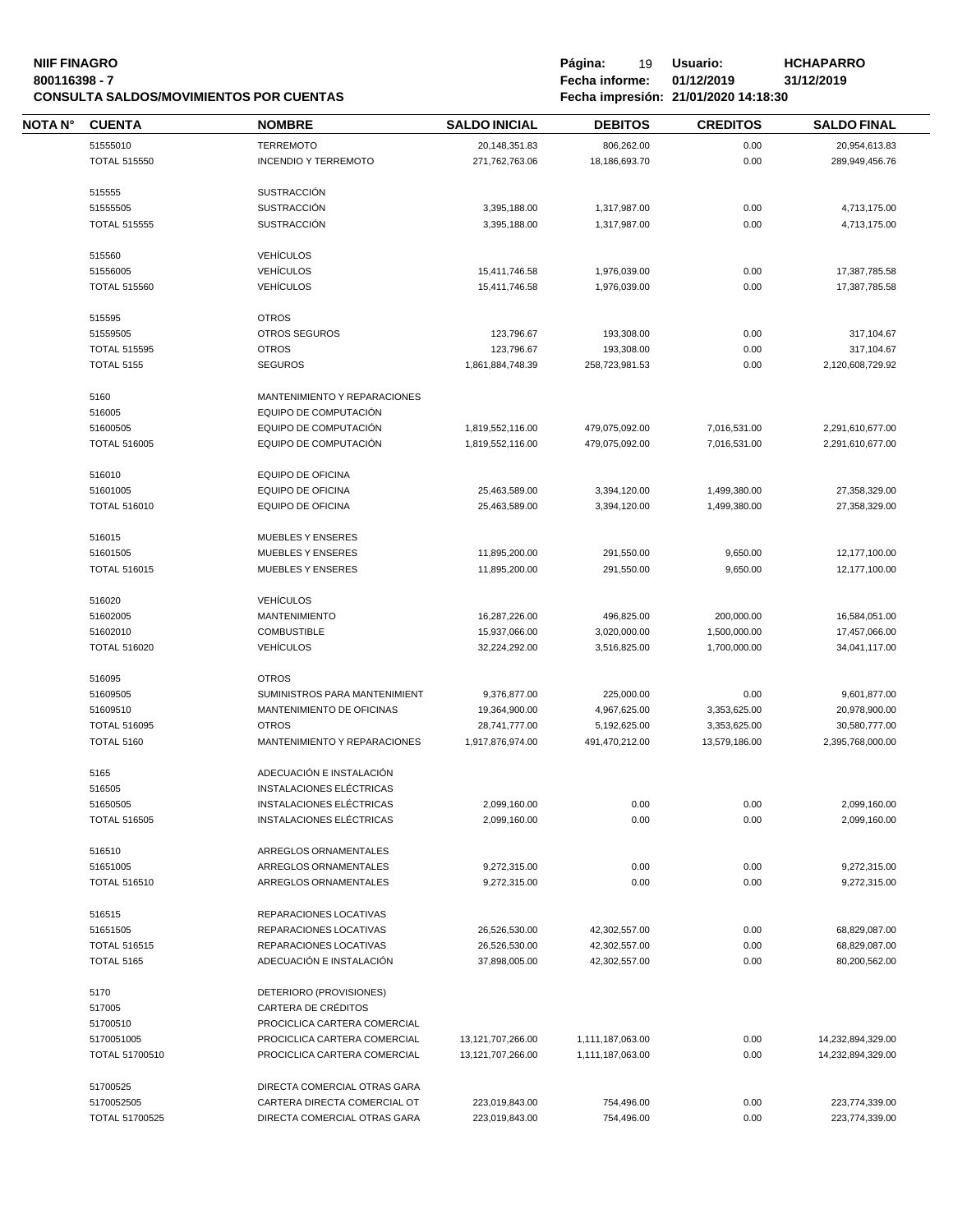# **NIIF FINAGRO P á g i n a :** 20 **U s u a r i o : HCHAPARRO CONSULTA SALDOS/MOVIMIENTOS POR CUENTAS Fecha impresión: 21/01/2020 14:18:30**

**800116398 - 7 Fecha informe: 01/12/2019 31/12/2019**

 $\equiv$ 

| <b>NOTA N°</b> | <b>CUENTA</b>         | <b>NOMBRE</b>                    | <b>SALDO INICIAL</b> | <b>DEBITOS</b>   | <b>CREDITOS</b> | <b>SALDO FINAL</b> |
|----------------|-----------------------|----------------------------------|----------------------|------------------|-----------------|--------------------|
|                | 51700530              | CARTERA CONSUMO                  |                      |                  |                 |                    |
|                | 5170053005            | CARTERA CONSUMO EMPLEADOS        | 15,979,177.00        | 1,380,825.00     | 0.00            | 17,360,002.00      |
|                | TOTAL 51700530        | CARTERA CONSUMO                  | 15,979,177.00        | 1,380,825.00     | 0.00            | 17,360,002.00      |
|                | <b>TOTAL 517005</b>   | <b>CARTERA DE CRÉDITOS</b>       | 13,360,706,286.00    | 1,113,322,384.00 | 0.00            | 14,474,028,670.00  |
|                | 517020                | <b>CUENTAS POR COBRAR</b>        |                      |                  |                 |                    |
|                | 51702015              | SEGURO DE VIDA DEUDORES          | 1,039,315.00         | 73,513.00        | 0.00            | 1,112,828.00       |
|                | 51702020              | INTERES CART DIREC CIAL OTRAS G  | 31,358,856.00        | 28,855,563.00    | 28,844,565.00   | 31,369,854.00      |
|                | <b>TOTAL 517020</b>   | <b>CUENTAS POR COBRAR</b>        | 32,398,171.00        | 28,929,076.00    | 28,844,565.00   | 32,482,682.00      |
|                | 517095                | POR DETERIORO EN EL VALOR DE O   |                      |                  |                 |                    |
|                | 51709505              | PROYECTOS FORESTALES             | 4,813,080,759.15     | 0.00             | 0.00            | 4,813,080,759.15   |
|                | <b>TOTAL 517095</b>   | POR DETERIORO EN EL VALOR DE O   | 4,813,080,759.15     | 0.00             | 0.00            | 4,813,080,759.15   |
|                | <b>TOTAL 5170</b>     | DETERIORO (PROVISIONES)          | 18,206,185,216.15    | 1,142,251,460.00 | 28,844,565.00   | 19,319,592,111.15  |
|                | 5171                  | COMPONENTE CONTRACÍCLICO DET     |                      |                  |                 |                    |
|                | 517115                | CRÉDITOS Y OPERACIONES DE LEA    | 2,274,381,001.00     | 69,332,357.00    | 0.00            | 2,343,713,358.00   |
|                | <b>TOTAL 5171</b>     | COMPONENTE CONTRACÍCLICO DET     | 2.274.381.001.00     | 69,332,357.00    | 0.00            | 2,343,713,358.00   |
|                | 5172                  | MULTAS Y SANCIONES, LITIGIOS, IN |                      |                  |                 |                    |
|                | 517240                | <b>DEMANDAS LABORALES</b>        |                      |                  |                 |                    |
|                | 51724005              | DEMANDAS LABORALES               | 162,132.00           | 0.00             | 0.00            | 162,132.00         |
|                | <b>TOTAL 517240</b>   | DEMANDAS LABORALES               | 162,132.00           | 0.00             | 0.00            | 162,132.00         |
|                | <b>TOTAL 5172</b>     | MULTAS Y SANCIONES, LITIGIOS, IN | 162,132.00           | 0.00             | 0.00            | 162,132.00         |
|                | 5175                  | DEPRECIACIÓN DE LA PPE           |                      |                  |                 |                    |
|                | 517506                | <b>VEHÍCULOS</b>                 |                      |                  |                 |                    |
|                | 51750605              | <b>VEHÍCULOS</b>                 | 25,794,346.93        | 2,344,940.63     | 0.00            | 28,139,287.56      |
|                | <b>TOTAL 517506</b>   | <b>VEHÍCULOS</b>                 | 25,794,346.93        | 2,344,940.63     | 0.00            | 28,139,287.56      |
|                | 517507                | <b>EDIFICIOS</b>                 |                      |                  |                 |                    |
|                | 51750705              | <b>EDIFICIOS</b>                 | 156,469,120.34       | 14,684,585.34    | 13,243.38       | 171,140,462.30     |
|                | <b>TOTAL 517507</b>   | <b>EDIFICIOS</b>                 | 156,469,120.34       | 14,684,585.34    | 13,243.38       | 171,140,462.30     |
|                | 517510                | EQUIPO DE OFICINA                |                      |                  |                 |                    |
|                | 51751005              | EQUIPO, MUEBLES Y ENSERES DE O   | 93,980,528.51        | 8,592,858.40     | 0.00            | 102,573,386.91     |
|                | <b>TOTAL 517510</b>   | <b>EQUIPO DE OFICINA</b>         | 93,980,528.51        | 8,592,858.40     | 0.00            | 102,573,386.91     |
|                | 517512                | <b>EQUIPO INFORMÁTICO</b>        |                      |                  |                 |                    |
|                | 51751205              | EQUIPO DE COMPUTACIÓN            | 56,317,381.54        | 8,784,356.38     | 0.00            | 65,101,737.92      |
|                | <b>TOTAL 517512</b>   | EQUIPO INFORMÁTICO               | 56,317,381.54        | 8,784,356.38     | 0.00            | 65,101,737.92      |
|                | <b>TOTAL 5175</b>     | DEPRECIACIÓN DE LA PPE           | 332,561,377.32       | 34,406,740.75    | 13,243.38       | 366,954,874.69     |
|                | 5178                  | DEPRECIACION DE PPE POR DEREC    |                      |                  |                 |                    |
|                | 517800                | DEPRECIACION DE PPE POR DEREC    |                      |                  |                 |                    |
|                | 51780015              | EQUIPO DE COMPUTO                | 424,838,059.00       | 38,621,642.00    | 0.00            | 463,459,701.00     |
|                | 51780025              | <b>MAQUINARIA Y EQUIPO</b>       | 269,050,827.00       | 117,759,732.00   | 0.00            | 386,810,559.00     |
|                | 51780030              | DEPOSITOS, LOCALES Y OFICINAS    | 22,128,084.00        | 2,011,644.00     | 0.00            | 24,139,728.00      |
|                | 51780035              | <b>GARAJES Y PARQUEADEROS</b>    | 6,494,125.00         | 590,375.00       | 0.00            | 7,084,500.00       |
|                | <b>TOTAL 517800</b>   | DEPRECIACION DE PPE POR DEREC    | 722,511,095.00       | 158,983,393.00   | 0.00            | 881,494,488.00     |
|                | <b>TOTAL 5178</b>     | DEPRECIACION DE PPE POR DEREC    | 722,511,095.00       | 158,983,393.00   | 0.00            | 881,494,488.00     |
|                | 5180                  | AMORTIZACIÓN DE ACTIVOS INTAN    |                      |                  |                 |                    |
|                | 518020                | PROGRAMAS Y APLICACIONES INFO    |                      |                  |                 |                    |
|                | 51802005              | PROGRAMAS PARA COMPUTADOR (      |                      |                  |                 |                    |
|                | 5180200505            | PROGRAMAS PARA COMPUTADOR (      | 410,549,952.98       | 9,906,892.23     | 0.00            | 420,456,845.21     |
|                | 5180200510            | PROGRAMAS DESARROLLADOS INT      | 848,902,278.30       | 0.00             | 0.00            | 848,902,278.30     |
|                | <b>TOTAL 51802005</b> | PROGRAMAS PARA COMPUTADOR (      | 1,259,452,231.28     | 9,906,892.23     | 0.00            | 1,269,359,123.51   |
|                | <b>TOTAL 518020</b>   | PROGRAMAS Y APLICACIONES INFO    | 1,259,452,231.28     | 9,906,892.23     | 0.00            | 1,269,359,123.51   |
|                | <b>TOTAL 5180</b>     | AMORTIZACIÓN DE ACTIVOS INTAN    | 1,259,452,231.28     | 9,906,892.23     | 0.00            | 1,269,359,123.51   |
|                | 5190                  | <b>DIVERSOS</b>                  |                      |                  |                 |                    |
|                | 519005                | SERVICIO DE ASEO Y VIGILANCIA    |                      |                  |                 |                    |
|                | 51900505              | SERVICIO DE ASEO Y VIGILANCIA    |                      |                  |                 |                    |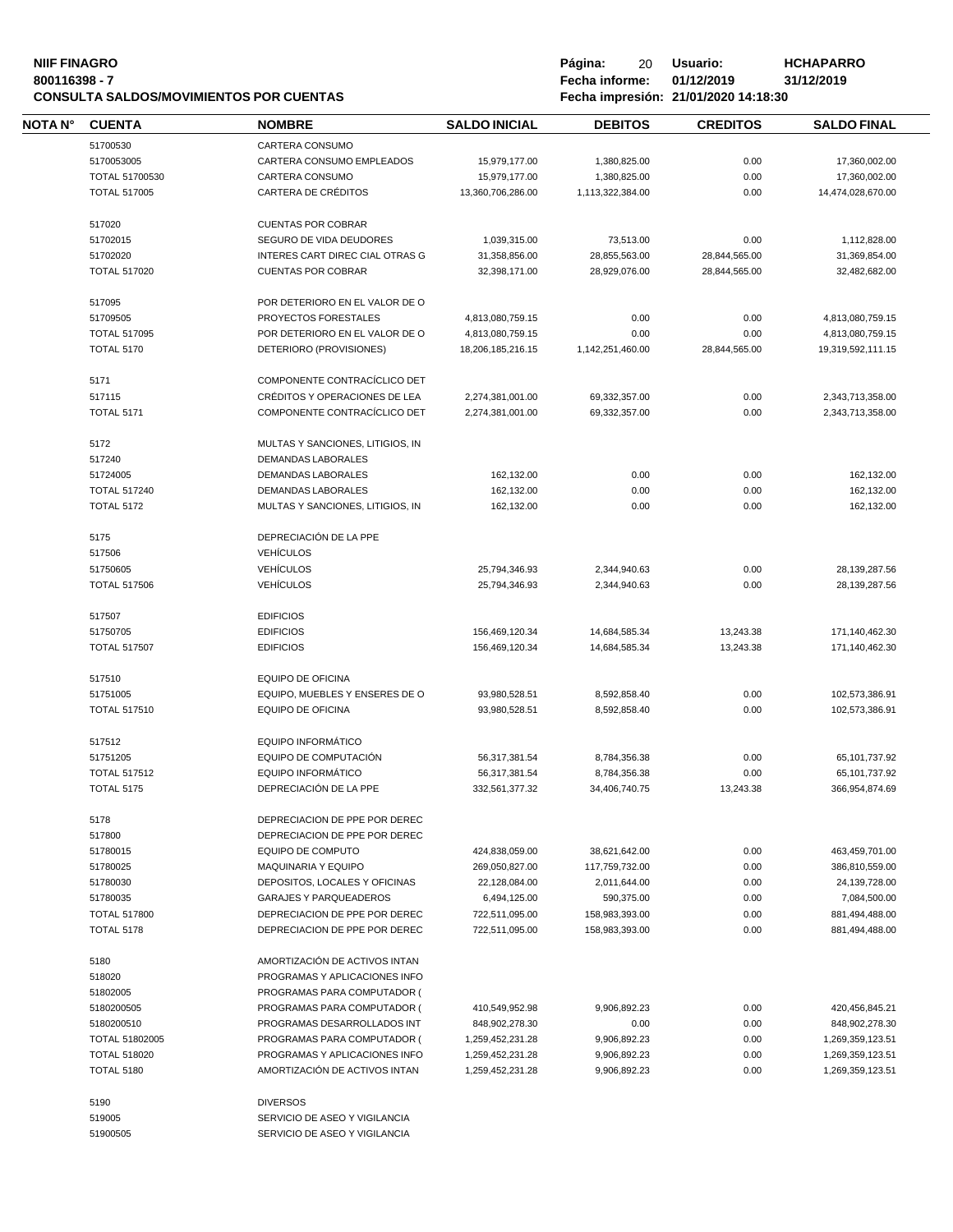### **NIIF FINAGRO P á g i n a :** 21 **U s u a r i o : HCHAPARRO 800116398 - 7 Fecha informe: 01/12/2019 31/12/2019 CONSULTA SALDOS/MOVIMIENTOS POR CUENTAS Fecha impresión: 21/01/2020 14:18:30**

| Pagina:        | 21 | Usuario:   |
|----------------|----|------------|
| Fecha informe: |    | 01/12/2019 |
|                |    |            |

| ∙esión = 21/01/2020 14·18·30 |  |  |
|------------------------------|--|--|

| NOTA N° | <b>CUENTA</b>                         | <b>NOMBRE</b>                                                | <b>SALDO INICIAL</b> | <b>DEBITOS</b>                 | <b>CREDITOS</b> | <b>SALDO FINAL</b> |
|---------|---------------------------------------|--------------------------------------------------------------|----------------------|--------------------------------|-----------------|--------------------|
|         | 5190050505                            | SERVICIO DE ASEO                                             | 75,914,056.00        | 24,437,945.00                  | 7,202,779.00    | 93,149,222.00      |
|         | 5190050510                            | SERVICIO DE VIGILANCIA                                       | 157,587,375.00       | 31,201,962.00                  | 15,600,981.00   | 173,188,356.00     |
|         | TOTAL 51900505                        | SERVICIO DE ASEO Y VIGILANCIA                                | 233,501,431.00       | 55,639,907.00                  | 22,803,760.00   | 266,337,578.00     |
|         | <b>TOTAL 519005</b>                   | SERVICIO DE ASEO Y VIGILANCIA                                | 233,501,431.00       | 55,639,907.00                  | 22,803,760.00   | 266,337,578.00     |
|         | 519010                                | <b>SERVICIOS TEMPORALES</b>                                  |                      |                                |                 |                    |
|         | 51901005                              | <b>SERVICIOS TEMPORALES</b>                                  |                      |                                |                 |                    |
|         | 5190100505                            | <b>SERVICIOS TEMPORALES</b>                                  | 330,300,043.00       | 22,270,094.00                  | 0.00            | 352,570,137.00     |
|         |                                       | <b>SERVICIOS TEMPORALES</b>                                  | 330,300,043.00       |                                | 0.00            | 352,570,137.00     |
|         | TOTAL 51901005<br><b>TOTAL 519010</b> | <b>SERVICIOS TEMPORALES</b>                                  | 330,300,043.00       | 22,270,094.00<br>22,270,094.00 | 0.00            | 352,570,137.00     |
|         |                                       |                                                              |                      |                                |                 |                    |
|         | 519015                                | PUBLICIDAD Y PROPAGANDA                                      |                      |                                |                 |                    |
|         | 51901505                              | PUBLICIDAD Y PROPAGANDA                                      |                      |                                |                 |                    |
|         | 5190150505                            | PARTICIPACIÓN COMERCIAL                                      | 832,313,275.00       | 122,954,463.00                 | 0.00            | 955,267,738.00     |
|         | 5190150510                            | SOCIALIZACION                                                | 167,428,211.00       | 166,399,054.00                 | 0.00            | 333,827,265.00     |
|         | TOTAL 51901505                        | PUBLICIDAD Y PROPAGANDA                                      | 999,741,486.00       | 289,353,517.00                 | 0.00            | 1,289,095,003.00   |
|         | <b>TOTAL 519015</b>                   | PUBLICIDAD Y PROPAGANDA                                      | 999,741,486.00       | 289,353,517.00                 | 0.00            | 1,289,095,003.00   |
|         | 519025                                | SERVICIOS PÚBLICOS                                           |                      |                                |                 |                    |
|         | 51902505                              | SERVICIOS PÚBLICOS                                           |                      |                                |                 |                    |
|         | 5190250505                            | <b>ENERGIA ELECTRICA</b>                                     | 104,789,931.00       | 23,776,217.00                  | 11,000,000.00   | 117,566,148.00     |
|         | 5190250510                            | ACUEDUCTO Y ALCANTARILLADO                                   | 26,579,624.00        | 4,568,149.00                   | 1,600,000.00    | 29,547,773.00      |
|         | 5190250515                            | <b>TELEFONO</b>                                              | 72,170,070.00        | 10,985,300.00                  | 6,638,270.00    | 76,517,100.00      |
|         | 5190250520                            | CABLES, TELEGRAMAS Y CORREOS                                 | 38,055,189.00        | 8,835,215.00                   | 2,350,000.00    | 44,540,404.00      |
|         | 5190250525                            | SERVICIO DE CELULAR                                          | 28,202,858.00        | 2,842,794.00                   | 0.00            | 31,045,652.00      |
|         | 5190250597                            | IMPUESTO AL CONSUMO SERVICIOS                                | 1,099,307.00         | 65,604.00                      | 0.00            | 1,164,911.00       |
|         | TOTAL 51902505                        | SERVICIOS PÚBLICOS                                           | 270,896,979.00       | 51,073,279.00                  | 21,588,270.00   | 300,381,988.00     |
|         | <b>TOTAL 519025</b>                   | SERVICIOS PÚBLICOS                                           | 270,896,979.00       | 51,073,279.00                  | 21,588,270.00   | 300,381,988.00     |
|         |                                       |                                                              |                      |                                |                 |                    |
|         | 519030<br>51903005                    | PROCESAMIENTO ELECTRÓNICO DE<br>PROCESAMIENTO ELECTRÓNICO DE |                      |                                |                 |                    |
|         | 5190300505                            | SERV ELECTRÓNICO SEBRA BANCO                                 |                      | 2,778,170.00                   | 0.00            |                    |
|         |                                       |                                                              | 34,177,027.00        |                                |                 | 36,955,197.00      |
|         | 5190300515                            | SERVICIOS SISTEMAS DE INFORMAC                               | 248,358,759.00       | 32,002,894.33                  | 10,000,000.00   | 270,361,653.33     |
|         | 5190300525                            | SISTEMAS TRANSACCIONALES                                     | 40,144,650.00        | 5,848,850.00                   | 1,785,000.00    | 44,208,500.00      |
|         | <b>TOTAL 51903005</b>                 | PROCESAMIENTO ELECTRÓNICO DE                                 | 322,680,436.00       | 40,629,914.33                  | 11,785,000.00   | 351,525,350.33     |
|         | <b>TOTAL 519030</b>                   | PROCESAMIENTO ELECTRÓNICO DE                                 | 322,680,436.00       | 40,629,914.33                  | 11,785,000.00   | 351,525,350.33     |
|         | 519035                                | <b>GASTOS DE VIAJE</b>                                       |                      |                                |                 |                    |
|         | 51903505                              | <b>GASTOS DE VIAJE</b>                                       |                      |                                |                 |                    |
|         | 5190350505                            | MANUTENCIÓN Y ALOJAMIENTO VIA                                | 56,749,458.00        | 6,880,924.00                   | 180,600.00      | 63,449,782.00      |
|         | 5190350510                            | MANUT Y ALOJAMIENTO VIAJES AL E                              | 20,075,932.00        | 0.00                           | 0.00            | 20,075,932.00      |
|         | 5190350515                            | MANUTENCION Y ALOJAMIENTO CO                                 | 656,598.00           | 0.00                           | 0.00            | 656,598.00         |
|         | TOTAL 51903505                        | <b>GASTOS DE VIAJE</b>                                       | 77,481,988.00        | 6,880,924.00                   | 180,600.00      | 84,182,312.00      |
|         | <b>TOTAL 519035</b>                   | <b>GASTOS DE VIAJE</b>                                       | 77,481,988.00        | 6,880,924.00                   | 180,600.00      | 84,182,312.00      |
|         |                                       |                                                              |                      |                                |                 |                    |
|         | 519040<br>51904005                    | TRANSPORTE<br>TRANSPORTE                                     |                      |                                |                 |                    |
|         | 5190400505                            | TRANSPORTE AEREO FUNCIONARIO                                 | 212,965,484.00       | 21,152,292.00                  | 0.00            | 234,117,776.00     |
|         |                                       |                                                              |                      |                                |                 |                    |
|         | 5190400510                            | TRANSPORTE AEREO TERCEROS                                    | 1,195,067.00         | 0.00                           | 0.00            | 1,195,067.00       |
|         | 5190400515                            | TRANSPORTE TERRESTRE FUNCION                                 | 108,182,534.00       | 16,768,628.00                  | 3,500,000.00    | 121,451,162.00     |
|         | 5190400520                            | TRANSPORTE TERRESTRE TERCER                                  | 478,000.00           | 0.00                           | 0.00            | 478,000.00         |
|         | 5190400525                            | TRANSPORTE EXTERIOR AEREO Y T                                | 17,699,330.00        | 0.00                           | 0.00            | 17,699,330.00      |
|         | 5190400530                            | TRANSPORTE DE CARGA                                          | 7,181,200.00         | 0.00                           | 0.00            | 7,181,200.00       |
|         | TOTAL 51904005                        | TRANSPORTE                                                   | 347,701,615.00       | 37,920,920.00                  | 3,500,000.00    | 382,122,535.00     |
|         | <b>TOTAL 519040</b>                   | TRANSPORTE                                                   | 347,701,615.00       | 37,920,920.00                  | 3,500,000.00    | 382,122,535.00     |
|         | 519045                                | ÚTILES Y PAPELERÍA                                           |                      |                                |                 |                    |
|         | 51904505                              | ÚTILES Y PAPELERÍA                                           |                      |                                |                 |                    |
|         |                                       | ÚTILES Y PAPELERÍA                                           |                      | 2,804,306.00                   | 0.00            |                    |
|         | 5190450505                            |                                                              | 23,734,854.00        |                                |                 | 26,539,160.00      |
|         | 5190450510                            | <b>FOTOCOPIAS</b>                                            | 43,422,985.00        | 20,846,900.00                  | 10,200,000.00   | 54,069,885.00      |
|         | TOTAL 51904505                        | ÚTILES Y PAPELERÍA                                           | 67,157,839.00        | 23,651,206.00                  | 10,200,000.00   | 80,609,045.00      |
|         | <b>TOTAL 519045</b>                   | ÚTILES Y PAPELERÍA                                           | 67,157,839.00        | 23,651,206.00                  | 10,200,000.00   | 80,609,045.00      |

PUBLICACIONES Y SUSCRIPCIONES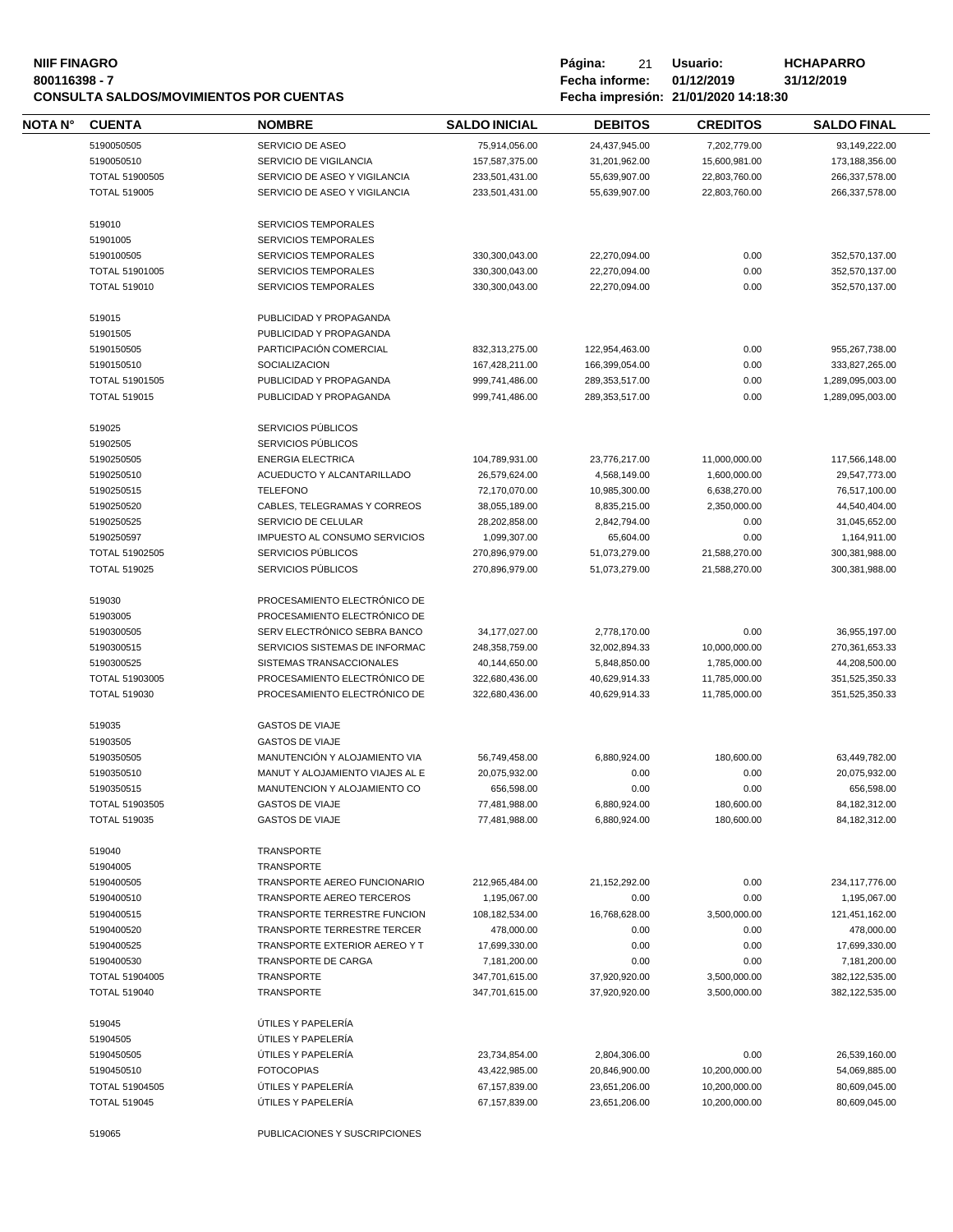#### **NIIF FINAGRO P á g i n a :** 22 **U s u a r i o : HCHAPARRO 800116398 - 7 Fecha informe: 01/12/2019 31/12/2019 CONSULTA SALDOS/MOVIMIENTOS POR CUENTAS Fecha impresión: 21/01/2020 14:18:30**

| Página:        | 22 | Usuario:                             | HCH/  |  |
|----------------|----|--------------------------------------|-------|--|
| Fecha informe: |    | 01/12/2019                           | 31/12 |  |
|                |    | Fecha impresión: 21/01/2020 14:18:30 |       |  |

| NOTA N° | <b>CUENTA</b>            | <b>NOMBRE</b>                                                   | <b>SALDO INICIAL</b>           | <b>DEBITOS</b>                | <b>CREDITOS</b>   | <b>SALDO FINAL</b>             |
|---------|--------------------------|-----------------------------------------------------------------|--------------------------------|-------------------------------|-------------------|--------------------------------|
|         | 51906505                 | <b>SUSCRIPCIONES DIARIOS Y REVIST</b>                           | 65,892,143.26                  | 6,796,511.00                  | 2,791,758.00      | 69.896.896.26                  |
|         | <b>TOTAL 519065</b>      | PUBLICACIONES Y SUSCRIPCIONES                                   | 65,892,143.26                  | 6,796,511.00                  | 2,791,758.00      | 69,896,896.26                  |
|         |                          |                                                                 |                                |                               |                   |                                |
|         | 519095                   | <b>OTROS</b>                                                    |                                |                               |                   |                                |
|         | 51909505                 | <b>OTROS GASTOS</b>                                             |                                |                               |                   |                                |
|         | 5190950516               | MENSAJES DE TEXTO                                               | 10,308,289.00                  | 7,068,803.00                  | 1,000,000.00      | 16,377,092.00                  |
|         | 5190950518               | SALUD OCUPACIONAL                                               | 32,324,020.00                  | 27,471,550.00                 | 0.00              | 59,795,570.00                  |
|         | 5190950520               | SERVICIO DE CAFETERIA                                           | 102,785,564.83                 | 21,845,948.00                 | 0.00              | 124,631,512.83                 |
|         | 5190950522               | SUMINISTROS DE ASEO                                             | 44,994,198.00                  | 9,653,885.00                  | 750,000.00        | 53,898,083.00                  |
|         | 5190950524               | SUMINISTROS DE CAFETERIA<br><b>IMPUESTO CONS ELEMENTOS SERV</b> | 41,135,230.00                  | 5.632.194.00                  | 400,000.00        | 46,367,424.00                  |
|         | 5190950526<br>5190950530 | CAPACITACIÓN                                                    | 4,017,185.00<br>281,761,477.00 | 2,670,122.00<br>74,695,000.00 | 0.00<br>0.00      | 6,687,307.00<br>356,456,477.00 |
|         | 5190950532               | APOYOS EDUCATIVOS                                               | 18,778,353.00                  | 1,834,921.00                  | 0.00              | 20,613,274.00                  |
|         | 5190950533               | CONDONACIÓN CRÉD EDU EMPLEA                                     | 20,463,770.00                  | 0.00                          | 0.00              | 20,463,770.00                  |
|         | 5190950534               | <b>MEDICINA PREPAGADA</b>                                       | 1,242,909,589.00               | 115,547,816.00                | 0.00              | 1,358,457,405.00               |
|         | 5190950536               | <b>BIENESTAR SOCIAL</b>                                         | 116,631,526.00                 | 81,048,894.00                 | 0.00              | 197,680,420.00                 |
|         | 5190950540               | PATROCINIO FONDO DE EMPLEADO                                    | 68,302,924.00                  | 12,623,760.00                 | 6,311,753.00      | 74,614,931.00                  |
|         | 5190950541               | AUXILIO EMPLEADOS AFILIADOS FO                                  | 18,447,000.00                  | 1,638,000.00                  | 0.00              | 20,085,000.00                  |
|         | 5190950542               | SERVICIO EMERGENCIAS MEDICAS                                    | 3,853,865.00                   | 802,128.00                    | 359,162.00        | 4,296,831.00                   |
|         | 5190950543               | AUXILIO DE RODAMIENTO EMPLEAD                                   | 106,762,518.00                 | 14,804,162.00                 | 600,000.00        | 120,966,680.00                 |
|         | 5190950544               | OTROS GASTOS DE PERSONAL                                        | 30,938,100.00                  | 10,240,860.00                 | 0.00              | 41,178,960.00                  |
|         | 5190950546               | CUSTODIA MEDIOS MAGNÉTICOS                                      | 19,999,021.00                  | 3,455,760.00                  | 0.00              | 23,454,781.00                  |
|         | 5190950547               | AUXILIO PARQUEADERO EMPLEADO                                    | 29,253,618.00                  | 3,493,531.00                  | 0.00              | 32,747,149.00                  |
|         | 5190950548               | <b>CUSTODIA DE ARCHIVOS</b>                                     | 322,210,843.00                 | 35,241,973.00                 | 20,000,000.00     | 337,452,816.00                 |
|         | 5190950550               | ADMINISTRACIÓN Y CONDOMINIO                                     | 204,492,948.00                 | 31,936,500.00                 | 13,184,400.00     | 223,245,048.00                 |
|         | 5190950552               | <b>CLUBES SOCIALES</b>                                          | 32,156,641.00                  | 4,146,271.00                  | 1,484,000.00      | 34,818,912.00                  |
|         | 5190950556               | SERVICIO DE INTERNET                                            | 195,751,007.00                 | 15,762,902.00                 | 14,194,557.00     | 197,319,352.00                 |
|         | 5190950560               | <b>OTROS GASTOS</b>                                             | 74,766,946.94                  | 22,843,731.09                 | 0.00              | 97,610,678.03                  |
|         | 5190950562               | GASTOS BIENES REC EN PAGO Y RE<br><b>INTERESES DE MORA</b>      | 5,507,431.00                   | 1,648,230.00                  | 134,000.00        | 7,021,661.00                   |
|         | 5190950566<br>5190950568 | PROPIEDADES Y EQUIPO DADOS DE                                   | 9,476.00<br>6,378,984.46       | 0.00<br>0.00                  | 0.00<br>0.00      | 9,476.00<br>6,378,984.46       |
|         | 5190950574               | SERVICIOS CALL CENTER Y MONITO                                  | 138,013,703.00                 | 19,624,290.00                 | 10,000,000.00     | 147,637,993.00                 |
|         | TOTAL 51909505           | <b>OTROS GASTOS</b>                                             | 3,172,954,228.23               | 525,731,231.09                | 68,417,872.00     | 3,630,267,587.32               |
|         | <b>TOTAL 519095</b>      | <b>OTROS</b>                                                    | 3,172,954,228.23               | 525,731,231.09                | 68,417,872.00     | 3,630,267,587.32               |
|         | <b>TOTAL 5190</b>        | <b>DIVERSOS</b>                                                 | 5,888,308,188.49               | 1,059,947,503.42              | 141,267,260.00    | 6,806,988,431.91               |
|         | <b>TOTAL 51</b>          | <b>GASTOS DE OPERACIONES</b>                                    | 236,961,490,518.98             | 51,780,546,607.87             | 6,706,704,925.64  | 282,035,332,201.21             |
|         |                          |                                                                 |                                |                               |                   |                                |
|         | 57                       | <b>IMPUESTO DE RENTA Y COMPLEME</b>                             |                                |                               |                   |                                |
|         | 5705                     | <b>IMPUESTO DE RENTA Y COMPLEME</b>                             |                                |                               |                   |                                |
|         | 570505                   | IMPUESTO DE RENTA Y COMPLEME                                    |                                |                               |                   |                                |
|         | 57050505                 | <b>IMPUESTO DE RENTA COMPLEMENT</b>                             | 57,263,798,832.56              | 0.00                          | 2,686,220,000.00  | 54,577,578,832.56              |
|         | <b>TOTAL 570505</b>      | <b>IMPUESTO DE RENTA Y COMPLEME</b>                             | 57,263,798,832.56              | 0.00                          | 2,686,220,000.00  | 54,577,578,832.56              |
|         | <b>TOTAL 5705</b>        | <b>IMPUESTO DE RENTA Y COMPLEME</b>                             | 57,263,798,832.56              | 0.00                          | 2,686,220,000.00  | 54,577,578,832.56              |
|         | TOTAL 57                 | <b>IMPUESTO DE RENTA Y COMPLEME</b>                             | 57,263,798,832.56              | 0.00                          | 2,686,220,000.00  | 54,577,578,832.56              |
|         |                          | GANANCIAS (EXCEDENTES) Y PÉRDI                                  |                                |                               |                   |                                |
|         | 59<br>5905               | <b>GANANCIAS Y PÉRDIDAS</b>                                     |                                |                               |                   |                                |
|         | 590500                   | <b>GANANCIAS Y PÉRDIDAS</b>                                     | 96,500,954,032.00              | 0.00                          | 7,795,975,118.80  | 88,704,978,913.20              |
|         | <b>TOTAL 5905</b>        | <b>GANANCIAS Y PÉRDIDAS</b>                                     | 96,500,954,032.00              | 0.00                          | 7,795,975,118.80  | 88,704,978,913.20              |
|         | TOTAL 59                 | GANANCIAS (EXCEDENTES) Y PÉRDI                                  | 96,500,954,032.00              | 0.00                          | 7,795,975,118.80  | 88,704,978,913.20              |
|         | <b>TOTAL 5</b>           | <b>GASTOS</b>                                                   | 390,726,243,383.54             | 51,780,546,607.87             | 17,188,900,044.44 | 425,317,889,946.97             |
|         |                          |                                                                 |                                |                               |                   |                                |
|         | 6                        | CTAS REVELACIÓN INFORMACIÓN FI                                  |                                |                               |                   |                                |
|         | 61                       | ACREEDORAS POR CONTRA                                           |                                |                               |                   |                                |
|         | 6105                     | ACREEDORAS POR CONTRA (DB)                                      |                                |                               |                   |                                |
|         | 610500                   | ACREEDORAS POR CONTRA (DB)                                      | 141,913,188,912.00             | 8,126,577,375.52              | 7,388,978,482.52  | 142,650,787,805.00             |
|         | <b>TOTAL 6105</b>        | ACREEDORAS POR CONTRA (DB)                                      | 141,913,188,912.00             | 8,126,577,375.52              | 7,388,978,482.52  | 142,650,787,805.00             |
|         | <b>TOTAL 61</b>          | ACREEDORAS POR CONTRA                                           | 141,913,188,912.00             | 8,126,577,375.52              | 7,388,978,482.52  | 142,650,787,805.00             |
|         |                          |                                                                 |                                |                               |                   |                                |
|         | 62                       | ACREEDORAS                                                      |                                |                               |                   |                                |
|         | 6295                     | <b>DIVERSOS</b>                                                 |                                |                               |                   |                                |
|         | 629500                   | OTRAS CONTINGENCIAS ACREEDOR                                    |                                |                               |                   |                                |
|         | 62950095                 | <b>OTRAS</b>                                                    | 141,913,188,912.00             | 0.00                          | 737,598,893.00    | 142,650,787,805.00             |
|         | <b>TOTAL 629500</b>      | OTRAS CONTINGENCIAS ACREEDOR                                    | 141,913,188,912.00             | 0.00                          | 737,598,893.00    | 142,650,787,805.00             |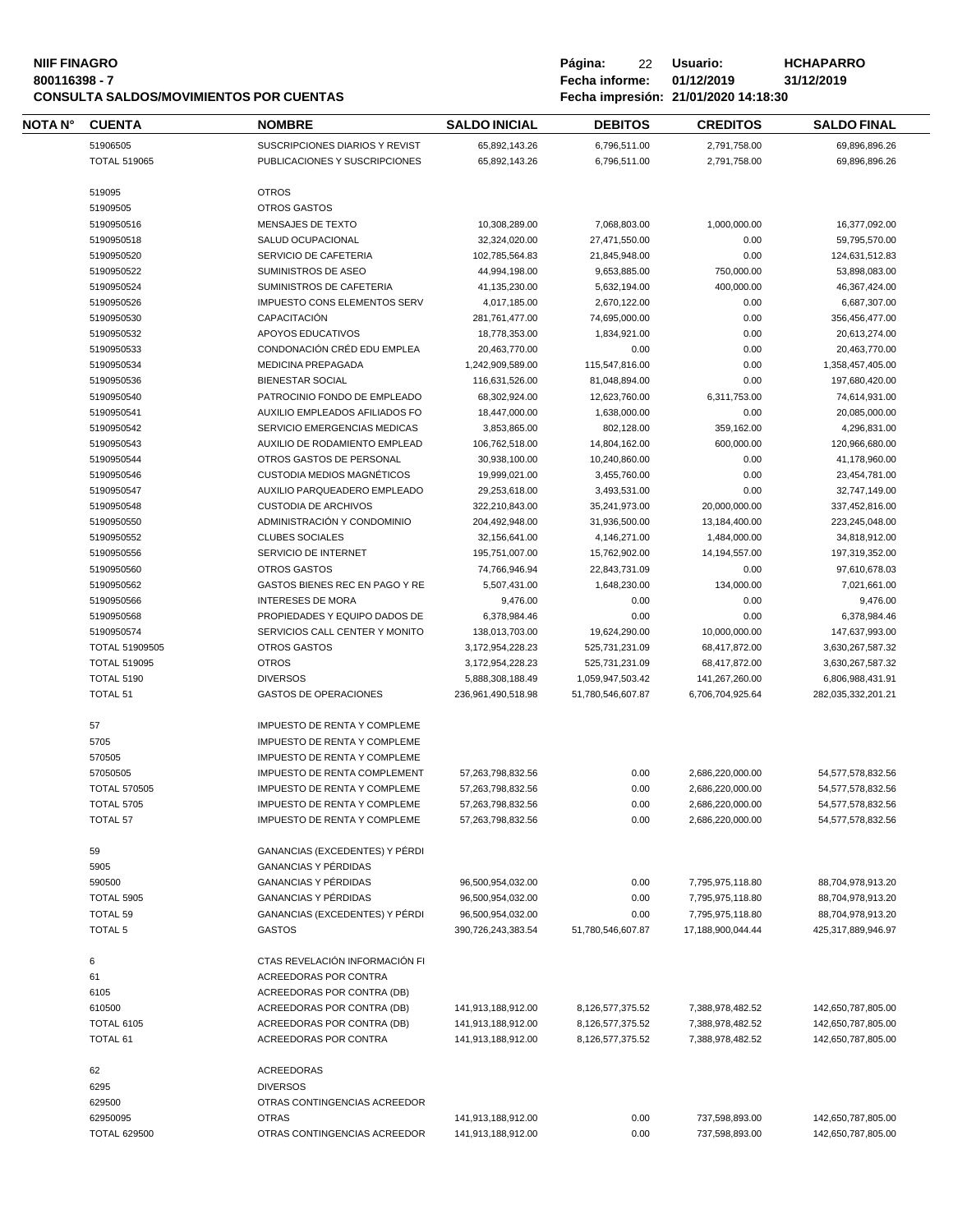#### **NIIF FINAGRO P á g i n a :** 23 **U s u a r i o : HCHAPARRO 800116398 - 7 Fecha informe: 01/12/2019 31/12/2019 CONSULTA SALDOS/MOVIMIENTOS POR CUENTAS Fecha impresión: 21/01/2020 14:18:30**

| Página:        | 23 | Usuario:   |
|----------------|----|------------|
| Fecha informe: |    | 01/12/2019 |
|                |    |            |

| <b>NOTA N°</b> | <b>CUENTA</b>                 | <b>NOMBRE</b>                                        | <b>SALDO INICIAL</b>           | <b>DEBITOS</b>                 | <b>CREDITOS</b>                | <b>SALDO FINAL</b>             |
|----------------|-------------------------------|------------------------------------------------------|--------------------------------|--------------------------------|--------------------------------|--------------------------------|
|                | TOTAL 6295                    | <b>DIVERSOS</b>                                      | 141,913,188,912.00             | 0.00                           | 737,598,893.00                 | 142,650,787,805.00             |
|                | TOTAL 62                      | <b>ACREEDORAS</b>                                    | 141,913,188,912.00             | 0.00                           | 737,598,893.00                 | 142,650,787,805.00             |
|                |                               |                                                      |                                |                                |                                |                                |
|                | 63                            | DEUDORAS POR CONTRA                                  |                                |                                |                                |                                |
|                | 6305<br>630500                | DEUDORAS POR CONTRA (CR)<br>DEUDORAS POR CONTRA (CR) |                                |                                |                                |                                |
|                |                               |                                                      | 20,629,721.00                  | 17,814,817.00                  | 14,941,800.00                  | 17,756,704.00                  |
|                | <b>TOTAL 6305</b><br>TOTAL 63 | DEUDORAS POR CONTRA (CR)<br>DEUDORAS POR CONTRA      | 20,629,721.00<br>20,629,721.00 | 17,814,817.00<br>17,814,817.00 | 14,941,800.00<br>14,941,800.00 | 17,756,704.00<br>17,756,704.00 |
|                |                               |                                                      |                                |                                |                                |                                |
|                | 64                            | <b>DEUDORAS</b>                                      |                                |                                |                                |                                |
|                | 6430                          | INTERESES CARTERA DE CRÉDITOS                        |                                |                                |                                |                                |
|                | 643038                        | CATEGORÍA E RIESGO DE INCOBRA                        |                                |                                |                                |                                |
|                | 64303805                      | <b>CREDITOS DIRECTOS</b>                             | 19,404,582.00                  | 177,797.00                     | 17,814,817.00                  | 1,767,562.00                   |
|                | <b>TOTAL 643038</b>           | CATEGORÍA E RIESGO DE INCOBRA                        | 19,404,582.00                  | 177,797.00                     | 17,814,817.00                  | 1,767,562.00                   |
|                | 643054                        | CATEGORÍA C RIESGO APRECIABLE,                       |                                |                                |                                |                                |
|                | 64305405                      | INT PAGARÉ PRINCIPAL                                 | 1,225,139.00                   | 14,764,003.00                  | 0.00                           | 15,989,142.00                  |
|                | <b>TOTAL 643054</b>           | CATEGORÍA C RIESGO APRECIABLE,                       | 1,225,139.00                   | 14,764,003.00                  | 0.00                           | 15,989,142.00                  |
|                | TOTAL 6430                    | INTERESES CARTERA DE CRÉDITOS                        | 20,629,721.00                  | 14,941,800.00                  | 17,814,817.00                  | 17,756,704.00                  |
|                | TOTAL 64                      | <b>DEUDORAS</b>                                      | 20,629,721.00                  | 14,941,800.00                  | 17,814,817.00                  | 17,756,704.00                  |
|                | TOTAL 6                       | CTAS REVELACIÓN INFORMACIÓN FI                       | 0.00                           | 8,159,333,992.52               | 8,159,333,992.52               | 0.00                           |
|                |                               |                                                      |                                |                                |                                |                                |
|                | 8                             | CUENTAS DE REVELACIÓN DE INFO                        |                                |                                |                                |                                |
|                | 81                            | <b>DEUDORAS</b>                                      |                                |                                |                                |                                |
|                | 8120                          | <b>ACTIVOS CASTIGADOS</b>                            |                                |                                |                                |                                |
|                | 812010                        | CARTERA DE CRÉDITOS COMERCIA                         |                                |                                |                                |                                |
|                | 81201005                      | CARTERA DE CRÉDITOS COMERCIA                         |                                |                                |                                |                                |
|                | 8120100510                    | COMPAÑÍAS DE FINANCIAMIENTO C                        | 27,311,402.46                  | 0.00                           | 0.00                           | 27,311,402.46                  |
|                | 8120100525                    | <b>OTRAS ENTIDADES</b>                               | 29,767,026,703.00              | 0.00                           | 0.00                           | 29,767,026,703.00              |
|                | 8120100530                    | <b>CARTERA DIRECTA</b>                               | 973,187,704.03                 | 0.00                           | 0.00                           | 973,187,704.03                 |
|                | TOTAL 81201005                | CARTERA DE CRÉDITOS COMERCIA                         | 30,767,525,809.49              | 0.00                           | 0.00                           | 30,767,525,809.49              |
|                | 81201010                      | CUENTAS X COBRAR CRED COMER                          |                                |                                |                                |                                |
|                | 8120101005                    | <b>BANCOS</b>                                        | 18,285,383.00                  | 0.00                           | 0.00                           | 18,285,383.00                  |
|                | 8120101015                    | <b>OTRAS ENTIDADES</b>                               | 1,371,221,480.00               | 0.00                           | 0.00                           | 1,371,221,480.00               |
|                | 8120101030                    | <b>CREDITOS DIRECTOS</b>                             | 457,420,192.96                 | 0.00                           | 0.00                           | 457,420,192.96                 |
|                | TOTAL 81201010                | CUENTAS X COBRAR CRED COMER                          | 1,846,927,055.96               | 0.00                           | 0.00                           | 1,846,927,055.96               |
|                | <b>TOTAL 812010</b>           | CARTERA DE CRÉDITOS COMERCIA                         | 32.614.452.865.45              | 0.00                           | 0.00                           | 32,614,452,865.45              |
|                | 812015                        | CARTERA DE CRÉDITOS DE CONSU                         |                                |                                |                                |                                |
|                | 81201505                      | <b>CREDITOS DIRECTOS</b>                             |                                |                                |                                |                                |
|                | 8120150505                    | <b>CREDITOS DIRECTOS</b>                             | 10,580,750.00                  | 16,263,333.00                  | 0.00                           | 26,844,083.00                  |
|                | TOTAL 81201505                | <b>CREDITOS DIRECTOS</b>                             | 10,580,750.00                  | 16,263,333.00                  | 0.00                           | 26,844,083.00                  |
|                |                               |                                                      |                                |                                |                                |                                |
|                | 81201510                      | CUENTAS X COBRAR CRED CONSU                          |                                |                                |                                |                                |
|                | 8120151005                    | <b>CREDITOS DIRECTOS</b>                             | 677,974.00                     | 0.00                           | 0.00                           | 677,974.00                     |
|                | TOTAL 81201510                | CUENTAS X COBRAR CRED CONSU                          | 677,974.00                     | 0.00                           | 0.00                           | 677,974.00                     |
|                | <b>TOTAL 812015</b>           | CARTERA DE CRÉDITOS DE CONSU                         | 11,258,724.00                  | 16,263,333.00                  | 0.00                           | 27,522,057.00                  |
|                | 812095                        | OTROS ACTIVOS                                        |                                |                                |                                |                                |
|                | 81209505                      | OTROS ACTIVOS                                        |                                |                                |                                |                                |
|                | 8120950505                    | OTROS ACTIVOS                                        | 332,167,790.00                 | 0.00                           | 0.00                           | 332,167,790.00                 |
|                | TOTAL 81209505                | OTROS ACTIVOS                                        | 332,167,790.00                 | 0.00                           | 0.00                           | 332,167,790.00                 |
|                | <b>TOTAL 812095</b>           | OTROS ACTIVOS                                        | 332, 167, 790.00               | 0.00                           | 0.00                           | 332,167,790.00                 |
|                | <b>TOTAL 8120</b>             | <b>ACTIVOS CASTIGADOS</b>                            | 32,957,879,379.45              | 16,263,333.00                  | 0.00                           | 32,974,142,712.45              |
|                | <b>TOTAL 81</b>               | <b>DEUDORAS</b>                                      | 32,957,879,379.45              | 16,263,333.00                  | 0.00                           | 32,974,142,712.45              |
|                | 82                            | <b>ACREEDORAS</b>                                    |                                |                                |                                |                                |
|                | 8213                          | BIENES Y VALORES RECIBIDOS EN                        |                                |                                |                                |                                |
|                | 821305                        | CRÉDITOS COMERCIALES                                 |                                |                                |                                |                                |
|                | 82130505                      | <b>BANCOS</b>                                        | 8,564,750,630,910.00           | 304,561,350,258.00             | 334,516,929,538.00             | 8,594,706,210,190.00           |
|                | 82130510                      | COMPAÑÍAS DE FINANCIAMIENTO C                        | 13,480,399,964.00              | 297,674,938.00                 | 409,081,979.00                 | 13,591,807,005.00              |
|                | 82130515                      | COOP VIG POR LA SUPER FCIERA D                       | 13,541,928,057.00              | 575,437,315.00                 | 1,058,242,400.00               | 14,024,733,142.00              |
|                | 82130520                      | COOP VIG POR LA SUPER DE ECON                        | 66,528,992,065.00              | 2,282,989,490.00               | 4,510,512,067.00               | 68,756,514,642.00              |
|                |                               |                                                      |                                |                                |                                |                                |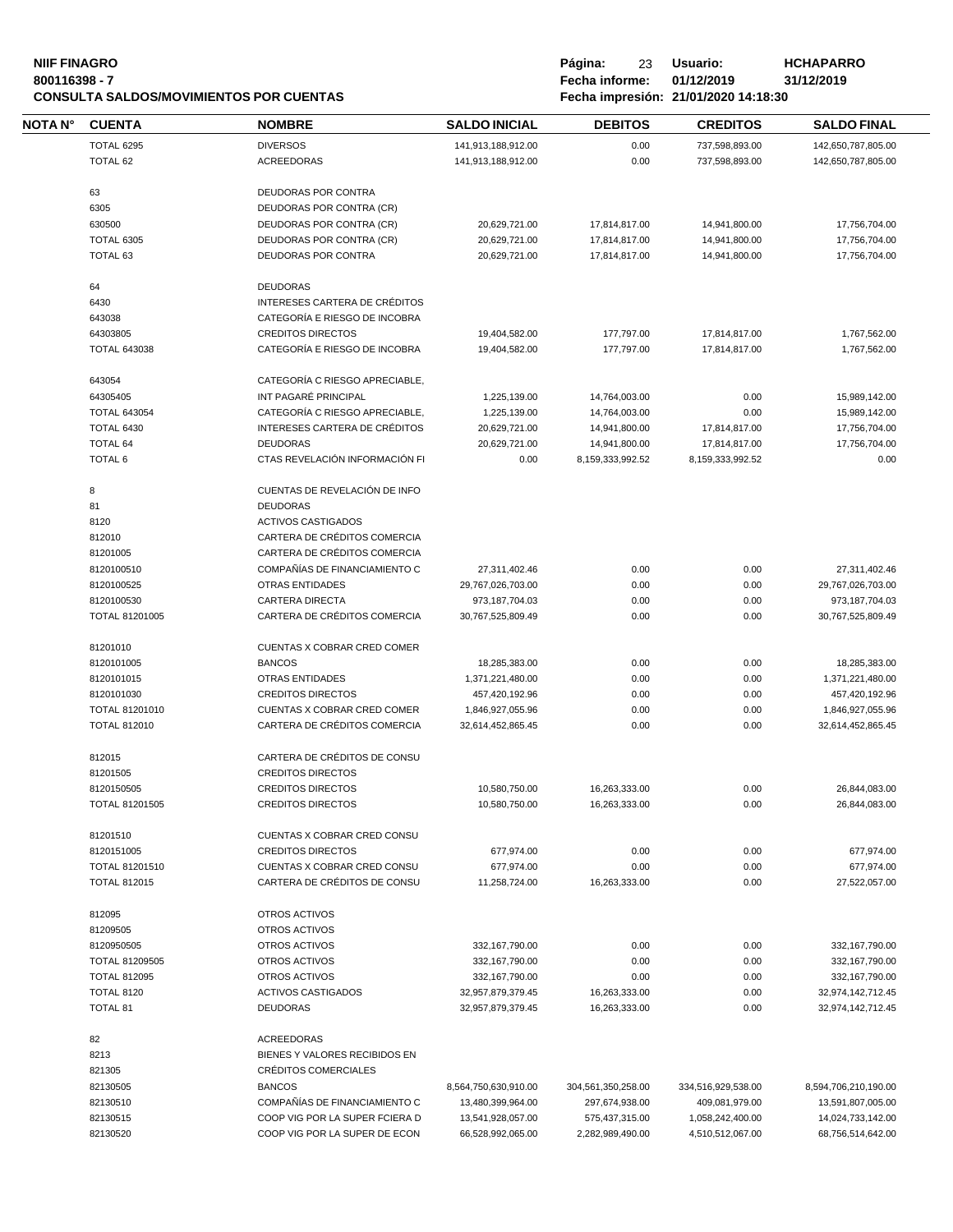# **NIIF FINAGRO P á g i n a :** 24 **U s u a r i o : HCHAPARRO CONSULTA SALDOS/MOVIMIENTOS POR CUENTAS Fecha impresión: 21/01/2020 14:18:30**

| <b>NOTA N°</b> | <b>CUENTA</b>       | <b>NOMBRE</b>                         | <b>SALDO INICIAL</b>                 | <b>DEBITOS</b>                 | <b>CREDITOS</b>    | <b>SALDO FINAL</b>                   |
|----------------|---------------------|---------------------------------------|--------------------------------------|--------------------------------|--------------------|--------------------------------------|
|                | <b>TOTAL 821305</b> | CRÉDITOS COMERCIALES                  | 8,658,301,950,996.00                 | 307,717,452,001.00             | 340,494,765,984.00 | 8,691,079,264,979.00                 |
|                | <b>TOTAL 8213</b>   | BIENES Y VALORES RECIBIDOS EN         | 8,658,301,950,996.00                 | 307,717,452,001.00             | 340,494,765,984.00 | 8,691,079,264,979.00                 |
|                | 8214                | BIENES Y VALORES RECIBIDOS EN         |                                      |                                |                    |                                      |
|                | 821405              | CRÉDITOS COMERCIALES                  |                                      |                                |                    |                                      |
|                | 82140550            | CARTERA DIRECTA.                      | 2,987,323,554.00                     | 54,544,635.00                  | 0.00               | 2,932,778,919.00                     |
|                | <b>TOTAL 821405</b> | CRÉDITOS COMERCIALES                  | 2,987,323,554.00                     | 54,544,635.00                  | 0.00               | 2,932,778,919.00                     |
|                |                     |                                       |                                      |                                |                    |                                      |
|                | 821410              | CRÉDITOS DE CONSUMO                   |                                      |                                |                    |                                      |
|                | 82141025            | <b>CREDITOS DIRECTOS</b>              | 1,794,351,486.00                     | 14,594,184.00                  | 19,278,089.00      | 1,799,035,391.00                     |
|                | <b>TOTAL 821410</b> | CRÉDITOS DE CONSUMO                   | 1,794,351,486.00                     | 14,594,184.00                  | 19,278,089.00      | 1,799,035,391.00                     |
|                | <b>TOTAL 8214</b>   | BIENES Y VALORES RECIBIDOS EN         | 4,781,675,040.00                     | 69,138,819.00                  | 19,278,089.00      | 4,731,814,310.00                     |
|                | 8215                | TIT O VLRES RECIBID EN OPERACIO       |                                      |                                |                    |                                      |
|                | 821510              | EN OTROS INSTRUMENTOS FINANCI         |                                      |                                |                    |                                      |
|                | 82151005            | CERTIF DEPOSITO MCIA ARROZ            | 13,079,001,563.37                    | 1,319,729,492.17               | 2,971,365,791.04   | 14,730,637,862.24                    |
|                | <b>TOTAL 821510</b> | EN OTROS INSTRUMENTOS FINANCI         | 13,079,001,563.37                    | 1,319,729,492.17               | 2,971,365,791.04   | 14,730,637,862.24                    |
|                | <b>TOTAL 8215</b>   | TIT O VLRES RECIBID EN OPERACIO       | 13,079,001,563.37                    | 1,319,729,492.17               | 2,971,365,791.04   | 14,730,637,862.24                    |
|                |                     |                                       |                                      |                                |                    |                                      |
|                | 8284                | CALIFICACIÓN CRÉDITOS DE CONSU        |                                      |                                |                    |                                      |
|                | 828402              | CAPITAL - VIGENTE Y MORA HASTA        |                                      |                                |                    |                                      |
|                | 82840205            | CALIFICACION DE LA CARTERA            | 1,764,333,995.00                     | 16,297,020.00                  | 19,278,089.00      | 1,767,315,064.00                     |
|                | <b>TOTAL 828402</b> | CAPITAL - VIGENTE Y MORA HASTA        | 1,764,333,995.00                     | 16,297,020.00                  | 19,278,089.00      | 1,767,315,064.00                     |
|                | 828404              | CAPITAL - MORA MAYOR A 1 MES HA       |                                      |                                |                    |                                      |
|                | 82840405            | CALIFICACION DE LA CARTERA            | 0.00                                 | 0.00                           | 13,291,345.00      | 13,291,345.00                        |
|                | <b>TOTAL 828404</b> | CAPITAL - MORA MAYOR A 1 MES HA       | 0.00                                 | 0.00                           | 13,291,345.00      | 13,291,345.00                        |
|                |                     |                                       |                                      |                                |                    |                                      |
|                | 828410              | CAPITAL - MORA MAYOR A 6 MESES        |                                      |                                |                    |                                      |
|                | 82841005            | CALIFICACION DE LA CARTERA            | 30,017,491.00                        | 11,588,509.00                  | 0.00               | 18,428,982.00                        |
|                | <b>TOTAL 828410</b> | CAPITAL - MORA MAYOR A 6 MESES        | 30,017,491.00                        | 11,588,509.00                  | 0.00               | 18,428,982.00                        |
|                | 828412              | INTERESES - VIGENTE Y MORA HAS        |                                      |                                |                    |                                      |
|                | 82841205            | CALIFICACION DE LA CARTERA            | 145,016.00                           | 104,050.00                     | 0.00               | 40,966.00                            |
|                | <b>TOTAL 828412</b> | INTERESES - VIGENTE Y MORA HAS        | 145,016.00                           | 104,050.00                     | 0.00               | 40,966.00                            |
|                | 828414              | <b>INTERESES - MORA MAYOR A 1 MES</b> |                                      |                                |                    |                                      |
|                |                     |                                       |                                      |                                |                    |                                      |
|                | 82841405            | CALIFICACION DE LA CARTERA            | 0.00                                 | 0.00                           | 167,946.00         | 167,946.00                           |
|                | <b>TOTAL 828414</b> | <b>INTERESES - MORA MAYOR A 1 MES</b> | 0.00                                 | 0.00                           | 167,946.00         | 167,946.00                           |
|                | 828420              | INTERESES - MORA MAYOR A 6 MES        |                                      |                                |                    |                                      |
|                | 82842005            | CALIFICACION DE LA CARTERA            | 182,348.00                           | 0.00                           | 3,625.00           | 185,973.00                           |
|                | <b>TOTAL 828420</b> | INTERESES - MORA MAYOR A 6 MES        | 182,348.00                           | 0.00                           | 3,625.00           | 185,973.00                           |
|                | TOTAL 8284          | CALIFICACIÓN CRÉDITOS DE CONSU        | 1,794,678,850.00                     | 27,989,579.00                  | 32,741,005.00      | 1,799,430,276.00                     |
|                | 8287                | CALIFICACIÓN CRÉDITOS COMERCI         |                                      |                                |                    |                                      |
|                | 828702              | CAPITAL - VIGENTE Y MORA HASTA        |                                      |                                |                    |                                      |
|                | 82870205            | CALIFICACIÓN DE LA CARTERA            | 8,658,301,950,996.00                 | 0.00                           | 32,777,313,983.00  | 8,691,079,264,979.00                 |
|                | <b>TOTAL 828702</b> | CAPITAL - VIGENTE Y MORA HASTA        | 8,658,301,950,996.00                 | 0.00                           | 32,777,313,983.00  | 8,691,079,264,979.00                 |
|                |                     |                                       |                                      |                                |                    |                                      |
|                | 828712              | INTERESES - VIGENTE Y MORA HAS        |                                      |                                |                    |                                      |
|                | 82871205            | CALIFICACION DE LA CARTERA            | 67,082,959,478.77                    | 7,047,481,937.00               | 0.00               | 60,035,477,541.77                    |
|                | <b>TOTAL 828712</b> | <b>INTERESES - VIGENTE Y MORA HAS</b> | 67,082,959,478.77                    | 7,047,481,937.00               | 0.00               | 60,035,477,541.77                    |
|                | TOTAL 8287          | CALIFICACIÓN CRÉDITOS COMERCI         | 8,725,384,910,474.77                 | 7,047,481,937.00               | 32,777,313,983.00  | 8,751,114,742,520.77                 |
|                | 8288                | CALIFICAC CRED COMERCIALES OT         |                                      |                                |                    |                                      |
|                | 828802              | CAPITAL - VIGENTE Y MORA HASTA        |                                      |                                |                    |                                      |
|                | 82880205            | CAPITAL - VIGENTE Y MORA HASTA        |                                      |                                |                    |                                      |
|                | <b>TOTAL 828802</b> | CAPITAL - VIGENTE Y MORA HASTA        | 2,719,362,917.00<br>2,719,362,917.00 | 54,544,635.00<br>54,544,635.00 | 0.00<br>0.00       | 2,664,818,282.00<br>2,664,818,282.00 |
|                |                     |                                       |                                      |                                |                    |                                      |
|                | 828806              | CAPITAL-MORA MAYOR 3 MESES HA         |                                      |                                |                    |                                      |
|                | 82880605            | CAPITAL-MORA MAYOR 3 MESES HA         | 205,819,888.00                       | 0.00                           | 0.00               | 205,819,888.00                       |
|                | <b>TOTAL 828806</b> | CAPITAL-MORA MAYOR 3 MESES HA         | 205,819,888.00                       | 0.00                           | 0.00               | 205,819,888.00                       |